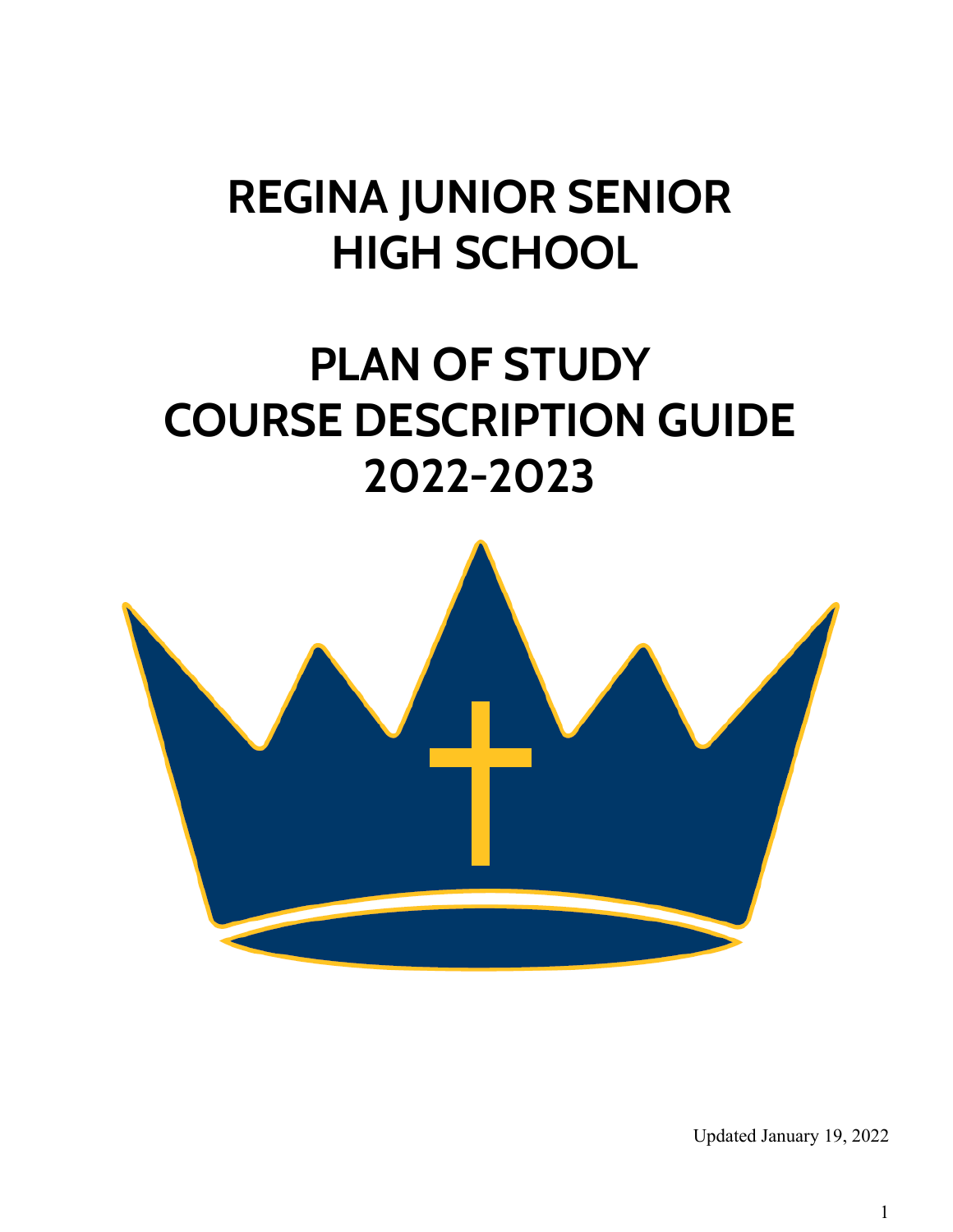# **TABLE OF CONTENTS**

**General Information**

**Required Classes / Class Cycles/ Periods Regina Grade Scale**

**Academic Requirements (Grades 9-12)**

**College Admission Standards**

**Transfer Credit & Off-Campus Credit Info**

**Student Learning Center**

**Talented and Gifted (TAG)**

**Advanced Placement Information**

**Course List by Department Junior High course list**

**High School course list**

**Course Descriptions by Department**

**Art Department Courses**

**Business Department Courses**

**English Department Courses**

**Family and Consumer Sciences Department Courses**

**Mathematics Department Courses**

**Music Department Courses**

**Physical Education & Health Department Courses**

**Project Lead the Way Courses**

**Science Department Courses**

**Social Studies Department Courses**

**Theology Department Courses**

**World Languages Department Courses**

**Regina Digital Curriculum**

**Off Campus Coursework & College Credit Opportunities**

**Post Secondary Enrollment Option Act**

**Kirkwood Career Edge Courses at Regina**

**Student Internships**

**Kirkwood Academies and PSEO Courses**

**University of Iowa PSEO Credit**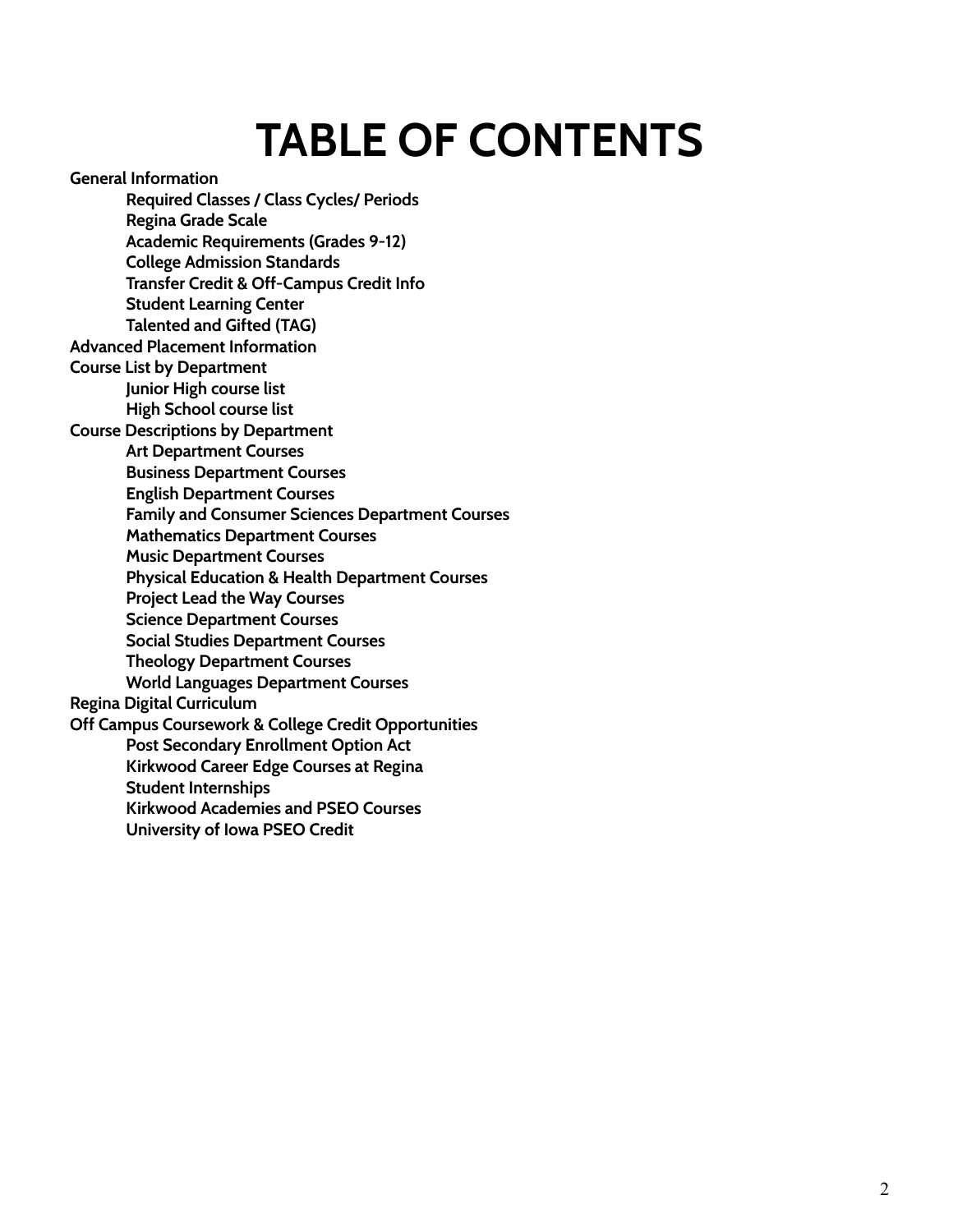# **GENERAL INFORMATION**

#### **2-DAY CYCLE, 8-PERIOD DAY**

The daily school schedule works as follows. Each day is lettered as an A or B day. On Monday, Tuesday, and Friday all 8 classes meet. On Wednesday and Thursday, we use a block schedule. On Wednesday periods 1, 3, 5, 7 meet and on Thursday periods 2, 4, 6, 8 meet for longer periods of time. See the schedule below for more details.

#### **Daily Schedules**

| Monday, Tuesday, Friday |                   | <b>Wednesday and Thursday</b>                   |                                                 |  |
|-------------------------|-------------------|-------------------------------------------------|-------------------------------------------------|--|
| $8:20 - 9:05$           | 1st Period        | 8:20 - 9:30                                     | 1st Block (1st and 2nd Periods)                 |  |
| $9:09 - 10:00$          | 2nd Period        | $9:34 - 10:46$                                  | 2nd Block (3rd and 4th Periods)                 |  |
| $10:04 - 10:49$         | 3rd Period        |                                                 | 10:50 - 11:20 Intercession Time                 |  |
| $10:53 - 11:38$         | 4th Period        |                                                 |                                                 |  |
|                         |                   | 11:20 - 11:42 A Lunch (JH)                      |                                                 |  |
| $11:38 - 12:00$         | A Lunch (JH)      |                                                 | 11:46 - 12:56 A 3rd Block (5th and 6th Periods) |  |
| $12:04 - 12:52$         | A 5th Period (JH) |                                                 |                                                 |  |
|                         |                   |                                                 | 11:24 - 12:34 B 3rd Block (5th and 6th Periods) |  |
| $11:42 - 12:30$         | B 5th Period (HS) | 12:34 - 12:56 B Lunch                           |                                                 |  |
| $12:30 - 12:52$         | B Lunch (HS)      |                                                 |                                                 |  |
|                         |                   | $1:00 - 2:10$                                   | 4th Block (7th and 8th Periods                  |  |
| $12:56 - 1:38$          | 6th Period        | 2:10/2:15                                       | Thursday Dismissal/Mass in Gym                  |  |
| $1:42 - 2:24$           | 7th Period        | 3:10                                            | <b>Wednesday Dismissal</b>                      |  |
| $2:28 - 3:10$           | 8th Period        | *If there is time after Mass on Wednesdays,     |                                                 |  |
|                         |                   | students and teachers are expected to return to |                                                 |  |
|                         |                   |                                                 | their 7th period class until 3:10.              |  |

#### **SEVEN CREDITS PER YEAR**

Every student must be registered for a minimum of 3.5 credits each semester. Two one-semester courses that meet every day are equal to one year long course. All students are required to be enrolled in academic coursework seven periods out of the eight-period day, both semesters. Students may enroll in classes for eight periods, thus increasing their course offerings and credits earned.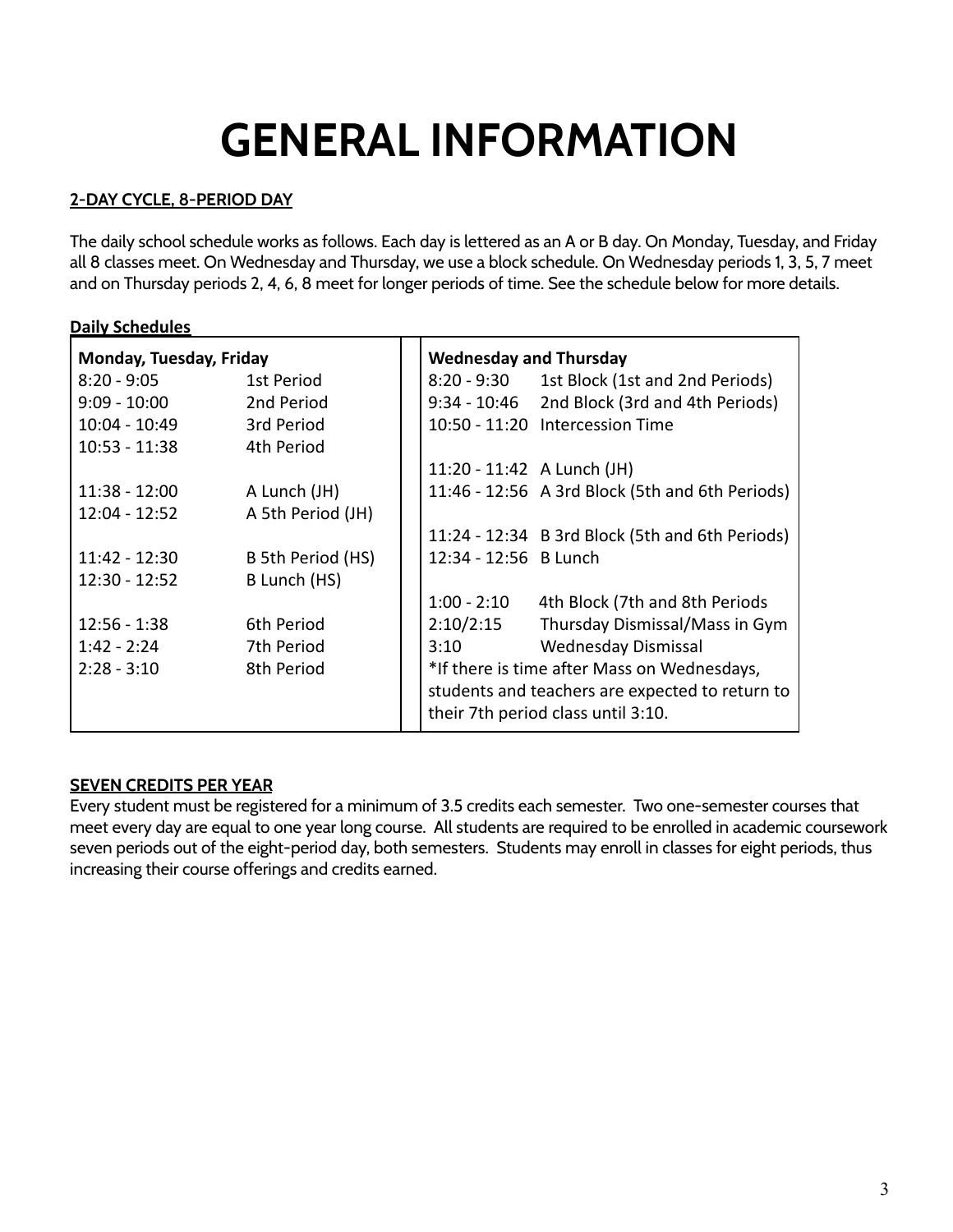#### **REGINA GRADE SCALES**

Grading System: All regular academic courses at Regina are graded on an A, B, C, D, F, I, S, U, W, P scale.

Grades 7 through 12: Letter grades are assigned the following values:

| 4.00<br>Λ.<br>-<br>_<br>٦. | B: 3.00 | 2.00<br>∼. | 1.00<br>Ō.<br>◡. | .00<br>__<br>.<br>. . | I: none |
|----------------------------|---------|------------|------------------|-----------------------|---------|
|                            |         |            |                  |                       |         |

"Incompletes" are only given for extreme emergencies (illness, death in family, accidents, etc.).

Regina AP Grade Scale: AP Letter grades are assigned the following values:

All grades below a C- will receive credit based on the non-weighted grading scale.

#### **Regina Honor Roll**

| <b>Blue Honor Roll</b> | $3.5 - 3.74$ |
|------------------------|--------------|
| <b>Gold Honor Roll</b> | $3.75 +$     |

#### **National Honor Society Qualifications**

Selection of students for admission to National Honor Society is based on the guidelines established by the national chapter of the National Honor Society. Students securing a 3.5 cumulative grade point average after the first semester of their sophomore year and have completed at least two semesters at Regina may be eligible to apply for NHS.

Any students who achieve this academic standard during their junior or senior year, and are not already in NHS, are also eligible to apply for membership. The scholarship aspect is one of four factors considered when accepting students to NHS. The other three components are service, leadership, and character. All eligible students will receive an application form from the NHS Faculty Advisor. Each candidate is responsible for returning the materials by the established and published deadline.

Applications will be reviewed by Regina's NHS Faculty Council. After reviews, students will be sent an acceptance or denial letter. Students may apply or reapply each year (Sophomore--Senior year) as long as the 3.5 GPA remains in place.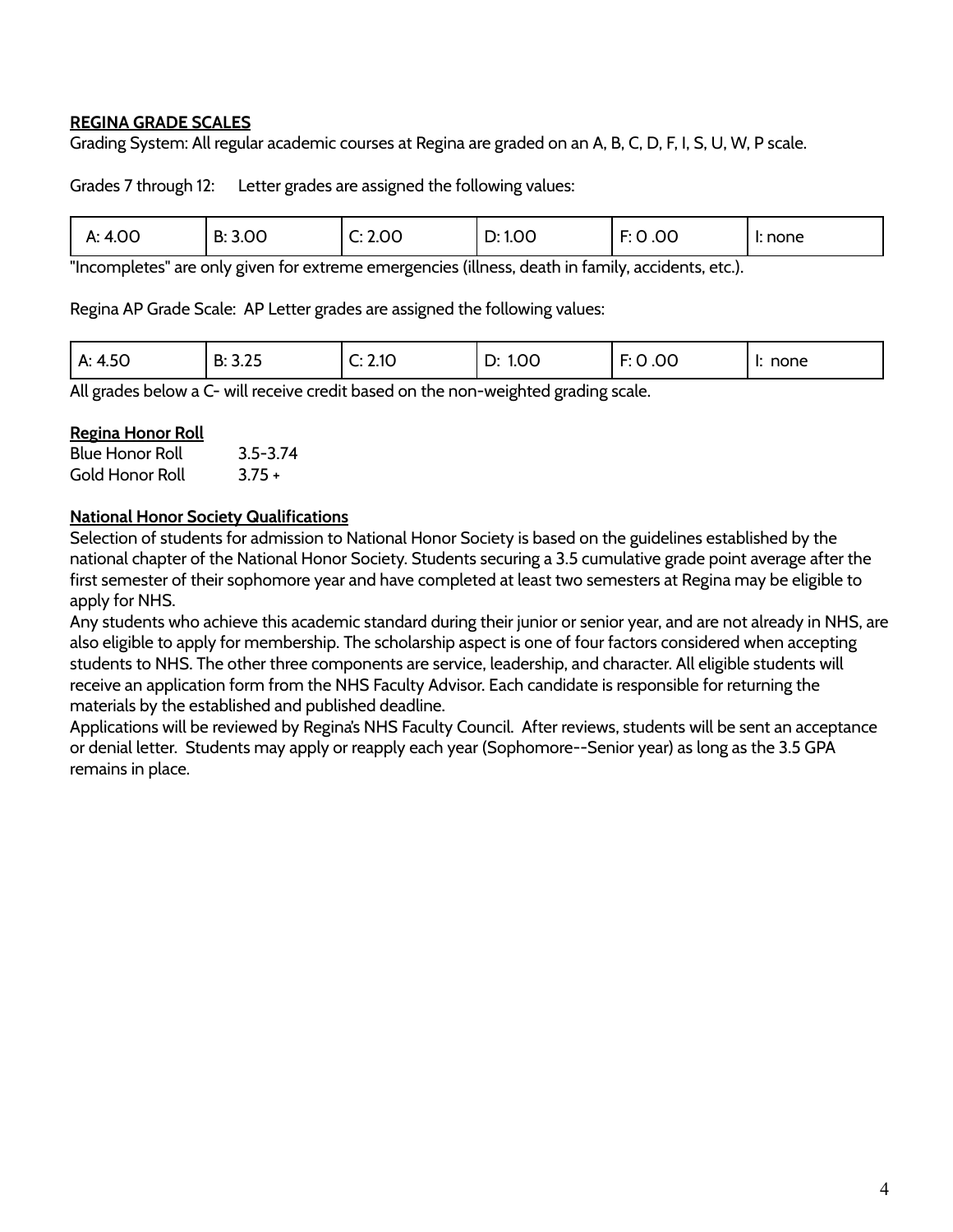#### **ACADEMIC REQUIREMENTS GRADES 9-12**

#### **REGINA GRADUATION REQUIREMENTS**

**MINIMUM** credits for graduation is 26 total unit credits. This requirement is in effect for the graduating class of 2017 and beyond. All students are required to carry at least 7 credits per academic year to stay on pace toward graduation.

#### **REQUIRED COURSES**

| <b>Department</b>     | Course                                                                     | <b>Units</b> | <b>Total Units</b> |
|-----------------------|----------------------------------------------------------------------------|--------------|--------------------|
| Religion              | Theology 9, 10, 11, 12                                                     | 1.0 each     | $\overline{4}$     |
|                       | English 9, 10                                                              | 1.0 Each     |                    |
|                       | English 11 or AP Language (or equivalent)                                  | 1            |                    |
| <b>English</b>        | English 12 or AP Literature (or equivalent)                                | 1            | 4                  |
|                       | World History or AP World History                                          | 1            |                    |
|                       | US History or AP US History                                                | 1            |                    |
|                       | Government or AP Government                                                | 0.5          |                    |
|                       | <b>Economics or AP Macro or Microeconomics</b>                             | 0.5          |                    |
| <b>Social Studies</b> | Psychology or AP Psychology (for class of 2022+)<br>11th Grade Requirement | 0.5          | 3.5                |
| <b>Mathematics</b>    | See possible sequences                                                     | 1.0 Each     | 3                  |
|                       | Earth & Space Science (for class of 2022+)                                 | 1            |                    |
| <b>Science</b>        | Science Electives, See possible sequences                                  | 1.0 Each     | 3                  |
| <b>Physical Ed</b>    | Physical Education 9, 10, 11, 12                                           | .5 Each      | $\overline{2}$     |
| <b>Fine Arts</b>      | 1 class taken in grades 9-12                                               | 0.5          | O.5                |
| <b>Health</b>         | 9th Grade Requirement                                                      | 0.5          | 0.5                |
|                       | Personal Finance   10th Grade Requirement                                  | 0.5          | 0.5                |
| <b>Senior Seminar</b> | 12th grade Requirement                                                     | 0.5          | 0.5                |
| <b>Electives</b>      | Various                                                                    | .5-1 Each    | 4.5                |
|                       | <b>Total Units Required for Graduation</b>                                 |              | 26                 |

Equivalent replacements for course requirements may be approved by the administration by request.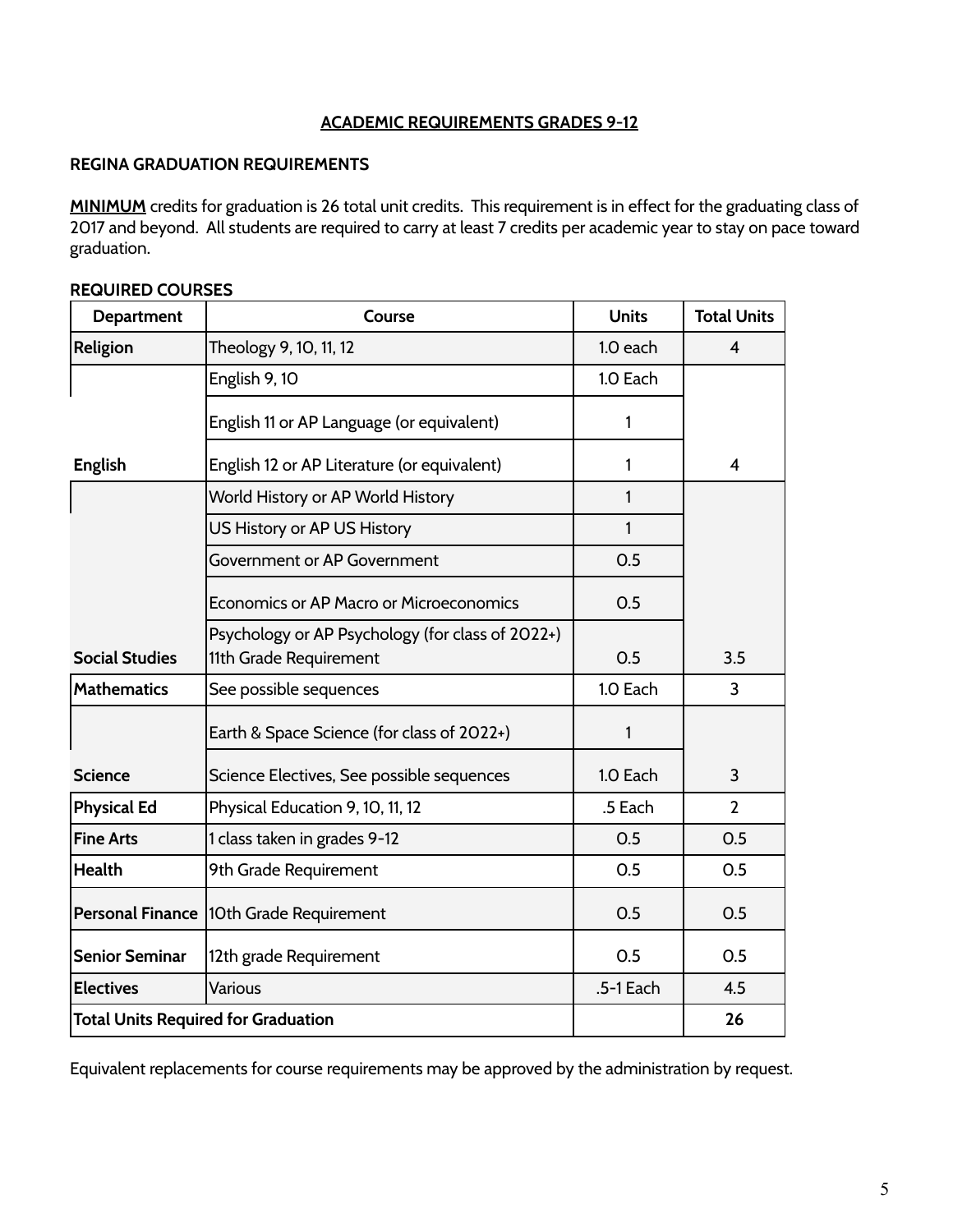#### **College Admission Standards**

Including the classes that Regina requires for graduation, there are other courses students may need to prepare for their future. Because many Regina students are interested in furthering their education after high school, we encourage students to add other core courses to their schedule as their schedule allows. Below are the admission requirements at Iowa's three state universities, which may be similar at other colleges and universities around the state and nation. It is recommended that students look carefully at the admission standards for all colleges and universities they may be considering.

Admissions Requirements at Regents Institutions: UNIVERSITY OF NORTHERN IOWA - Cedar Falls, Iowa IOWA STATE UNIVERSITY - Ames, Iowa UNIVERSITY OF IOWA - Iowa City, Iowa

| <b>Core Course Dept.</b> | Optimum requirements for admission                                                                                                                                                                                                                                                                                |
|--------------------------|-------------------------------------------------------------------------------------------------------------------------------------------------------------------------------------------------------------------------------------------------------------------------------------------------------------------|
| <b>English</b>           | 4 years with an emphasis on the communication skills of writing, reading, and<br>listening, and the analysis and interpretation of literature.                                                                                                                                                                    |
| <b>Mathematics</b>       | 4 Years, one in each year of high school. This must include two years of<br>Algebra and one of Geometry. It is highly recommended to gain an<br>understanding of Trigonometry and/or Calculus.                                                                                                                    |
| <b>Natural Science</b>   | 4 years, one each year of high school. To be really well prepared a minimum<br>of one year of Biology, Chemistry and Physics.                                                                                                                                                                                     |
| <b>Social Studies</b>    | 3 years, one year of World and US History. Additional courses in Economic,<br>Government and Psychology will give the incoming student an advantage.                                                                                                                                                              |
| Foreign Language         | 2 Years of a single foreign language is required for admission to the College of<br>Liberal Arts at The University of Iowa and Iowa State University. No foreign<br>Language is required for Admission to The University of Northern Iowa. 4<br>Years of a single foreign language is the optimum recommendation. |

#### **The Regents Admissions Index (RAI) Calculation for non-ranking schools**

3x ACT composite + 30x High School GPA + 5x High School Core Courses = The RAI Score

A resulting score of 245 or greater — along with completion of the minimum required courses — would guarantee an Iowa student admission to any of the regent universities. Universities could conduct individual reviews of applicants whose RAIs are less than 245.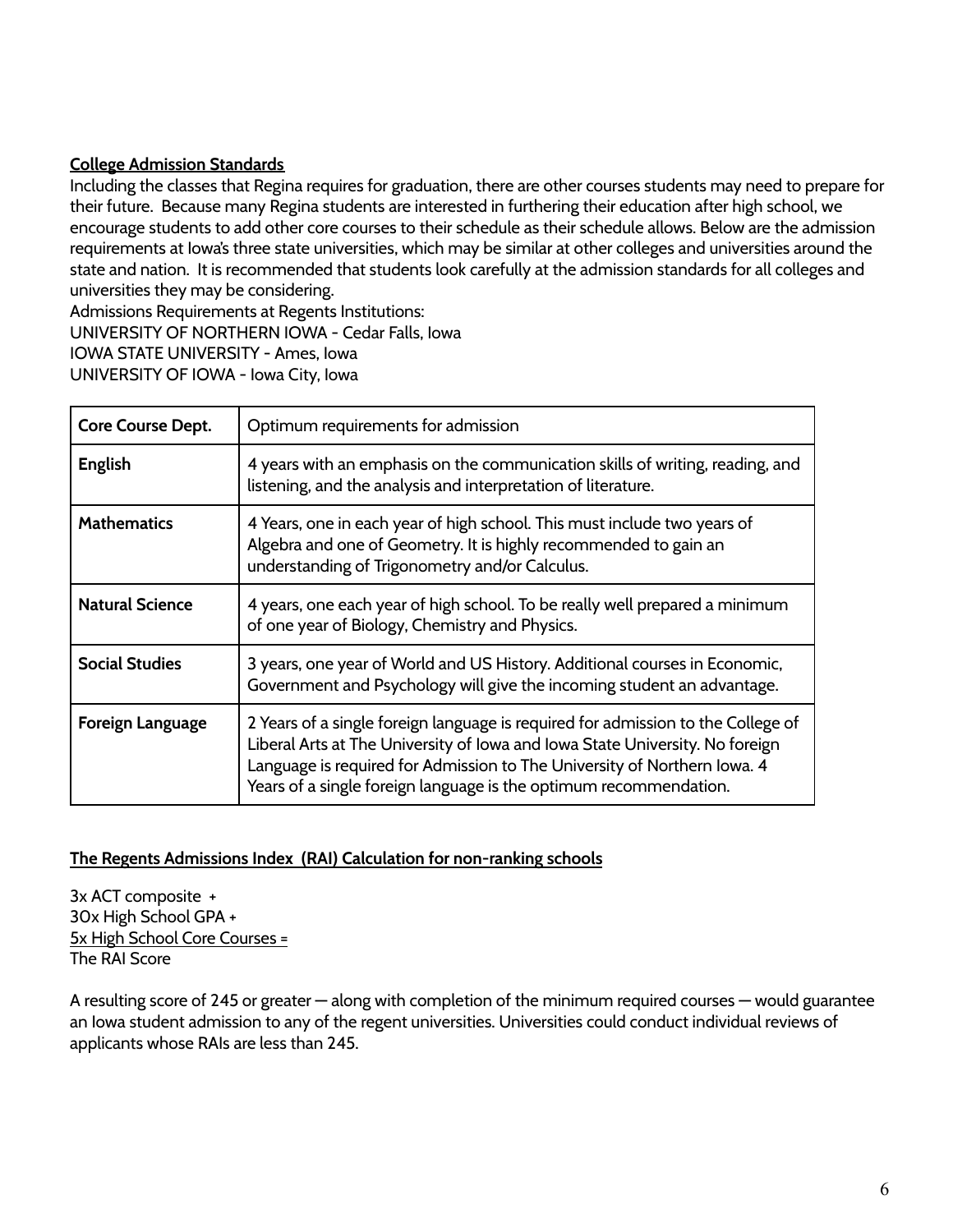#### **High School Rank**

Regina High School does not report rank on the high school transcript and report cards. Many universities and colleges will base their admission decision on a holistic review of student application materials. Therefore, it will be a good idea for students to continue to take challenging courses that are a good fit for them. It will also be beneficial to keep an accurate personal record of extracurricular activities, volunteer experience, and accomplishments for grades 9-12. Rank may be provided when it is necessary for college admission or scholarship qualification, by individual request.

#### **High School Transfer Credit Grading Policy**

When a student transfers to Regina during their 9th through 12th grade year (or takes a high school credit at another accredited high school institution), Regina will work with that student to transfer existing credit from his or her high school. Regina will grant credit towards graduation, using Carnegie units as an equivalency measurement. **The student's transfer grades will not be figured into a student's cumulative grade point average.** Regina High School only has jurisdiction over grading and class procedures for classes it sponsors and not for other high school institutions. Therefore, grades received from off-campus coursework, not specifically offered by Regina High School, will not be considered in the student's grade point average (GPA).

#### **Other Off-Campus Classes Credit Info**

The following classes are examples of typical coursework which may be credited and appear on the student's transcript, but will not be considered in the computation of the student's grade point average:

- Post Secondary Educational classes from colleges or universities.
- Off-Campus High School Credits. A maximum of two courses may be taken off campus and applied toward the credits needed for graduation. These courses may be taken as remedial work due to failure of a course or because of scheduling conflicts.
- Internships or Career Academy Programs offered through an accredited institution or Kirkwood Edge Program.
- Online High School Courses/High School Correspondence Courses outside of the Regina approved digital curriculum.

#### **Physical Education Waiver**

Physical activity and healthy decisions are important components for every student. The Regina High School requires our students to complete 2.0 credits (.25 credits per semester) of Physical Education (P.E.), as required by the State of Iowa. Students must enroll in physical education each year. Under certain conditions, exemptions to physical education classes may be granted to students as written in Iowa Code 256.11. 281 – IAC 12.4(5)f.

#### **All Grades**

- Medical Exemption—Must file a statement signed by a physician or health care provider
- Conflict with Religious Belief-Must file a written statement to the Principal

**Grades 9-11** (may only be considered for a waiver for one of two semesters per school year)

- Academic Course Not Otherwise Available—Example: to allow for a student to participate in Choir
- Organized & Supervised Athletic Program—Must be a school sanctioned and supervised sport

#### **Grade 12** (may be considered for one or both semesters)

- Academic Course Not Otherwise Available
- Organized & Supervised Athletic Program
- Off-Campus Educational Program—Examples: Kirkwood Career Academy, UI courses, internship· A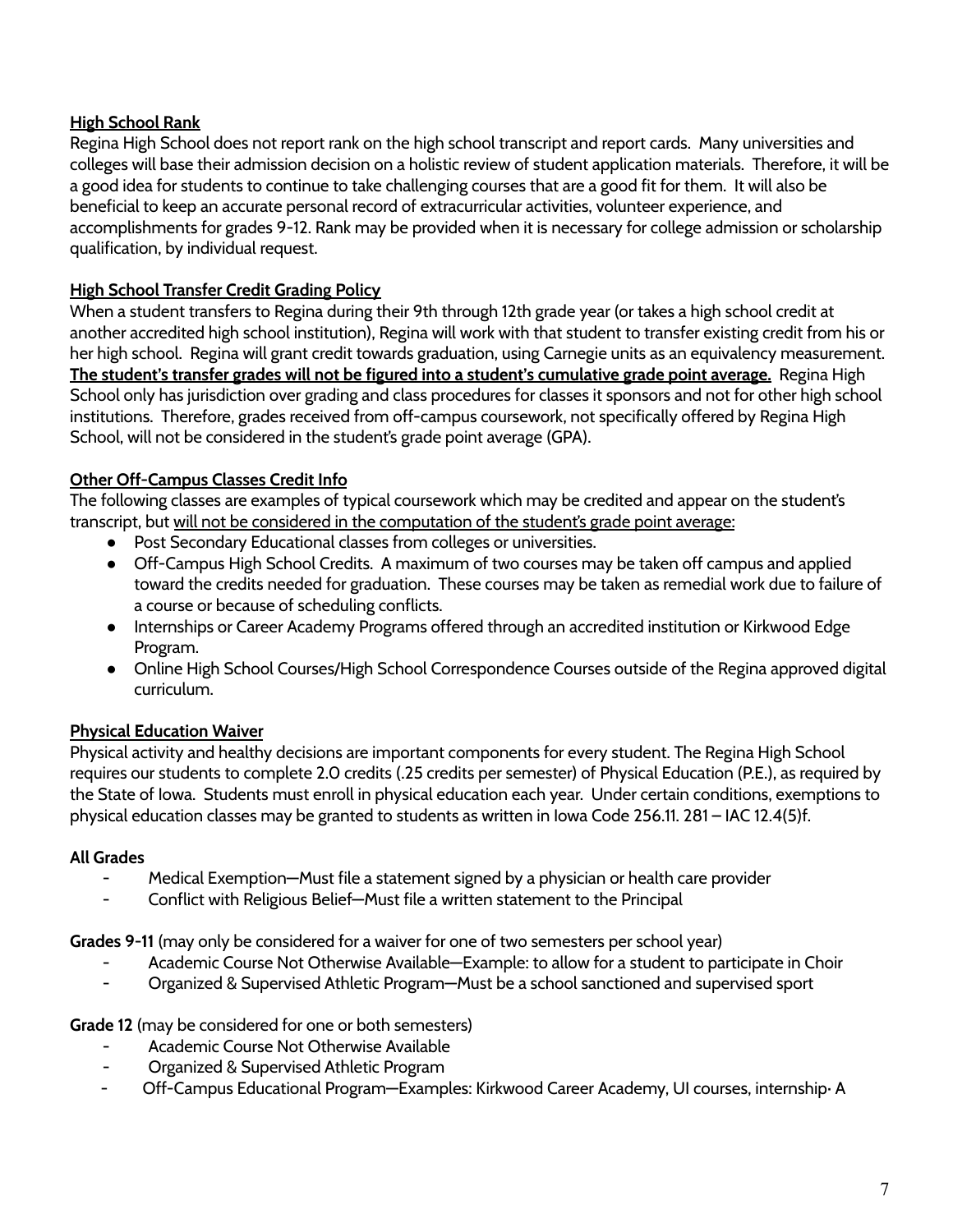#### **Credit Recovery Policy**

If a high school student fails a core class required to graduate, the student, parent and school counselor/administrator need to work collaboratively to make a plan to recover the needed graduation credit. The type of credit recovery course options may be limited to the type of course needed, among other factors. Typical credit recovery options include:

- 1. Retake the course at Regina during the following school year, or the next time it is offered. This course will be graded, added to the transcript, and included in GPA. No additional cost. It may replace the credit of the previous course, possibly improving their overall GPA.
- 2. Take the course through APEX Virtual School or Kirkwood High School Distance Learning. This option can be done during the school year or during the summer term. The cost for the class varies, based on the vendor and their fee structure each year. The course will be graded by the vendor's staff, added to the transcript, but not included in GPA. The previous course, grade and credit remains on the transcript.
- 3. Take the course through APEX learning online during the next semester or school year. An APEX course fee varies, \$60-\$130 per semester. An APEX course will be graded by Regina staff, added to the transcript, and included in GPA. The previous course, grade and credit remains on the transcript.

Enrollment plans should be made through the counselor or an administrator as soon as possible.

\*Please note, if a high school student is in an activity or sport, a failed course may result in time that a student cannot participate in that sport. See the Regina athletic department or the K-12 Student Handbook for more information.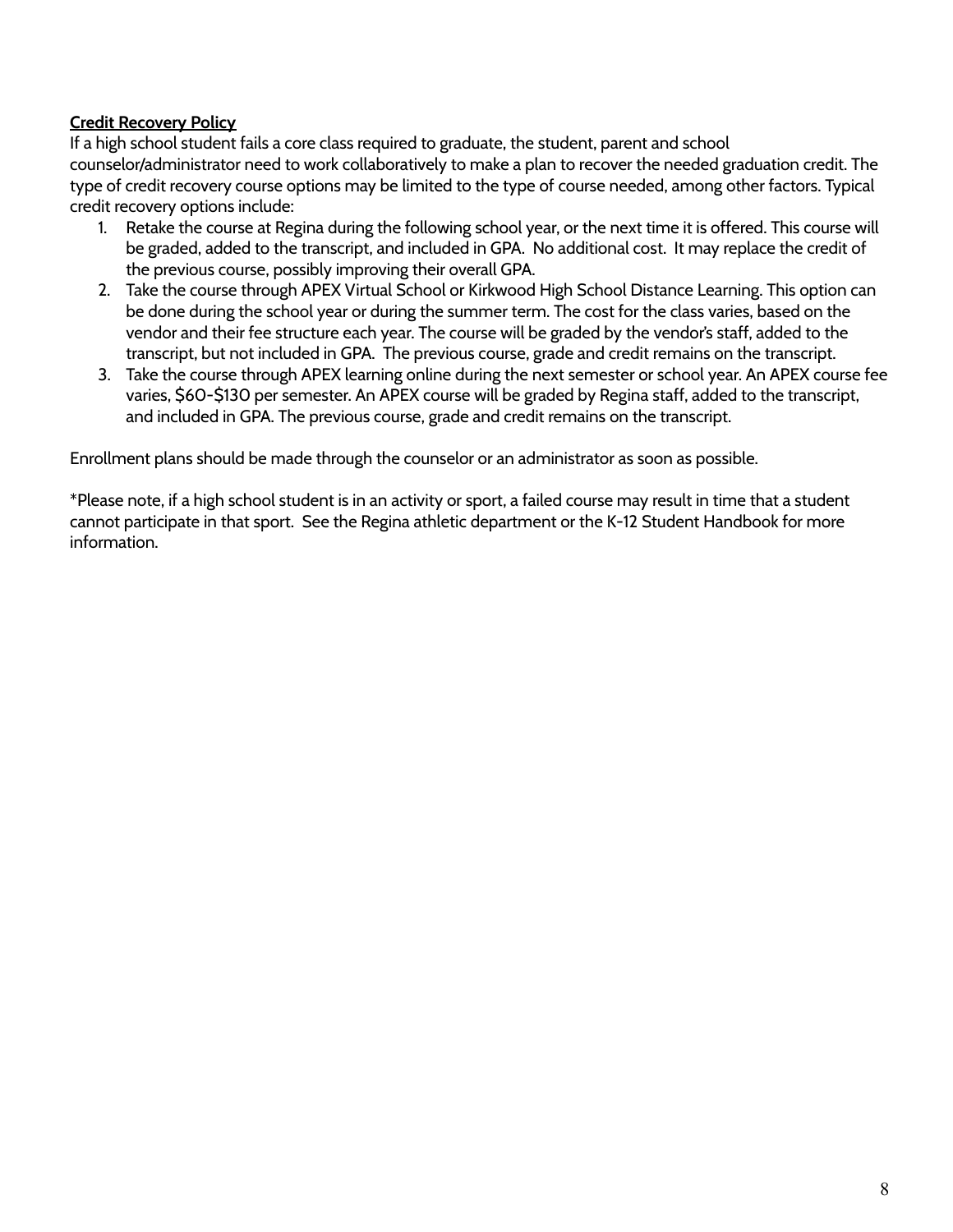#### **Student Learning Center**

The Student Learning Center is designed to provide educational support in a variety of different ways. It can range from organizational skills to re-teaching of core concepts. It is an opportunity for students to receive individualized assistance geared toward their special needs.

#### Criteria:

I. Students should be referred when they have a diagnosed learning disability or exhibit a consistent learning need that impairs one or more areas of academics.

II. The first step to admittance is the student, parent, or teacher consult with the Learning Center teacher.

III. The second step is completion of a referral form stating the reasons for the referral and detailing accommodations and interventions already attempted.

IV. The third step is if after this procedure, it is deemed appropriate by the counselor, teachers, parents, and student, the students will be admitted upon availability in the Student Learning Center.

#### **TAG Program**

**Talented and Gifted (TAG)** - Educational programming is available to qualified students in the area of gifted education. This programming is designed to provide academic challenge to students in the regular education classroom setting as well as special activities designated only for identified students. This is available to all qualified students in grades 7 - 12. For questions regarding qualifications, please contact the principal.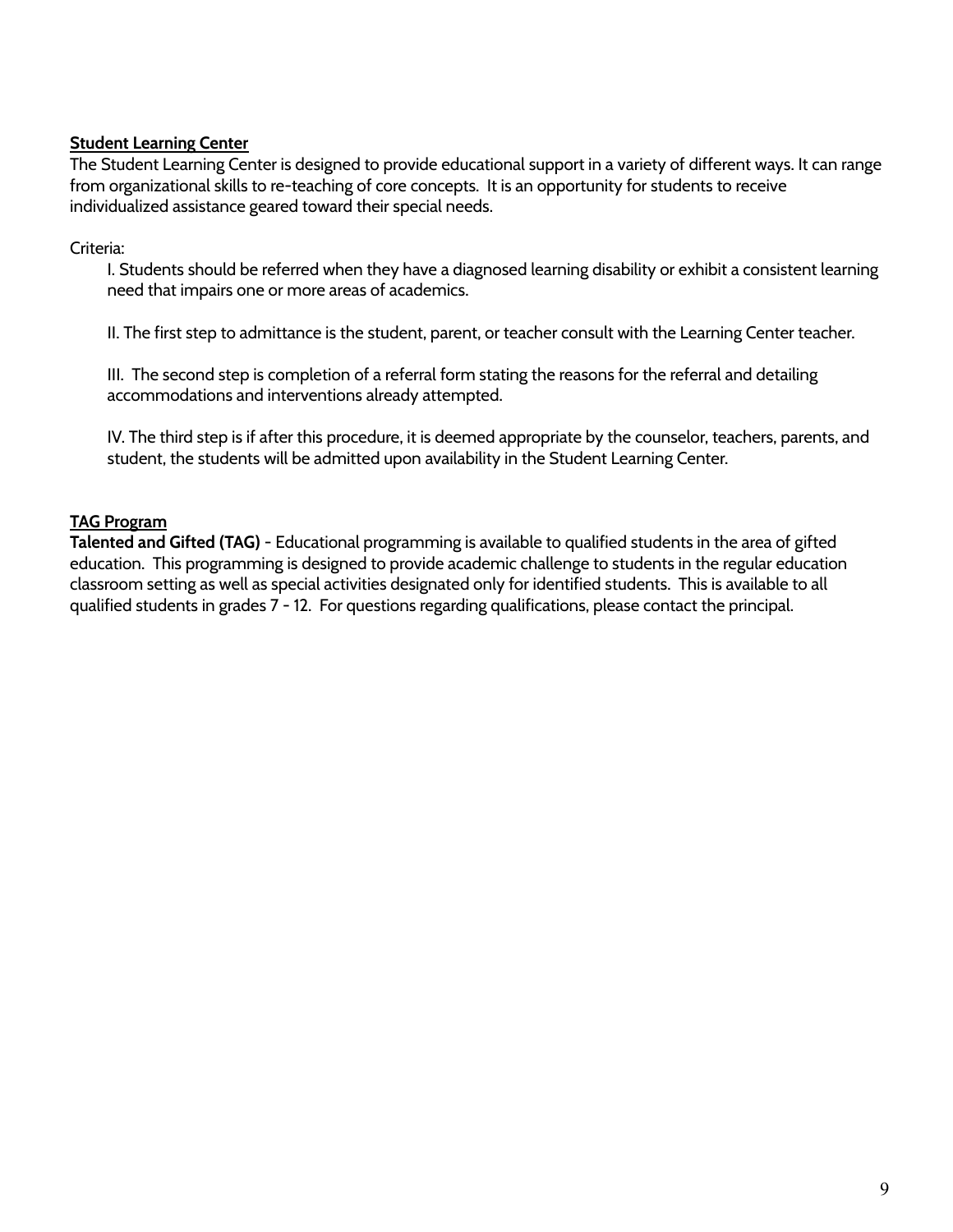# **Advanced Placement Courses**

#### **WHAT IS AP?**

The Advanced Placement (AP) program offers high school students the opportunity to take more challenging coursework and possibly receive university credit while still in high school. The determination of college credit given is determined by each post-secondary institution. There are over 35 AP courses offered throughout the nation. Students who enroll in these courses are required to take the AP exam in May. See department specific course descriptions for more details about each course. For more information about AP Courses, visit <https://www.collegeboard.org/>

#### **AP COURSES AT REGINA BY REGINA TEACHERS**

- 2-D Art & Design
- 3-D Art & Design
- Biology
- Calculus AB
- Calculus BC
- Chemistry
- Drawing
- English Language & Composition
- English Literature & Composition
- Psychology
- US Government & Politics
- US History
- World History: Modern

#### **AP COURSES ONLINE BY OUTSIDE INSTRUCTORS**

- Environmental Science
- Macroeconomics
- Microeconomics
- Physics C: Electricity and Magnetism
- Physics C: Mechanics
- Spanish
- Statistics

#### **AP INDEPENDENT STUDY COURSES**

**Students are allowed a "study hall" time during the school day to prepare for the AP exam; no Regina high school credit is given. Students commit that time to using resources to learn material and prepare for the AP exam.**

- Art History
- Comparative Government & Politics
- Computer Science
- European History
- Human Geography
- Music Theory
- Physics 1 & 2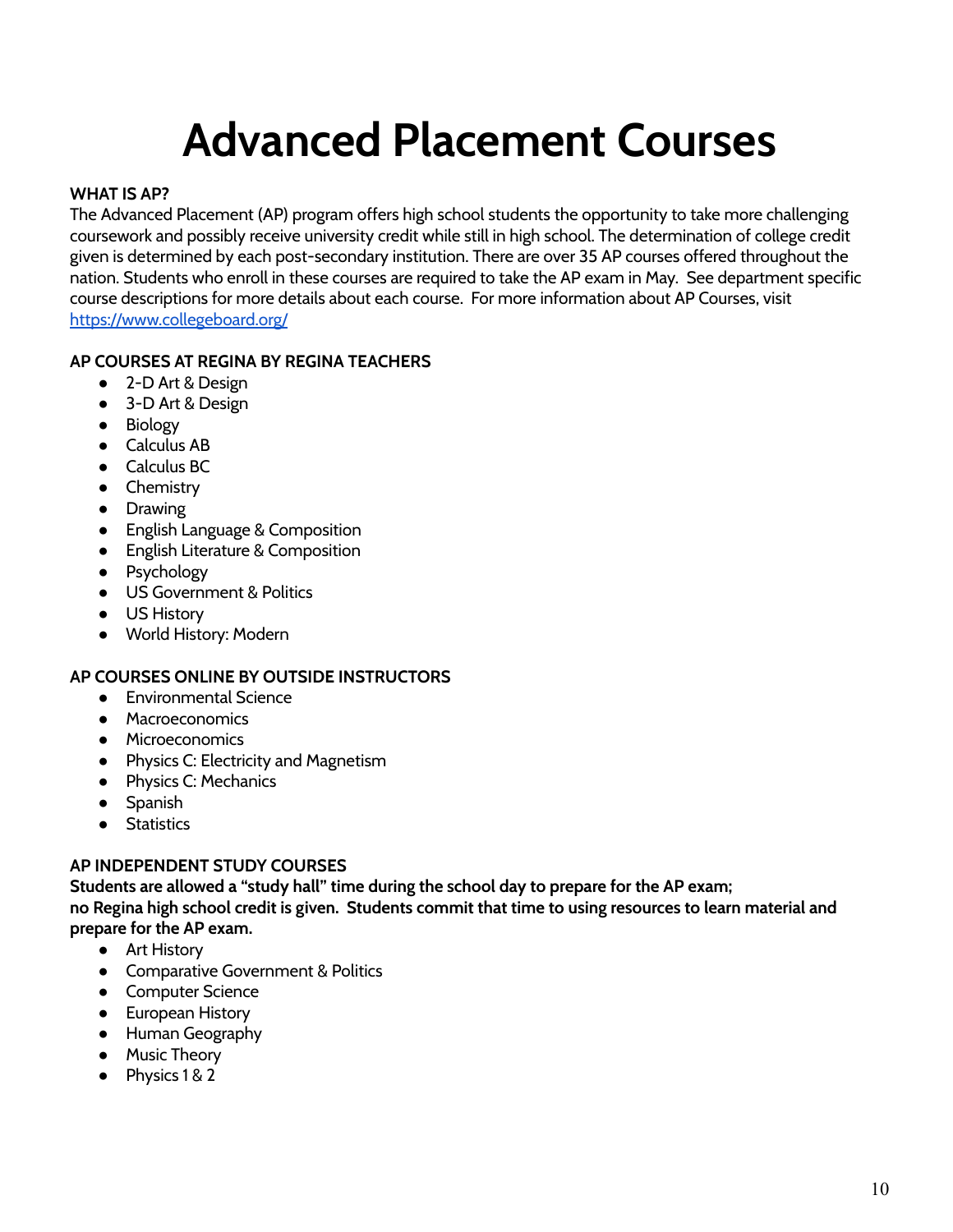#### **REGINA AP GRADE WEIGHTING**

Regina AP classes receive grade weighting. Rationale: the quantity of work and the quality of Regina AP classes or online AP classes are very demanding as compared to the grade level counterpart class. Regina AP Grade Scale: AP Letter grades are assigned the following values:

| A: 4.50 | B: 3.25 | C: 2.10 | D: 1.00 | l F: 0 .00 | I: 0.00 |
|---------|---------|---------|---------|------------|---------|
|---------|---------|---------|---------|------------|---------|

All grades below a C will receive credit based on the non-weighted grading scale.

Each college or university may have a different AP credit policy based on course and student score. You can research the AP credit policies on the College Board Website: <http://collegesearch.collegeboard.com/apcreditpolicy/index.jsp>

#### **ADVANCED PLACEMENT COURSES ONLINE**

Advanced Placement courses taken online are available to students. Students who are successful in their online AP classes need to be independent learners and very motivated to spend time working on their course. It is recommended that students be Juniors or Seniors to participate in AP online classes. A student must have a free period during the day to work on their online course(s). Regina grading guidelines are followed for AP online courses. Apex Learning, which has a College Board approved AP curriculum, is used for Regina's AP online coursework. The cost for an online course will vary per year (approximately \$125 per course). In some cases, students may register for a course free of charge, from a generous grant from the Belin-Blank Center.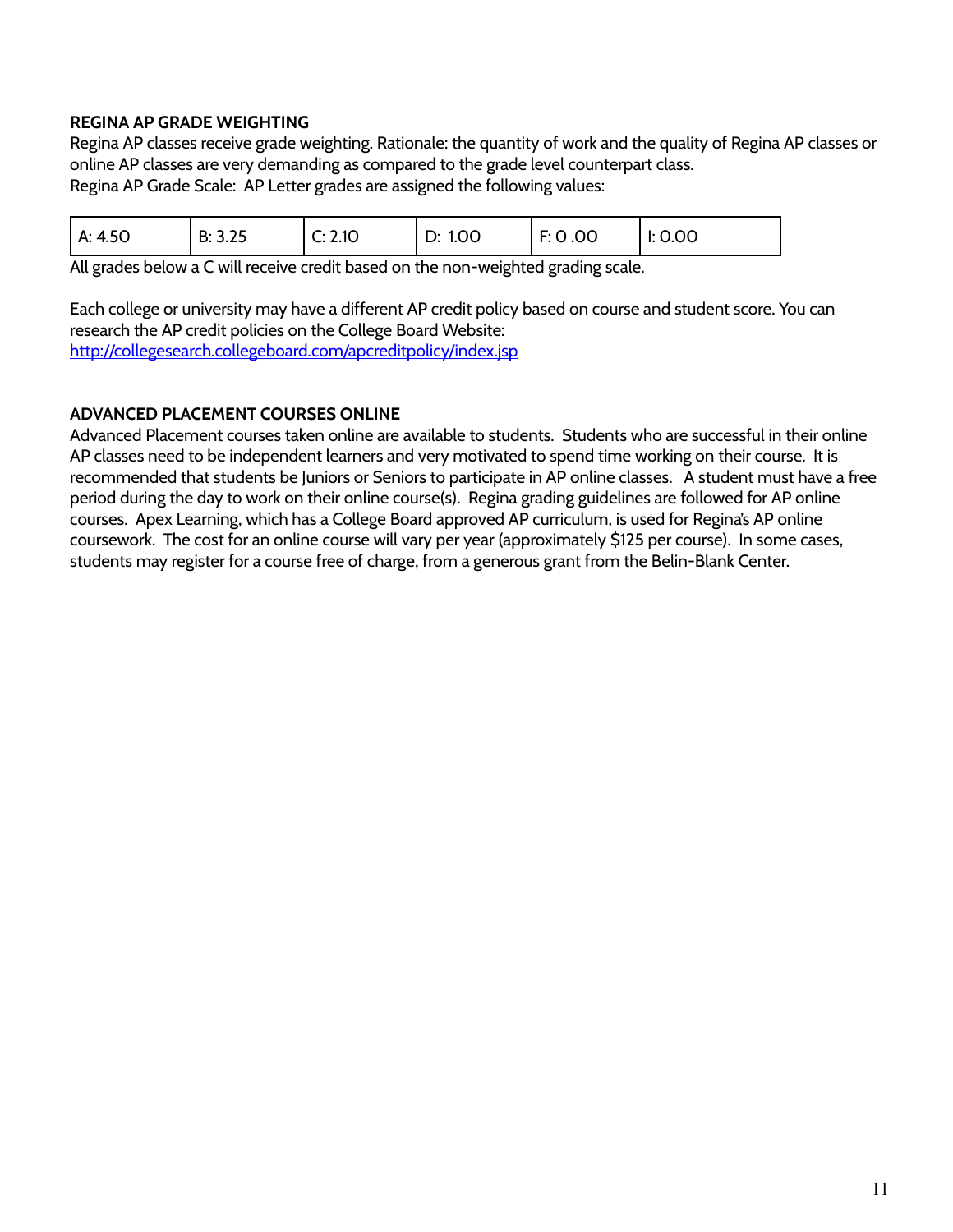# **Course List by Department**

**Junior High Course List**

| Art                                          | 7th | 8th | Required        | Credit                  |
|----------------------------------------------|-----|-----|-----------------|-------------------------|
| JH Art 1                                     | X   | X   | N <sub>0</sub>  | 0.25                    |
| JH Art 2                                     | X   | X   | N <sub>0</sub>  | 0.25                    |
| <b>Business</b>                              |     |     |                 |                         |
| <b>Computer Applications</b>                 | X   | X   | N <sub>0</sub>  | 0.25                    |
| <b>English</b>                               |     |     |                 |                         |
| English 7                                    | X   |     | Yes             | 1.00                    |
| Language Arts 7                              | X   |     | Yes             | 0.50                    |
| English 8                                    |     | X   | Yes             | 1.00                    |
| Language Arts 8                              |     | X   | Yes             | 0.50                    |
| JH Creative Writing                          | X   | X   | N <sub>0</sub>  | .25                     |
| I-Ready Reading                              | X   | X   | Based on scores | $.25-0.50$ per semester |
| JH Speech                                    | X   | X   | N <sub>0</sub>  | 0.25                    |
| <b>Family and Consumer</b><br><b>Science</b> |     |     |                 |                         |
| Family & Consumer<br>Science I               | X   | X   | N <sub>0</sub>  | 0.25                    |
| Family & Consumer<br>Science II              | X   | X   | N <sub>0</sub>  | 0.25                    |
| <b>Mathematics</b>                           |     |     |                 |                         |
| Math 7                                       | X   |     | Based on scores | 1.00                    |
| Pre-Algebra                                  | X   | X   | Based on scores | 1.00                    |
| I-Ready Math                                 | X   | X   | Based on scores | .25-0.50 per semester   |
| Algebra I                                    | X   | X   | Based on scores | 1.00                    |
| Geometry                                     | X   | X   | Based on scores | 1.00                    |
| Algebra II                                   | X   | X   | Based on scores | 1.00                    |
| <b>Music</b>                                 |     |     |                 |                         |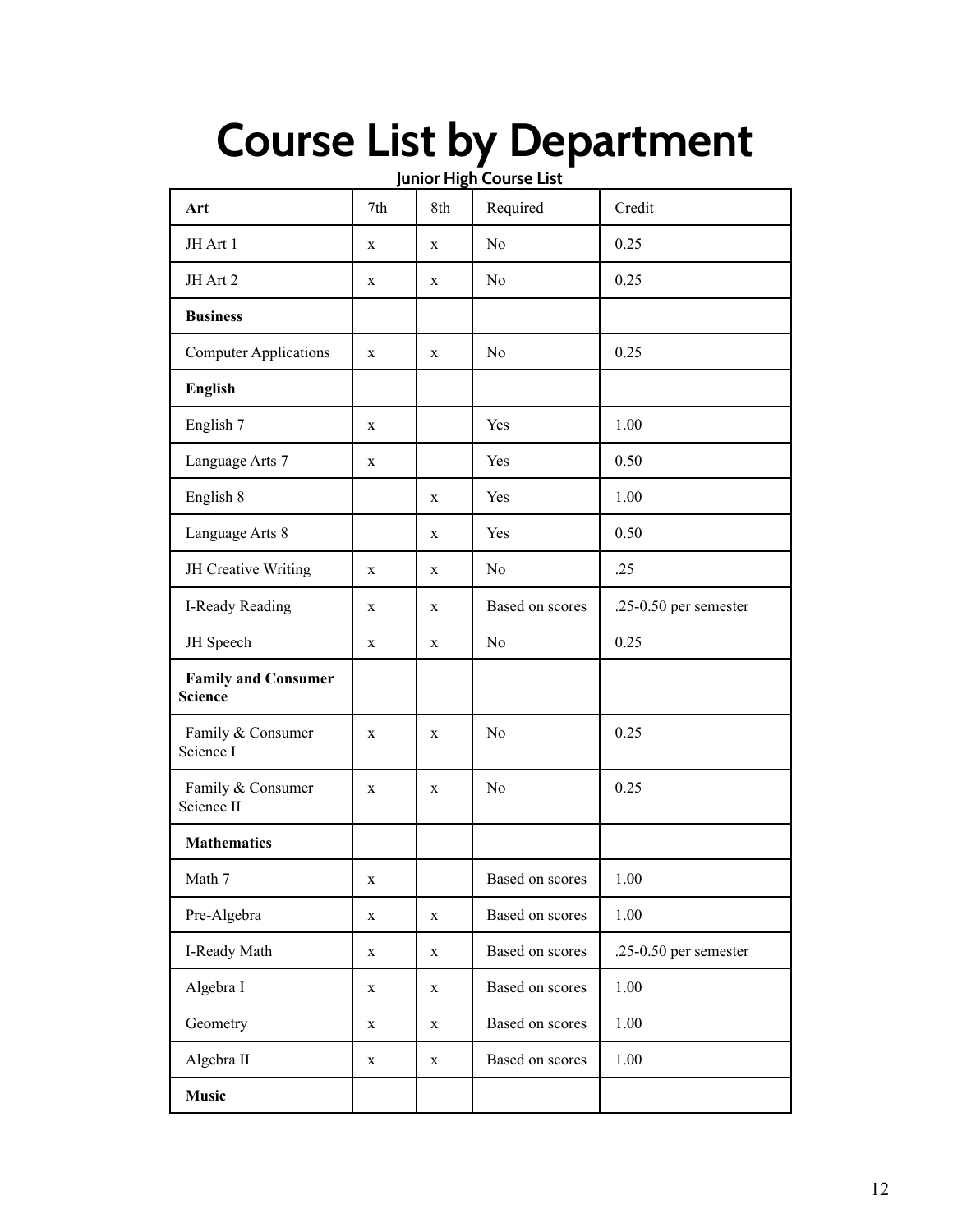| Junior High Chorus                               | $\mathbf X$  | X            | 1 music required<br>each year | .25 per semester |
|--------------------------------------------------|--------------|--------------|-------------------------------|------------------|
| Junior High Band                                 | $\mathbf X$  | X            | 1 music required<br>each year | .50 per semester |
| Junior High Orchestra                            | $\mathbf{x}$ | $\mathbf{x}$ | 1 music required<br>each year | .50 per semester |
| JH General Music                                 | $\mathbf x$  | $\mathbf{x}$ | 1 music required<br>each year | .25 per semester |
| <b>Physical Education &amp;</b><br><b>Health</b> |              |              |                               |                  |
| Junior High PE                                   | X            | X            | Yes                           | .50 per year     |
| <b>Science</b>                                   |              |              |                               |                  |
| Integrated Science 7                             | $\mathbf X$  |              | Yes                           | 1.00             |
| <b>Integrated Science 8</b>                      |              | X            | Yes                           | 1.00             |
| <b>Social Studies</b>                            |              |              |                               |                  |
| Contemporary Global<br><b>Studies</b>            | $\mathbf X$  |              | Yes                           | 1.00             |
| American History                                 |              | X            | Yes                           | 1.00             |
| <b>Theology/Religion</b>                         |              |              |                               |                  |
| Via de Cristo                                    | X            | X            | Yes                           | 1.00 per year    |
| <b>World Language</b>                            |              |              |                               |                  |
| Spanish I                                        |              | X            |                               | 1.00             |

#### **High School Course List by Department**

| Art                        | 9 | $\sim$ $\sim$ $\sim$<br>10 | 11          | 12 | $-7 - -1$<br>Required | Credit | RAI<br><b>Or</b><br><b>NCAA</b> | Fees | College<br>Credit<br>Possible |
|----------------------------|---|----------------------------|-------------|----|-----------------------|--------|---------------------------------|------|-------------------------------|
| Art 1                      | X | X                          | X           | X  |                       | 0.50   |                                 |      |                               |
| Art 2                      | X | X                          | X           | X  |                       | 0.50   |                                 |      |                               |
| 3-D Forms                  | X | $\mathbf X$                | $\mathbf X$ | X  |                       | 0.50   |                                 |      |                               |
| Photo/Video Production     | X | $\mathbf X$                | $\mathbf X$ | X  |                       | 0.50   |                                 |      |                               |
| <b>Advanced Art Studio</b> |   |                            |             | X  |                       | 0.50   |                                 |      |                               |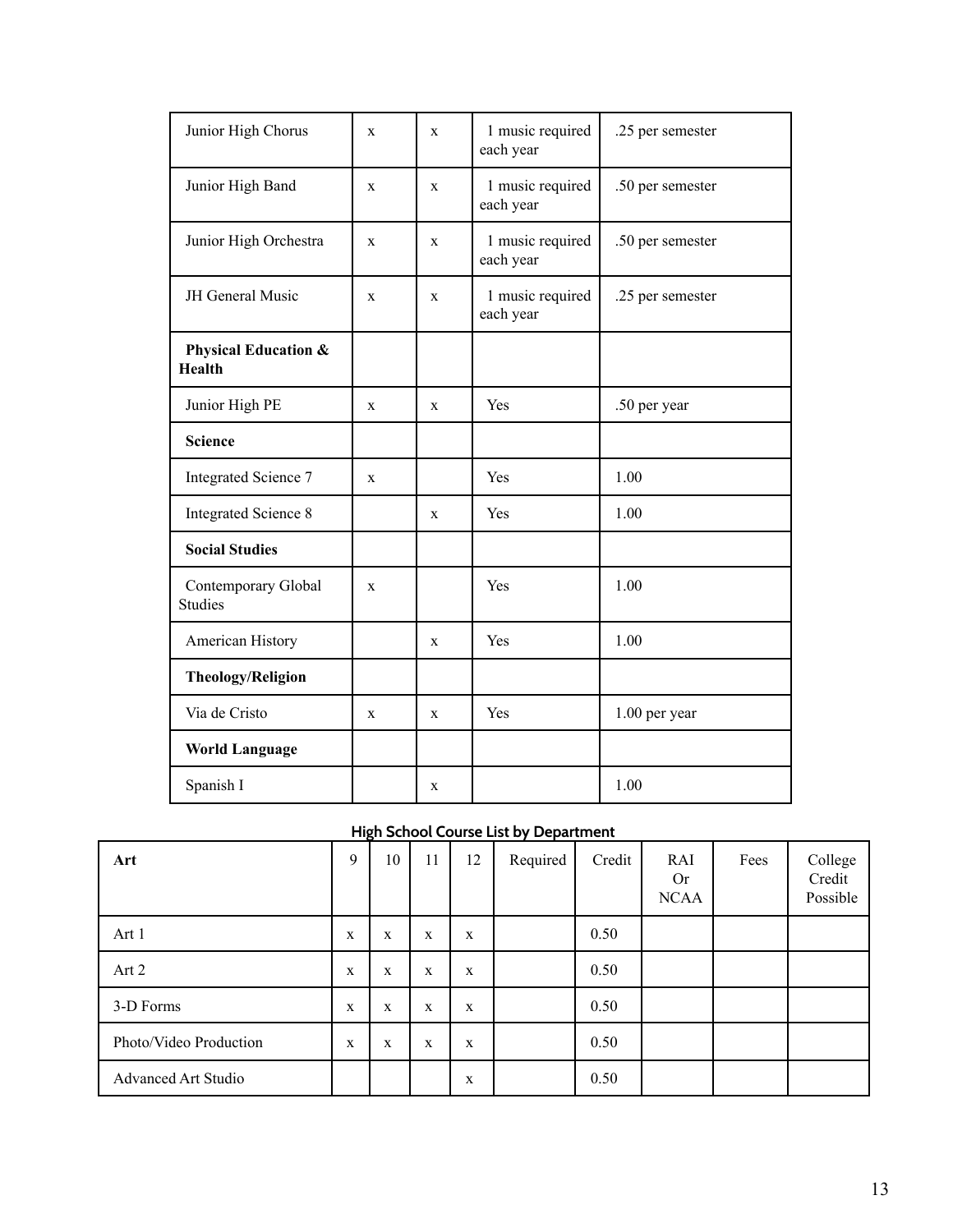| Illustrator I (Kirkwood)   | X | X | X | X | 0.50 | \$100 | Yes |
|----------------------------|---|---|---|---|------|-------|-----|
| Digital Imaging (Kirkwood) | X | X | X | X | 0.50 | \$100 | Yes |
| AP Art: Drawing            |   | X | X | X | 1.00 | \$96  | Yes |
| $AP$ Art: 2D               |   | X | X | X | 1.00 | \$96  | Yes |
| AP Art: 3D                 |   | X | X | X | 1.00 | \$96  | Yes |

| <b>Business &amp; Technology</b> | Q | 10 | 11 | 12 | Required | Credit | <b>RAI</b><br><b>Or</b><br><b>NCAA</b> | Fees | College<br>Credit<br>Possible |
|----------------------------------|---|----|----|----|----------|--------|----------------------------------------|------|-------------------------------|
| Personal Finance                 |   | X  |    |    | Yes      | 0.50   |                                        |      |                               |
| Intro to Business                | X | X  | X  | X  |          | 0.50   |                                        |      |                               |
| The Art of Computer Science      | X | X  | X  | X  |          | 0.50   |                                        |      |                               |
| Senior Seminar                   |   |    |    | X  | Yes      | 0.50   |                                        |      |                               |

| <b>English</b>                  | 9           | 10          | 11 | 12 | Required | Credit | RAI<br><b>Or</b><br><b>NCAA</b> | Fees | College<br>Credit<br>Possible |
|---------------------------------|-------------|-------------|----|----|----------|--------|---------------------------------|------|-------------------------------|
| English 9                       | X           |             |    |    | Yes      | 1.00   | <b>Both</b>                     |      |                               |
| English 10                      |             | X           |    |    | Yes      | 1.00   | <b>Both</b>                     |      |                               |
| English 11                      |             |             | X  |    | Yes      | 1.00   | <b>Both</b>                     |      |                               |
| AP English Language $&$ Comp.   |             |             | X  |    | Yes*     | 1.00   | <b>Both</b>                     | \$96 | Yes                           |
| English 12                      |             |             |    | X  | Yes      | 1.00   | <b>Both</b>                     |      |                               |
| AP English Literature and Comp. |             |             |    | X  | Yes*     | 1.00   | <b>Both</b>                     | \$96 | Yes                           |
| <b>Creative Writing</b>         | X           | X           | X  | X  |          | 0.50   | <b>Both</b>                     |      |                               |
| Speech                          | $\mathbf X$ | $\mathbf X$ | X  | X  |          | 0.50   | Both                            |      |                               |

| <b>Family &amp; Consumer Science</b> | $\Omega$ | 10 | 11 | 12 | Required | Credit | RAI<br>Or<br><b>NCAA</b> | Fees | College<br>Credit<br>Possible |
|--------------------------------------|----------|----|----|----|----------|--------|--------------------------|------|-------------------------------|
| Culinary Arts 1                      | X        |    | X  | X  |          | 0.50   |                          | \$50 |                               |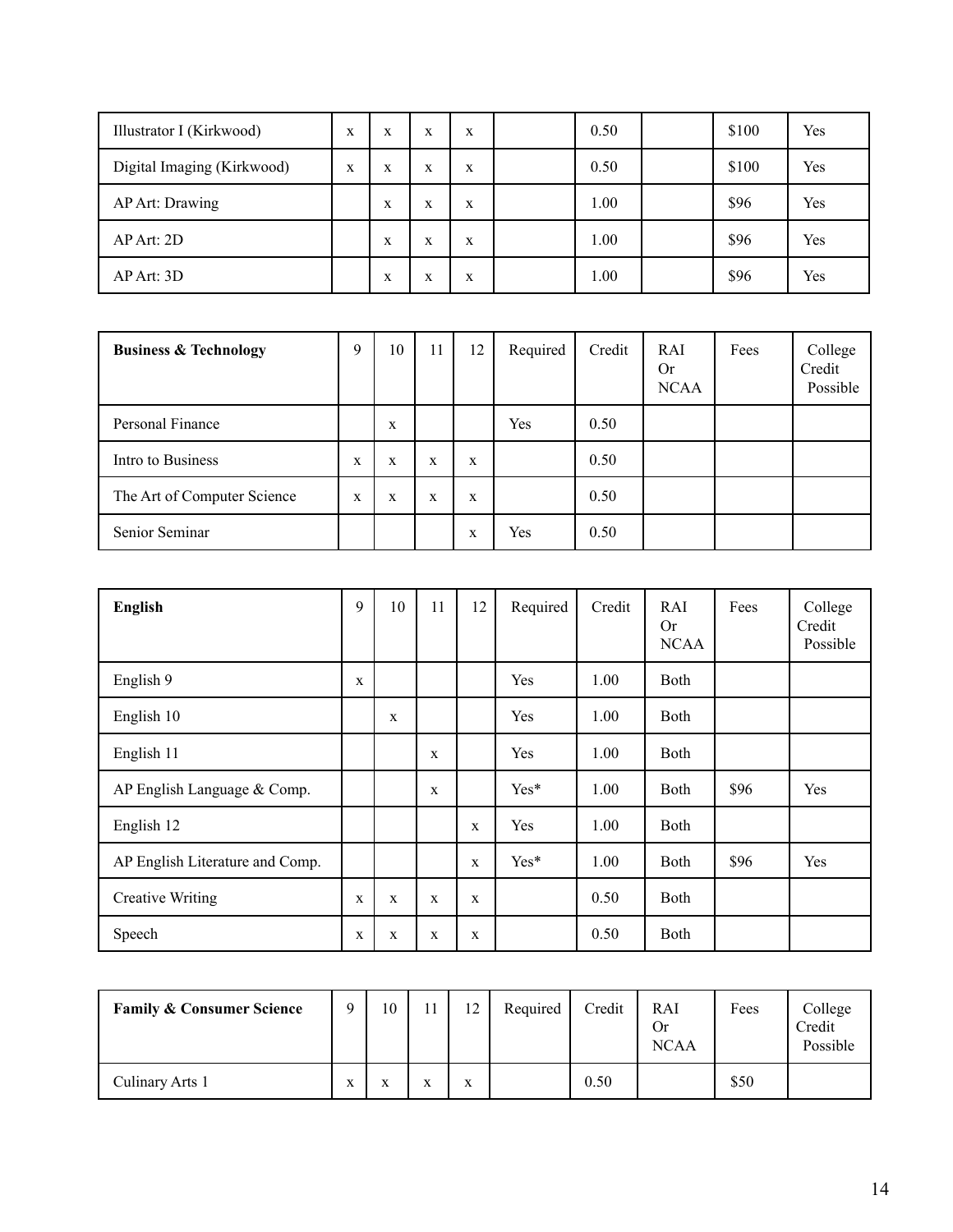| Culinary Arts 2                         | $\mathbf{v}$<br>л | $\mathbf{v}$ | <b>TP</b> | $\mathbf{v}$ | 0.50 | \$50 |  |
|-----------------------------------------|-------------------|--------------|-----------|--------------|------|------|--|
| Intro to Family and Consumer<br>Science | $\mathbf{v}$<br>л | $\mathbf{v}$ |           | $\mathbf{v}$ | 0.50 | \$20 |  |

| <b>Mathematics</b>          | 9           | 10           | 11          | 12           | Required | Credit | RAI<br><b>Or</b><br><b>NCAA</b> | Fees | College<br>Credit<br>Possible |
|-----------------------------|-------------|--------------|-------------|--------------|----------|--------|---------------------------------|------|-------------------------------|
| Algebra I                   | $\mathbf X$ | $\mathbf X$  |             |              | Yes      | 1.00   | Both                            |      |                               |
| Algebra IA                  | $\mathbf X$ |              |             |              | Yes*     | 1.00   | N <sub>o</sub>                  |      |                               |
| Algebra 1B                  |             | $\mathbf{X}$ |             |              | Yes*     | 1.00   | Both                            |      |                               |
| Geometry                    | $\mathbf X$ | X            | X           | $\mathbf{X}$ | Yes      | 1.00   | Both                            |      |                               |
| Algebra II                  | X           | $\mathbf{X}$ | X           | $\mathbf X$  | Yes      | 1.00   | Both                            |      |                               |
| Probability and Statistics  |             |              | X           | $\mathbf X$  |          | 1.00   | Both                            |      |                               |
| Pre-Calculus                | X           | $\mathbf x$  | $\mathbf X$ | X            |          | 1.00   | Both                            |      |                               |
| Calculus                    |             |              | $\mathbf X$ | $\mathbf X$  |          | 1.00   | <b>Both</b>                     |      |                               |
| <b>AP Calculus AB</b>       |             | $\mathbf X$  | X           | $\mathbf x$  |          | 1.00   | Both                            | \$96 | Yes                           |
| <b>AP Calculus BC</b>       |             |              | $\mathbf X$ | $\mathbf X$  |          | 1.00   | Both                            | \$96 | Yes                           |
| <b>AP Statistics Online</b> |             |              | $\mathbf X$ | $\mathbf X$  |          | 1.00   | RAI                             | \$96 | Yes                           |

| <b>Music</b>                           | 9           | 10          | 11          | 12          | Required | Credit           | RAI<br><b>Or</b><br><b>NCAA</b> | Fees | College<br>Credit<br>Possible |
|----------------------------------------|-------------|-------------|-------------|-------------|----------|------------------|---------------------------------|------|-------------------------------|
| High School Concert Choir              | X           | $\mathbf X$ | X           | X           |          | $0.50 -$<br>1.00 |                                 |      |                               |
| High School Band                       | $\mathbf X$ | $\mathbf X$ | X           | $\mathbf X$ |          | $0.50 -$<br>1.00 |                                 |      |                               |
| High School Orchestra                  | X           | X           | $\mathbf X$ | X           |          | $0.50 -$<br>1.00 |                                 |      |                               |
|                                        |             |             |             |             |          |                  |                                 |      |                               |
| <b>Physical Education &amp; Health</b> | 9           | 10          | 11          | 12          | Required | Credit           | RAI<br><b>Or</b><br><b>NCAA</b> | Fees | College<br>Credit<br>Possible |

PE 9-12 x x x x Yes 0.50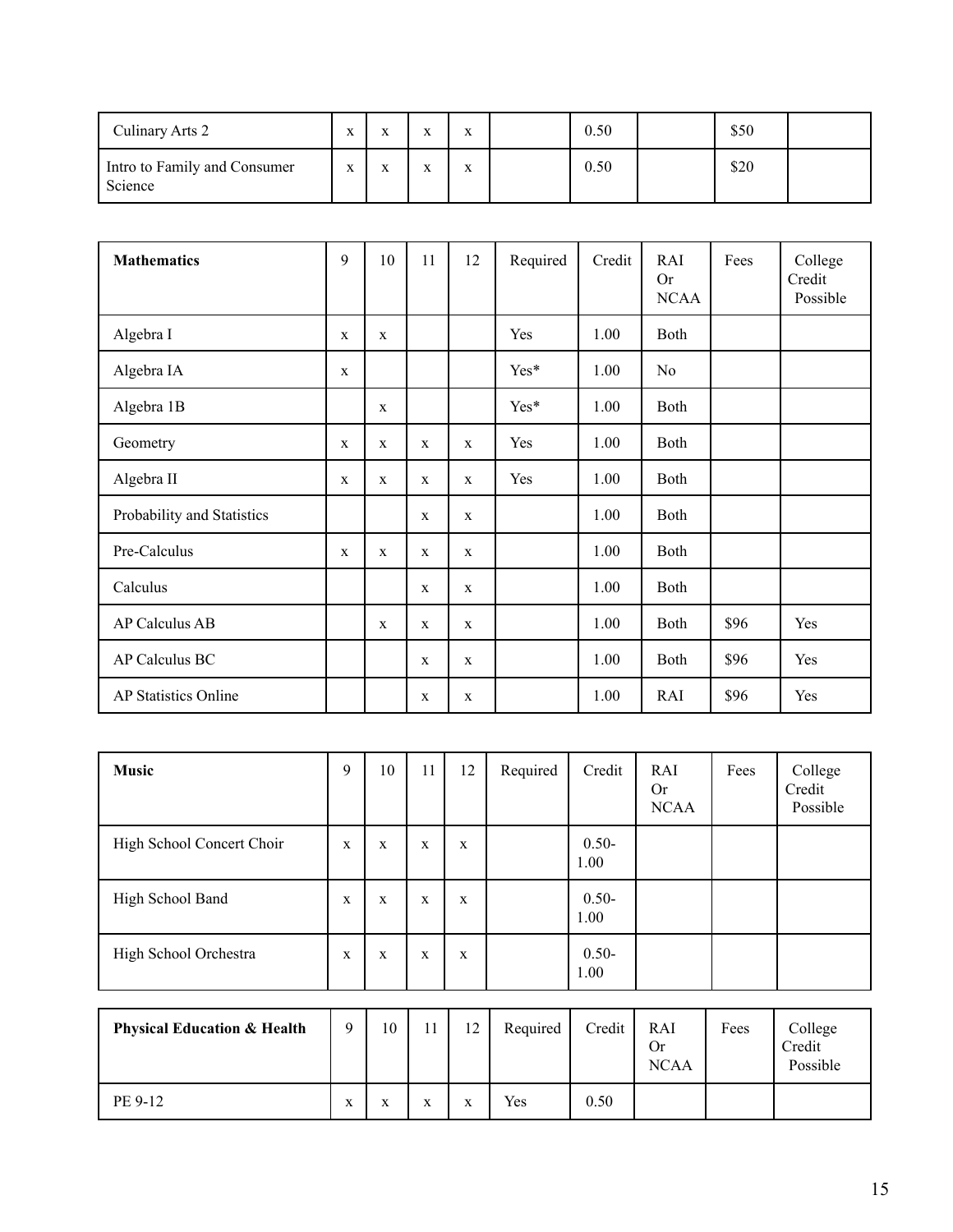| Health           | $\mathbf{v}$<br>$\Lambda$ |                           |                        |                           | Yes | 0.50 |  |  |
|------------------|---------------------------|---------------------------|------------------------|---------------------------|-----|------|--|--|
| Topics in Health |                           | $\mathbf{v}$<br>$\Lambda$ | $\cdot$ .<br>$\Lambda$ | $\mathbf{v}$<br>$\Lambda$ |     | 0.50 |  |  |

| <b>Science</b>                  | 9 | 10           | 11           | 12           | Required | Credit | RAI<br><b>Or</b><br><b>NCAA</b> | Fees  | College<br>Credit<br>Possible |
|---------------------------------|---|--------------|--------------|--------------|----------|--------|---------------------------------|-------|-------------------------------|
| Earth & Space Science           | X |              |              |              | Yes      | 1.00   | <b>Both</b>                     |       |                               |
| <b>Biology</b>                  | X | X            |              |              |          | 1.00   | <b>Both</b>                     |       |                               |
| Chemistry                       |   | $\mathbf{x}$ | $\mathbf{x}$ | $\mathbf{x}$ |          | 1.00   | <b>Both</b>                     |       |                               |
| Anatomy & Physiology            |   | X            | X            | X            |          | 1.00   | Both                            |       |                               |
| Physics                         |   |              | $\mathbf{x}$ | $\mathbf{x}$ |          | 1.00   | Both                            |       |                               |
| <b>PLTW</b> Biomedical Science  |   | $\mathbf x$  | $\mathbf x$  | $\mathbf x$  |          | 1.00   | <b>Both</b>                     | \$100 | Yes                           |
| PLTW Human Body Systems         |   |              | X            | $\mathbf x$  |          | 1.00   | Both                            | \$100 | Yes                           |
| <b>AP Biology</b>               |   |              | X            | $\mathbf x$  |          | 1.00   | <b>Both</b>                     | \$96  | Yes                           |
| AP Chemistry                    |   |              | X            | X            |          | 1.00   | <b>Both</b>                     | \$96  | Yes                           |
| AP Environmental Science online |   |              | $\mathbf X$  | $\mathbf X$  |          | 1.00   | RAI                             | \$96  | Yes                           |

| <b>Social Studies</b>         | 9 | 10          | 11           | 12 | Required | Credit | RAI<br>Or<br><b>NCAA</b> | Fees | College<br>Credit<br>Possible |
|-------------------------------|---|-------------|--------------|----|----------|--------|--------------------------|------|-------------------------------|
| World History                 | X |             |              |    | Yes      | 1.00   | <b>Both</b>              |      |                               |
| U.S. History                  |   | $\mathbf x$ | $\mathbf X$  |    | Yes      | 1.00   | <b>Both</b>              |      |                               |
| AP U.S. History               |   | $\mathbf x$ | $\mathbf X$  | X  | $Yes*$   | 1.00   | Both                     | \$96 | Yes                           |
| Psychology                    | X | $\mathbf x$ | $\mathbf X$  | X  | Yes      | 0.50   | <b>Both</b>              |      |                               |
| Abnormal Psychology           | X | $\mathbf x$ | $\mathbf X$  | X  |          | 0.50   | <b>Both</b>              |      |                               |
| AP Psychology                 |   | $\mathbf x$ | X            | X  | $Yes*$   | 1.00   | Both                     | \$96 | Yes                           |
| AP World History              |   | $\mathbf x$ | X            | X  | $Yes*$   | 1.00   | <b>Both</b>              | \$96 | Yes                           |
| American Government           |   |             | $\mathbf{X}$ | X  | Yes      | 0.50   | Both                     |      |                               |
| AP U.S. Government & Politics |   |             | X            | X  | $Yes*$   | 0.50   | RAI                      | \$96 | Yes                           |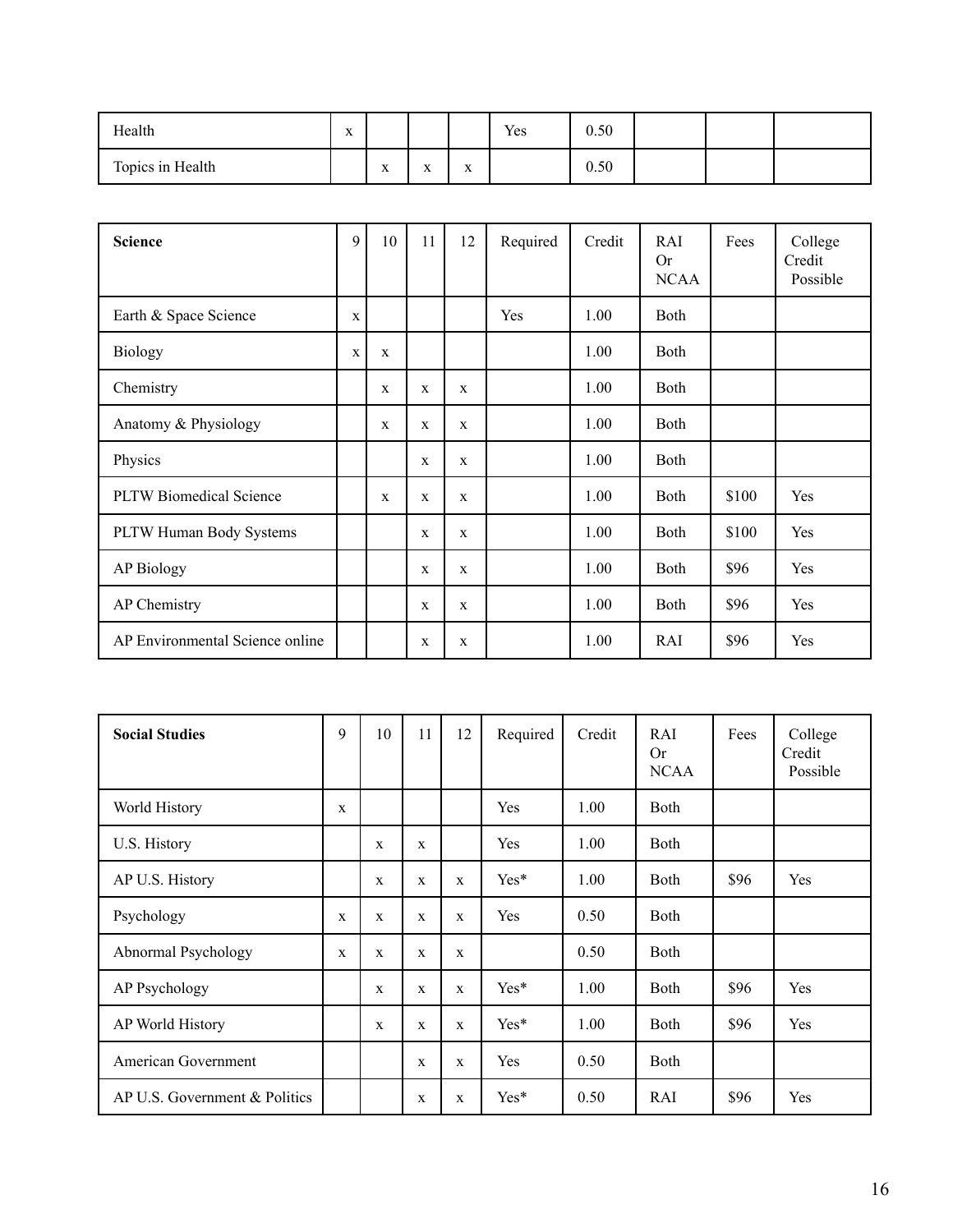| Economics                |  | $\mathbf{v}$      | <b>XF</b> | Yes    | 0.50 | Both |      |            |
|--------------------------|--|-------------------|-----------|--------|------|------|------|------------|
| AP Macroeconomics Online |  | <b>XF</b><br>A    | <b>XF</b> | $Yes*$ | 0.50 | RAI  | \$96 | <b>Yes</b> |
| AP Microeconomics Online |  | $\mathbf{v}$<br>A | <b>XF</b> | $Yes*$ | 0.50 | RAI  | \$96 | Yes        |

| <b>Theology/Religion</b> | 9 | 10 | 11 | 12 | Required | Credit | RAI<br><b>Or</b><br><b>NCAA</b> | Fees | College<br>Credit<br>Possible |
|--------------------------|---|----|----|----|----------|--------|---------------------------------|------|-------------------------------|
| Theology 9               | X |    |    |    | Yes      | 1.00   |                                 |      |                               |
| Theology 10              |   | X  |    |    | Yes      | 1.00   |                                 |      |                               |
| Theology 11              |   |    | X  |    | Yes      | 1.00   |                                 |      |                               |
| Theology 12              |   |    |    | X  | Yes      | 1.00   |                                 |      |                               |

| <b>World Language</b>      | 9           | 10 | 11 | 12 | Required | Credit | RAI<br>Or<br><b>NCAA</b> | Fees | College<br>Credit<br>Available |
|----------------------------|-------------|----|----|----|----------|--------|--------------------------|------|--------------------------------|
| Spanish I                  | $\mathbf X$ | X  | X  | X  | No       | 1.00   | <b>Both</b>              |      |                                |
| Spanish II                 | X           | X  | X  | X  | No       | 1.00   | <b>Both</b>              |      |                                |
| Spanish III                |             | X  | X  | X  | No       | 1.00   | <b>Both</b>              |      |                                |
| Spanish IV                 |             |    | X  | X  | No       | 1.00   | <b>Both</b>              |      |                                |
| AP Spanish Language Online |             |    |    | X  | No       | 1.00   | RAI                      | \$96 | Yes                            |

\* Indicates these course alternatives that may take the place of a course to meet the high school graduation requirement.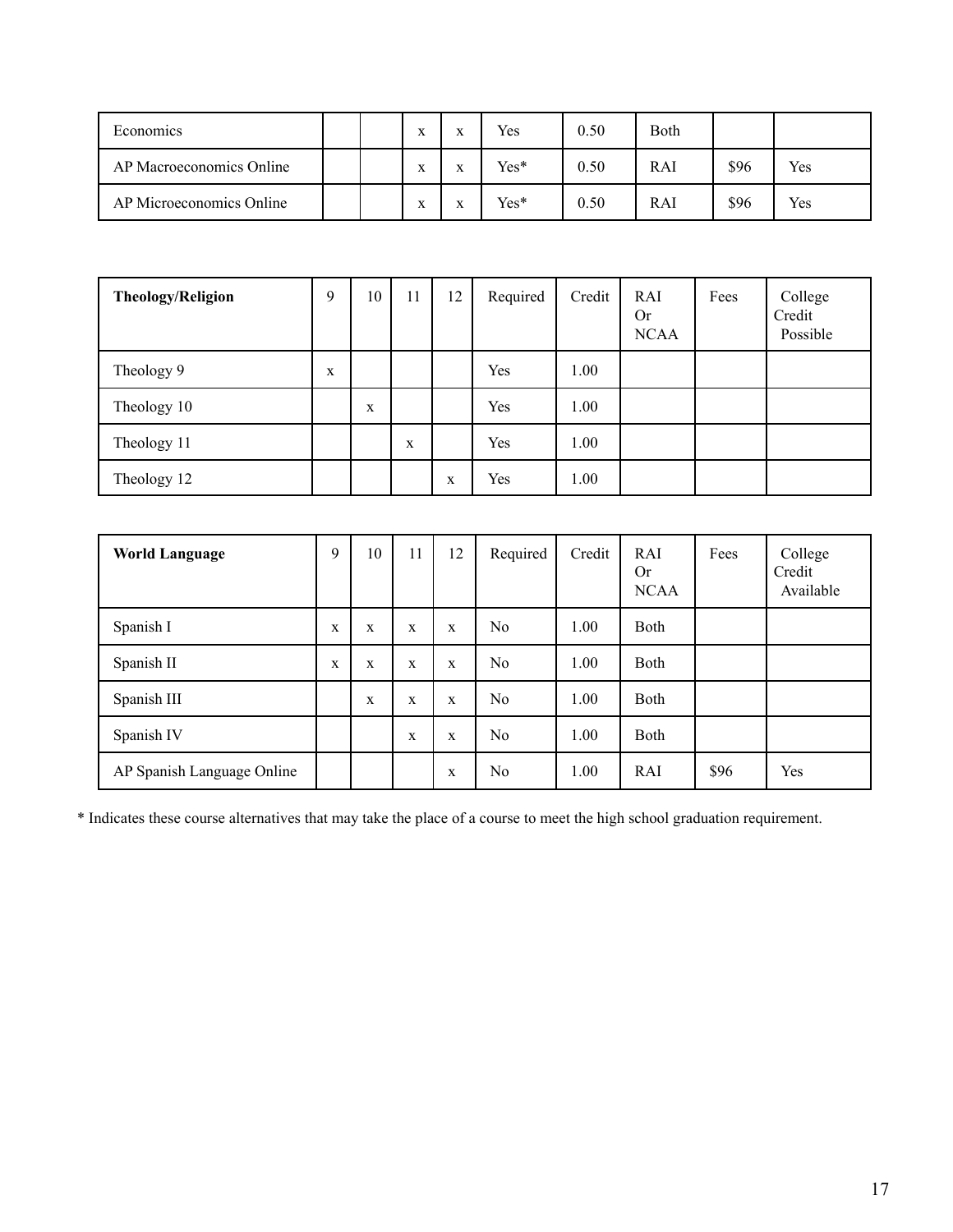# **Course Descriptions by Department**

### **Art Department**

COURSE TITLE: H Art 1 ELECTIVE PREREQUISITE: None GRADES: 7, 8 SEMESTER CREDIT: .25 ALTERNATE DAYS

COURSE DESCRIPTION: Junior High Art 1 is an introductory course to the visual arts. The content covers a variety of concepts and drawing media, painting, printmaking, color theory, three-dimensional design, pottery, and techniques in perspective. In addition to gaining confidence and proficiency working with a variety of mediums, students will learn about the history, analysis, and interpretation of art.

| <b>COURSE TITLE:</b>  | IH Art 2    | <b>ELECTIVE</b> |     |
|-----------------------|-------------|-----------------|-----|
| <b>PREREQUISITE:</b>  | <b>None</b> | GRADES:         | 7.8 |
| <b>SEMESTER</b>       |             | CREDIT:         | .25 |
| <b>ALTERNATE DAYS</b> |             |                 |     |

COURSE DESCRIPTION: In Junior High Art 2 is designed to further develop the concepts and skills learned in Art l and is available for second level art students. Students will use the skills and techniques learned previously to enhance artwork in two and three-dimensional design using a variety of media. The two-dimensional media includes graphite, charcoal, pastels, color pencil, acrylic, watercolor, and ink techniques. Three-dimensional work explored in this class includes ceramics, and various sculpture materials. The student will develop an ability to make effective choices concerning media, techniques, subject matter, methods of interpretation, and compositional design. Students will further their understanding of the history, analysis, and interpretation of art.

Art l and Art ll students will be provided with sketchbooks. Students will be asked to practice and plan with their sketchbooks. Sketch assignments and due dates for all projects will be clearly posted in Google Classroom.

Regina Junior High students have many opportunities throughout the year to showcase their work including: displays throughout the school, possible community service projects, The Hancher Guild Youth Art Show, and every student K-8 can display a piece in the Regina Spring Art Fair.

Junior High art classes meet during 7th and 8th period. The curriculum taught follows the National Core Standards, the Iowa Core Standards, and the Davenport Diocese standards for the visual arts.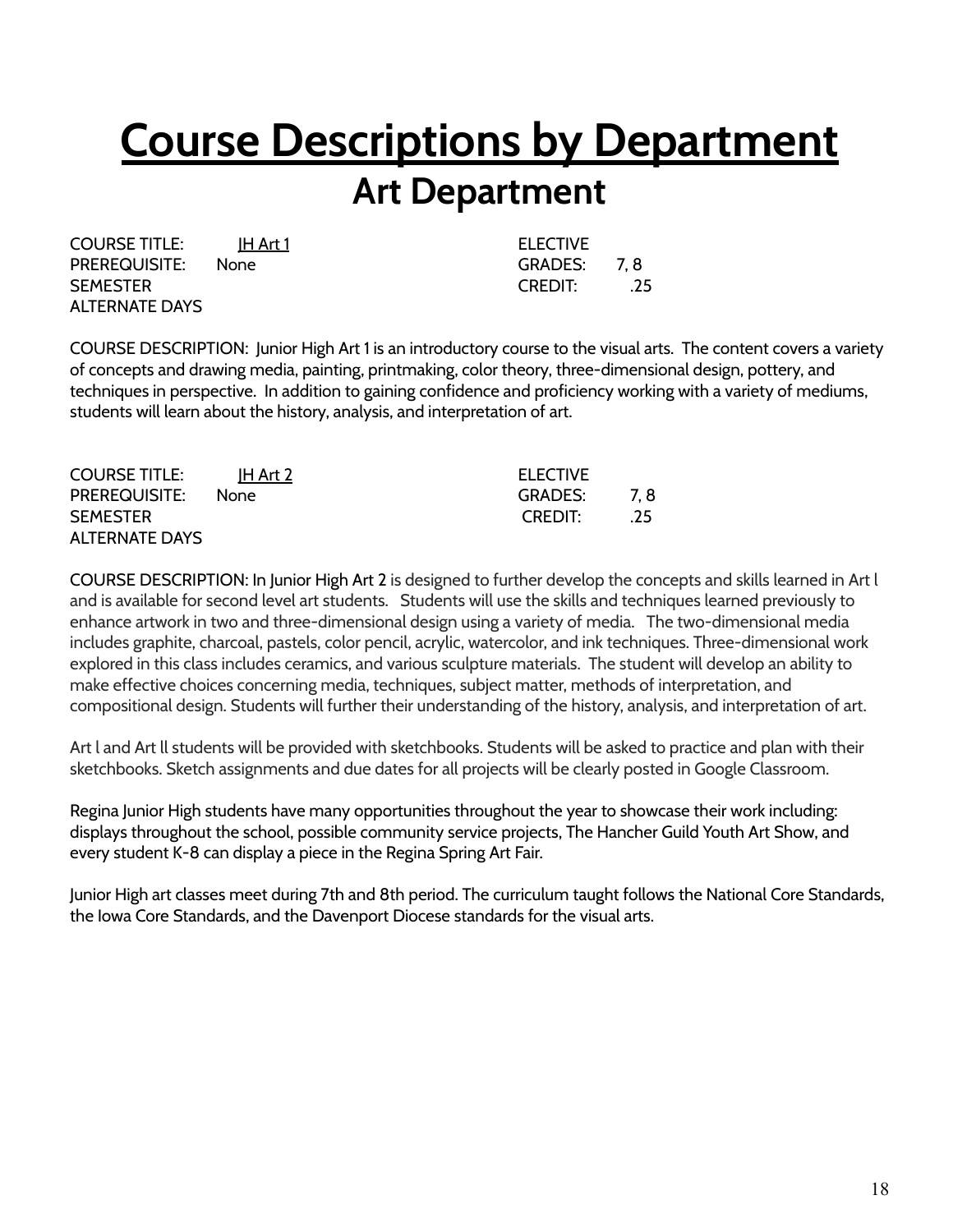| <b>COURSE TITLE:</b> | Art I | <b>ELECTIVE</b> |            |
|----------------------|-------|-----------------|------------|
| <b>PREREQUISITE:</b> | None  | <b>GRADES:</b>  | 9,10,11,12 |
| <b>SEMESTER</b>      |       | <b>CREDIT:</b>  | -50        |
| <b>DAILY</b>         |       |                 |            |

COURSE DESCRIPTION: In Art I students will learn the basics of drawing with black & white media. During the Semester they will complete projects in pencil, charcoal, pen & ink, scratchboard and Caricature drawing. They will also be introduced to printmaking and pottery.

| <b>COURSE TITLE:</b> | <u>Art II</u> | <b>ELECTIVE</b> |            |
|----------------------|---------------|-----------------|------------|
| <b>PREREQUISITE:</b> | Art I         | <b>GRADES:</b>  | 9.10.11.12 |
| <b>SEMESTER</b>      |               | <b>CREDIT:</b>  | .50        |
| <b>DAILY</b>         |               |                 |            |

COURSE DESCRIPTION: In Art II students will transition to the use of color. Color theory and mixing are a major part of the course. Projects in color pencil, watercolor, and acrylic painting will be completed by students. Students will also create a T-shirt design and apply it to clothing using the silkscreen process.

| <b>COURSE TITLE:</b> | 3-D Forms | <b>ELECTIVE</b> |            |
|----------------------|-----------|-----------------|------------|
| <b>PREREQUISITE:</b> | Art R II  | <b>GRADES:</b>  | 9.10.11.12 |
| <b>SEMESTER</b>      |           | <b>CREDIT:</b>  | .50        |
| <b>DAILY</b>         |           |                 |            |

COURSE DESCRIPTION: 3-D Forms students will complete a number of clay projects along with other 3-D art forms. Some of these will include: plaster casting, candle making, sculpture and metal cast jewelry. Students will also take a field trip to pit-fire pottery in the ground.

| <b>COURSE TITLE:</b> | Photography & Video Production | <b>ELECTIVE</b>       |     |
|----------------------|--------------------------------|-----------------------|-----|
| <b>PREREQUISITE:</b> | Art R II                       | GRADES: 9, 10, 11, 12 |     |
| <b>SEMESTER</b>      |                                | <b>CREDIT:</b>        | .50 |
| <b>DAILY</b>         |                                |                       |     |

COURSE DESCRIPTION: The semester begins with black and white film photography. From there we move on to digital photography and photo editing, using the Adobe Photoshop program. The second half of the semester will consist of producing and editing videos using Adobe's Premiere Pro software. Students will create a music video, commercial, short film and more.

| <b>COURSE TITLE:</b> | Advanced Art Studio (Sr. Art) | <b>ELECTIVE</b> |     |
|----------------------|-------------------------------|-----------------|-----|
| <b>PREREQUISITE:</b> | Art $1 \& 11$ , 3-D Forms     | GRADES:         |     |
| <b>SEMESTER</b>      |                               | <b>CREDIT:</b>  | .50 |
| <b>DAILY</b>         |                               |                 |     |

COURSE DESCRIPTION: This is a class only for seniors who have completed all of the other Art courses. Students will propose the projects they wish to complete through a preliminary conference with the instructor. They will work on these projects throughout the Semester, but will also be a part of group projects to be led by the instructor. This course will also include a field trip to be announced.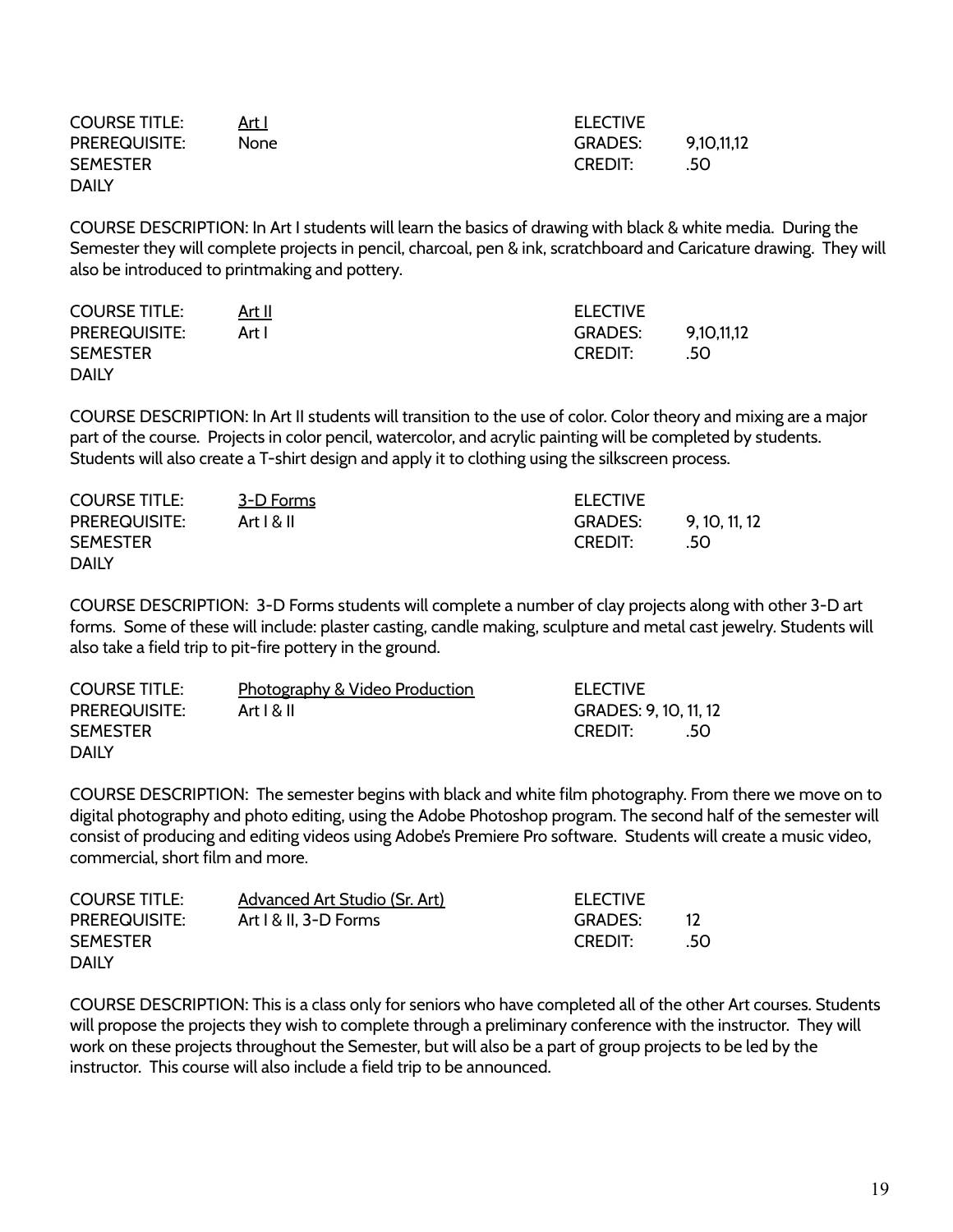| <b>COURSE TITLE:</b> | <u>KCC Illustrator I</u> (Formerly Digital Drawing) | ELECTIVE--DUAL CREDIT |               |
|----------------------|-----------------------------------------------------|-----------------------|---------------|
| <b>PREREQUISITE:</b> | <b>None</b>                                         | GRADES:               | 9, 10, 11, 12 |
| <b>SEMESTER</b>      |                                                     | <b>CREDIT:</b>        | .50           |
| <b>DAILY</b>         |                                                     |                       |               |
|                      |                                                     |                       |               |

This Kirkwood course introduces Adobe Illustrator and its applications in graphic communication. Class activities include projects to explore the Adobe Illustrator tools as they apply to object (vector) based files, as well as Adobe Illustrator filters and layers. Students practice basic drawing and tracing techniques, create line art, logos and learn to simply art work through stylizing. Creative use of type is also explored. Students learn to set up color for reproduction, and also learn to save and manage files, and how files interact with page layout and paint (raster) programs. \$100 Lab Fee

GRA-127 Illustrator I 3 Kirkwood College Credits

| <b>COURSE TITLE:</b> | <b>KCC Digital Imaging (Formerly Photoshop)</b> | ELECTIVE--DUAL CREDIT |            |
|----------------------|-------------------------------------------------|-----------------------|------------|
| <b>PREREQUISITE:</b> | None                                            | <b>GRADES:</b>        | 9.10.11.12 |
| <b>SEMESTER</b>      |                                                 | <b>CREDIT:</b>        | .50        |
| <b>DAILY</b>         |                                                 |                       |            |

This Kirkwood course introduces electronic image editing software using Photoshop. Concepts covered include basic scanning techniques for grayscale and line art images, proper manipulation procedures required for various output sources, including input and output resolutions, file size, multiple file saving formats, simple image enhancements and creating duo-tones, and other creative applications of Photoshop. \$100 Lab Fee

GRA-140 Digital Imaging The College Credits 3 Kirkwood College Credits

| <b>COURSE TITLE:</b> | AP Art: Drawing                      | <b>ELECTIVE</b> |       |
|----------------------|--------------------------------------|-----------------|-------|
| <b>PREREQUISITE:</b> | Art   &    or teacher recommendation | <b>GRADES:</b>  | 11 12 |
| <b>YEAR</b>          |                                      | <b>CREDIT:</b>  | 1.00  |
| <b>DAILY</b>         |                                      |                 |       |

Course Description: Explore drawing issues including line quality, light and shade, rendering of form, composition, surface manipulation, the illusion of depth and mark-making through a variety of means, such as painting, printmaking or mixed media. Be an informed and critical decision-maker as you develop a portfolio that is personal to your individual talents and interests, while demonstrating mastery of drawing principles. Explore your creativity and become an independent thinker in your contributions to art and culture. Unlike other AP courses, there is no AP exam at the end of the year. Instead, students will submit a portfolio of work to the AP College Board for assessment.

Required: AP Project/Portfolio Review Fee (around \$96). Scholarships available.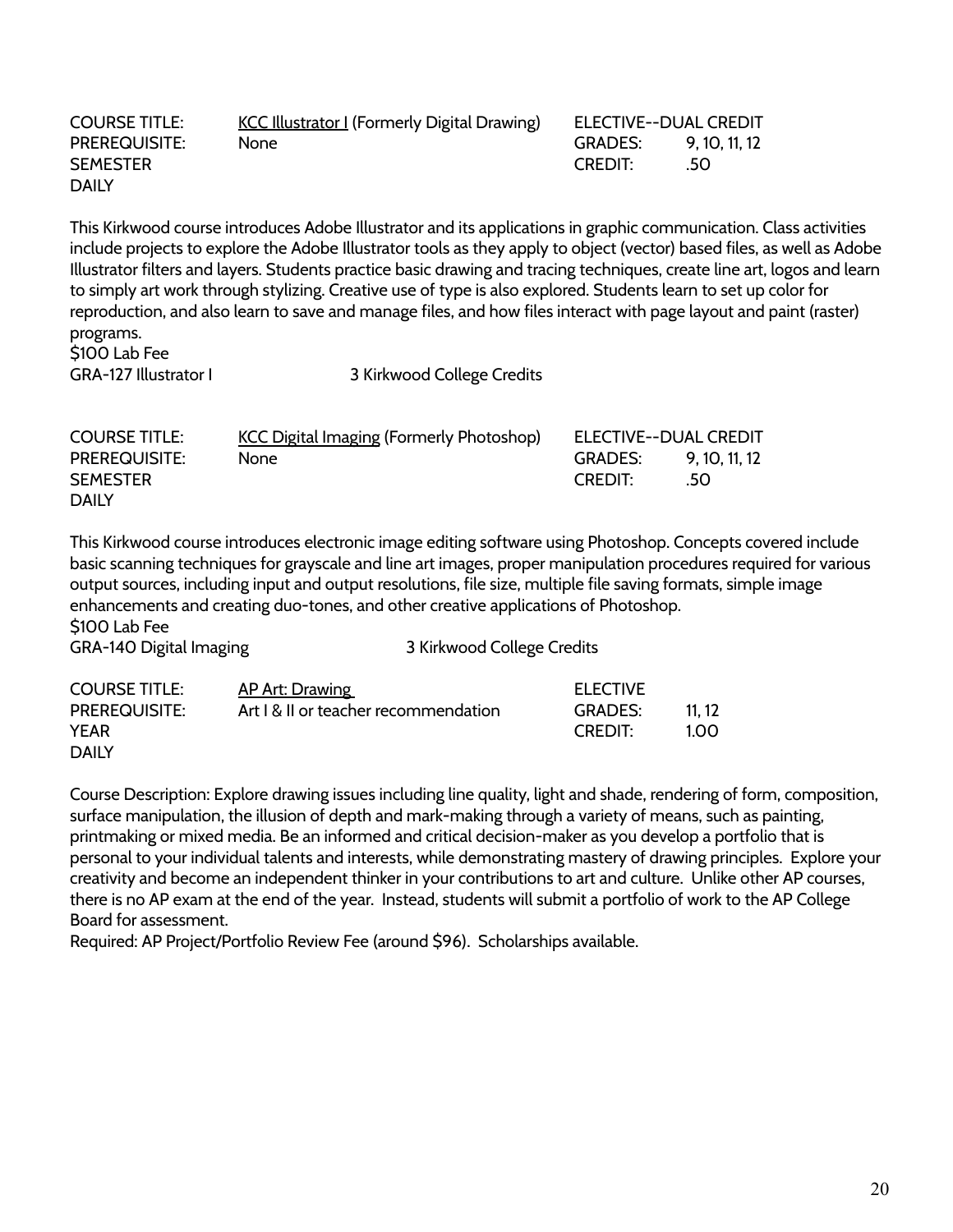| <b>COURSE TITLE:</b> | AP Art: 2D                           | <b>ELECTIVE</b> |       |
|----------------------|--------------------------------------|-----------------|-------|
| <b>PREREQUISITE:</b> | Art   &    or teacher recommendation | <b>GRADES:</b>  | 11.12 |
| <b>YEAR</b>          |                                      | CREDIT:         | 1.00  |
| <b>DAILY</b>         |                                      |                 |       |

Course Description: Students will produce two dimensional art to include drawing, painting, collage, digital design, and photography. Unlike other AP courses, there is no AP exam at the end of the year. Instead, students will submit a portfolio of work to the AP College Board for assessment.

Required: AP Project/Portfolio Review Fee (around \$96). Scholarships available.

| <b>COURSE TITLE:</b> | AP Art: 3D                           | <b>ELECTIVE</b> |       |
|----------------------|--------------------------------------|-----------------|-------|
| <b>PREREQUISITE:</b> | Art   &    or teacher recommendation | <b>GRADES:</b>  | 11 12 |
| <b>YEAR</b>          |                                      | CREDIT:         | 1.00  |
| <b>DAILY</b>         |                                      |                 |       |

Course Description: Students will produce three dimensional art. Unlike other AP courses, there is no AP exam at the end of the year. Instead, students will submit a portfolio of work to the AP College Board for assessment. Required: AP Project/Portfolio Review Fee (around \$96). Scholarships available.

See the Digital Curriculum list for additional subject course offerings.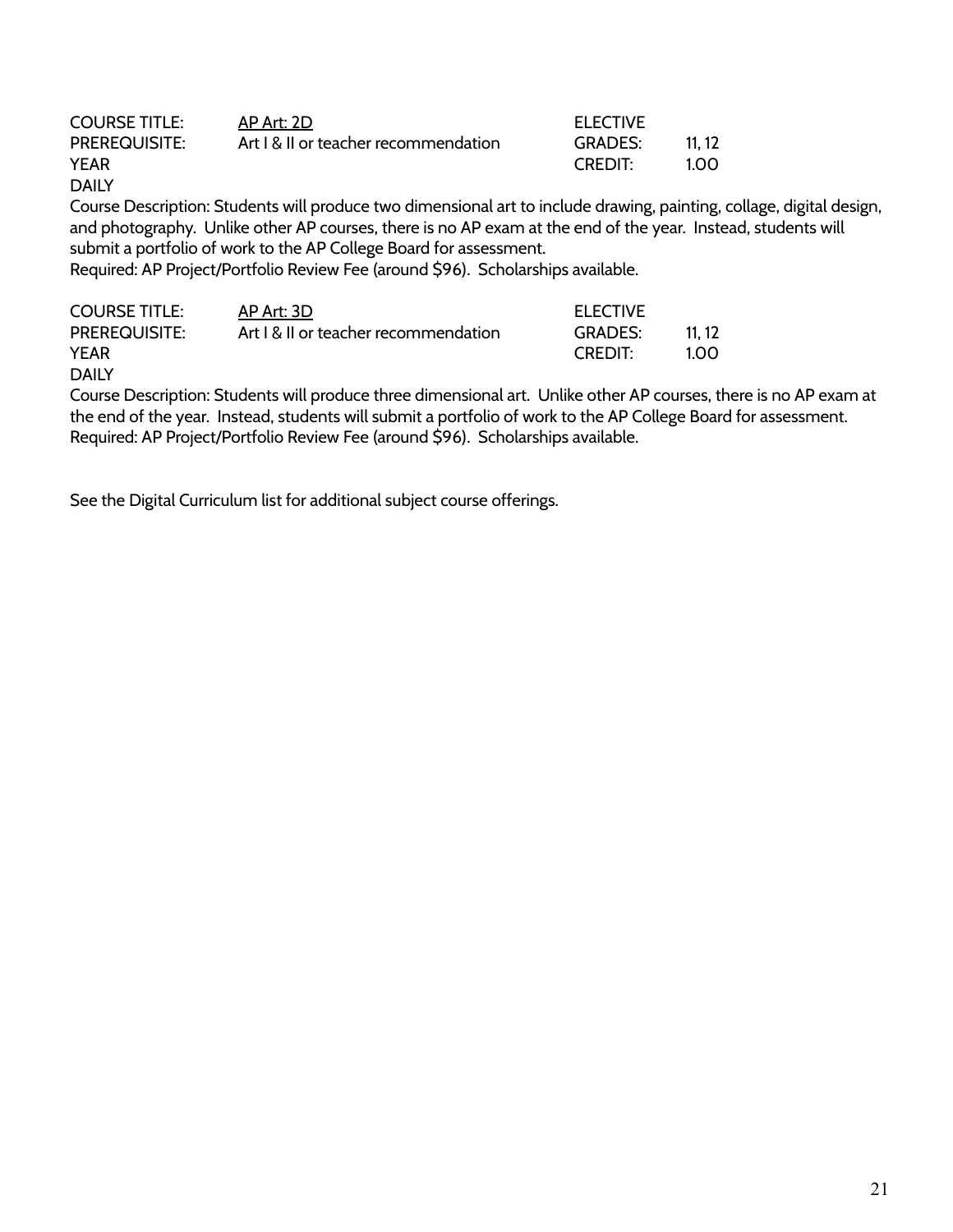### **Business and Technology Department**

PREREQUISITE: None CONSERVERSITY None CRADES: 7 or 8 YEAR CREDIT: .25 ALTERNATE DAYS

COURSE TITLE: Computer Applications ELECTIVE

COURSE DESCRIPTION: Since students come to this point with many levels of competency, our goal is to make sure they meet basic operation standards for Chromebooks, Google Classroom, and JMC. After the basics have been met various options will be explored by individuals, small groups and the whole class.

COURSE TITLE: Personal Finance **Property** REQUIRED PREREQUISITE: None GRADE: 10 YEAR CREDIT: .50 ALTERNATE DAYS

COURSE DESCRIPTION: This course gives students a consistent framework for thinking through financial choices in order to improve their well-being. Decisions require action. Throughout the course, students will learn: goals/values, investing in themselves (human capital), present/future self, time value of money, compound interest, opportunity cost/trade off, risk/return, insurance, credit report, spending plan, and budgeting.

COURSE TITLE: Intro to Business ELECTIVE PREREQUISITE: None CONSERVERSITY None CRADES: 9, 10, 11, 12 SEMESTER CREDIT: .50 **DAILY** 

COURSE DESCRIPTION: This course provides opportunities to learn and experience a variety of topics in the field of business. Students are exposed to entrepreneurship, management, marketing, business law, accounting and basic programming. Course activities involve students writing, problem-solving, demonstrating, and reporting. Skills taught will include communication, decision making, and ethics.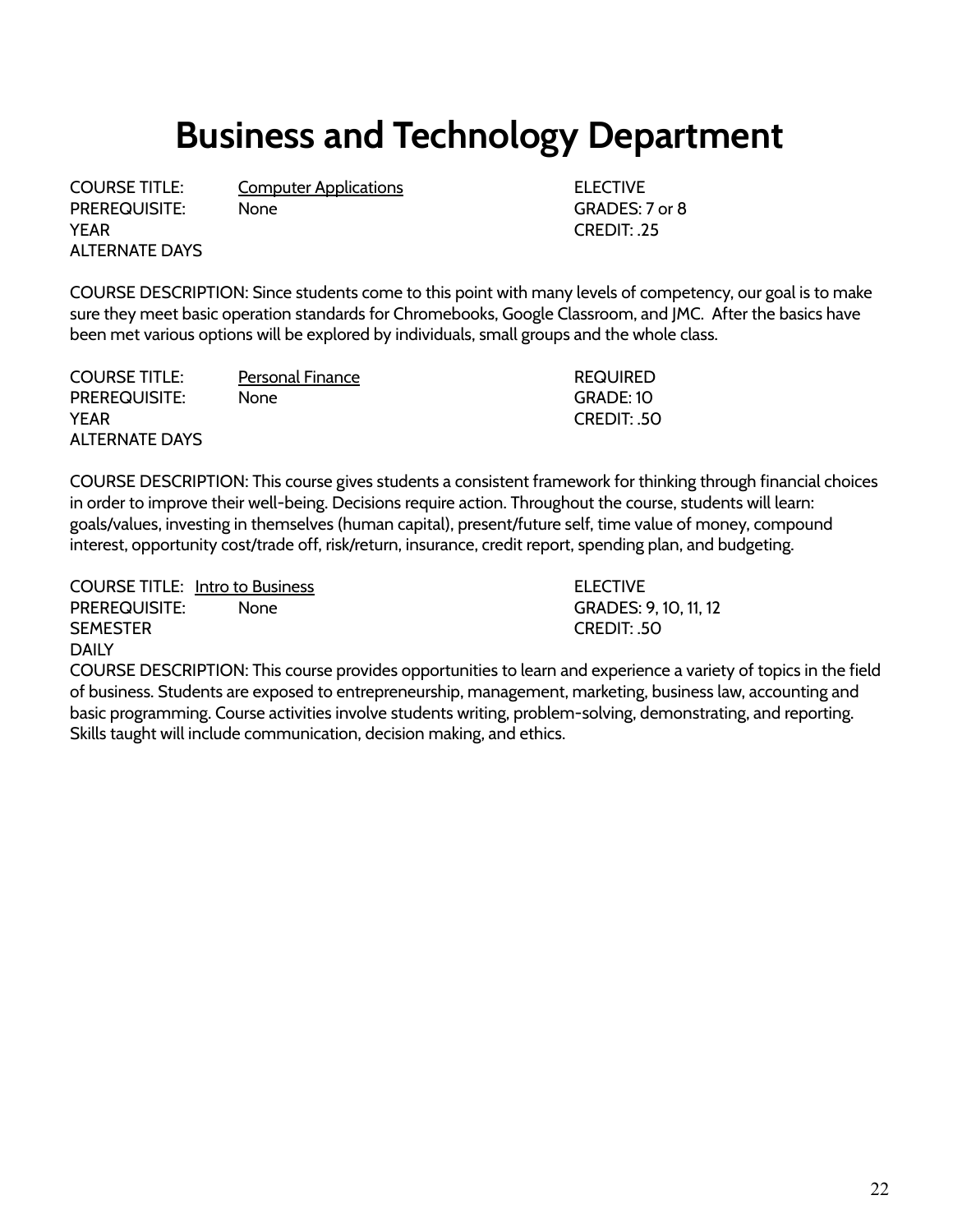| <b>COURSE TITLE:</b> | The Art of Computer Science Online | <b>ELECTIVE</b>    |
|----------------------|------------------------------------|--------------------|
| <b>PREREQUISITE:</b> | None.                              | <b>GRADE: 9-12</b> |
| <b>SEMESTER</b>      |                                    | CREDIT: .50        |

COURSE DESCRIPTION: The course will introduce students to computer science concepts, such as: computer systems, computer hardware and software, algorithms, programming fundamentals, Boolean logic, data structures, looping, algorithm efficiency, functions and recursion, sorting and searching, text encoding and cryptography, databases and networking. The course is offered as an online course, offered by AEA Learning Online in coordination with Regina staff.

| <b>COURSE TITLE:</b>  | Senior Seminar | <b>REQUIRED</b> |
|-----------------------|----------------|-----------------|
| <b>PREREQUISITE:</b>  | None.          | GRADE: 12       |
| <b>YEAR</b>           |                | CREDIT: 50      |
| <b>ALTERNATE DAYS</b> |                |                 |

COURSE DESCRIPTION: Senior Seminar is a required course for all seniors. The course will focus on developing students' plans, skills, and problem solving as they prepare to move beyond high school. A team of Regina teachers and administrators is currently developing this course with a focus on collaboration, leadership skills, life planning. There will also be a senior project included within the course. The course will meet opposite days of physical education. Coursework will include: To work on something that they are truly passionate about; Basic skills – car, life skills, laundry, living on their own 101; Review of Microsoft Skills; Research assistant – mentor that is not the teacher.

| <b>COURSE TITLE:</b> | Microsoft Office Specialist (Inactive) | <b>ELECTIVE</b>       |
|----------------------|----------------------------------------|-----------------------|
| <b>PREREQUISITE:</b> | None                                   | GRADES: 9, 10, 11, 12 |
| <b>SEMESTER</b>      |                                        | CREDIT: 50            |
| <b>DAILY</b>         |                                        |                       |

COURSE DESCRIPTION: This independent study course will guide students through tools and features of Powerpoint, Word and Excel that go beyond the basics to cover advanced skills tested in the Microsoft Certification tests. This course prepares students to take the official Microsoft Office Specialist Certification exams. COURSE TITLE: Accounting 1 (INACTIVE) And THE ELECTIVE PREREQUISITE: None None GRADES: 9, 10, 11, 12 SEMESTER CREDIT: .5 DAILY

COURSE DESCRIPTION: This is an introductory course designed to give the student a basic understanding of accounting rules and principles and the accounting cycle. Double entry bookkeeping is employed to instruct the use and understanding of ledgers, balance sheets, posting journals, compiling worksheets, opening and closing entries, and various financial statements. Business simulations will be incorporated into the course in order to provide the student with an understanding of the different types of on-the-job activities that are required of entry level accounting positions

| <b>COURSE TITLE:</b> | <b>Accounting 2 (INACTIVE)</b> | <b>ELECTIVE</b>       |
|----------------------|--------------------------------|-----------------------|
| <b>PREREQUISITE:</b> | Accounting 1                   | GRADES: 9, 10, 11, 12 |
| <b>SEMESTER</b>      |                                | CREDIT: 50            |
| <b>DAIIY</b>         |                                |                       |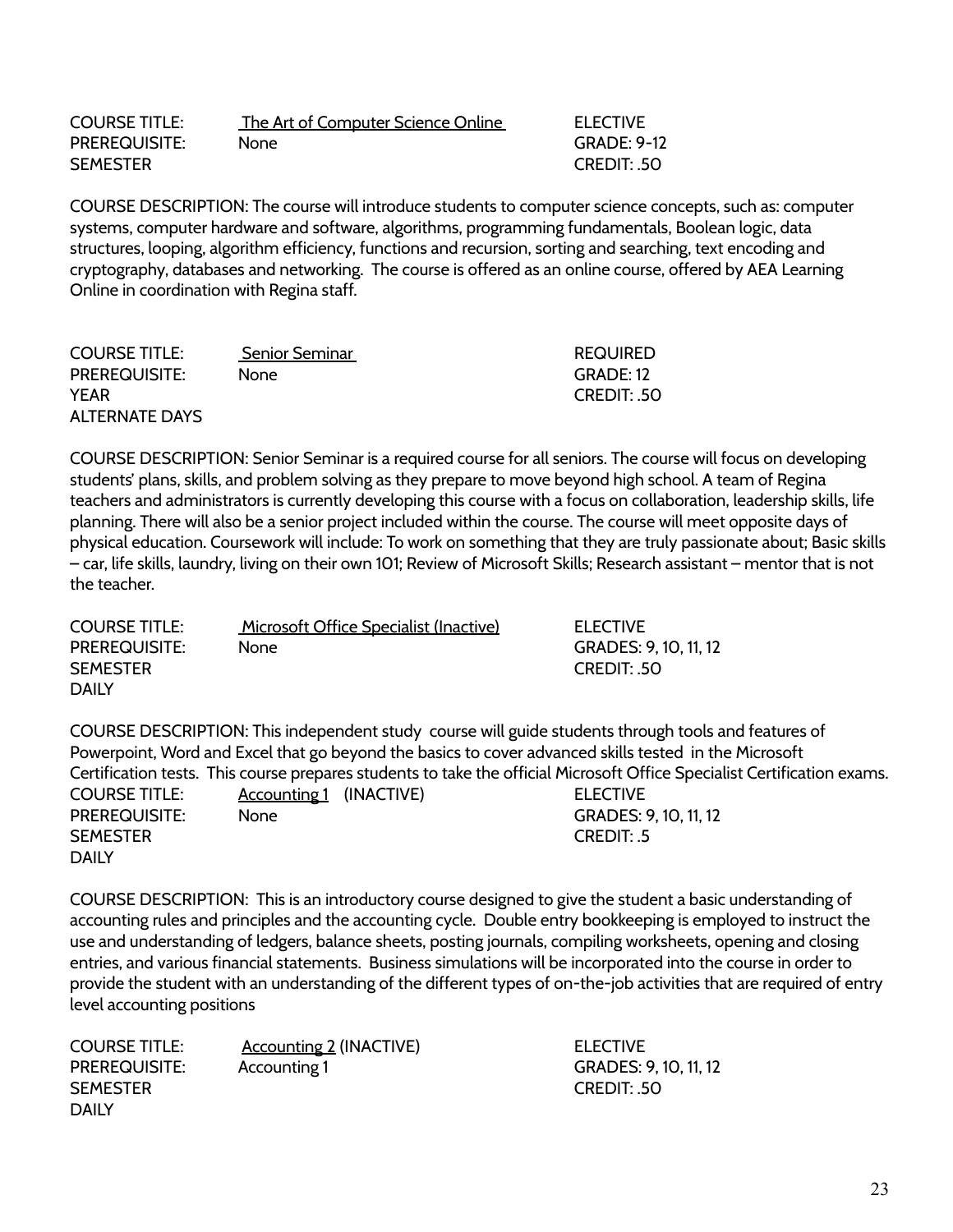COURSE DESCRIPTION: This is a course designed to build on the knowledge students received in Accounting 1. Business simulations will be incorporated into the course in order to provide the student with an understanding of the different types of on-the-job activities that are required of entry level accounting positions.

COURSE TITLE: Business Law (INACTIVE) ELECTIVE PREREQUISITE: None None GRADES: 9, 10, 11, 12 SEMESTER CREDIT: .50 **DAILY** 

COURSE DESCRIPTION: This is a one semester class designed to give students an understanding of business and personal law. Topics to be discussed include: understanding the law and our legal system, entering contracts, understanding consumer law, being an agent and getting a job, starting a business, and planning for the future. The first quarter of the class will focus on ethics, the court system, contracts, consumer and product liability and employment law. During the second quarter, the study will focus on different forms of business, personal property, retirement/wills, marriage and divorce. A field trip is planned to hear and witness actual court cases.

| <b>COURSE TITLE:</b> | Marketing (INACTIVE)             | <b>ELECTIVE</b>    |
|----------------------|----------------------------------|--------------------|
| <b>PREREQUISITE:</b> | Personal Finance or Business Law | GRADES: 10, 11, 12 |
| <b>SEMESTER</b>      |                                  | CREDIT: 50         |
| <b>DAILY</b>         |                                  |                    |

COURSE DESCRIPTION: Marketing introduces students to the processes and functions involved in transferring business products or services to a consumer. Students will recognize the customer oriented nature of marketing and analyze the impact of marketing activities on the individual, business, and society. Students will analyze the characteristics, motivations, and behaviors of consumers. Students will analyze the elements of the marketing mix, their interrelationships, and how they are used in the marketing process. Students will analyze the role of marketing research in decision-making. Students will also describe the elements, design, and purposes of a marketing plan.

COURSE TITLE: KCC Fundamentals of Web Programming (INACTIVE) ELECTIVE - Dual Credit PREREQUISITE: None GRADES: 9, 10, 11, 12 SEMESTER CREDIT: .50 DAILY

COURSE DESCRIPTION: In this Kirkwood course, students will use various software programs to create, update, and manage professional quality websites using graphics and programming skills. This course will be offered as a dual credit with Kirkwood.

\$100 Fee.

Eligible to earn 3 Kirkwood College Credits

See the Digital Curriculum list for additional course offerings in this subject.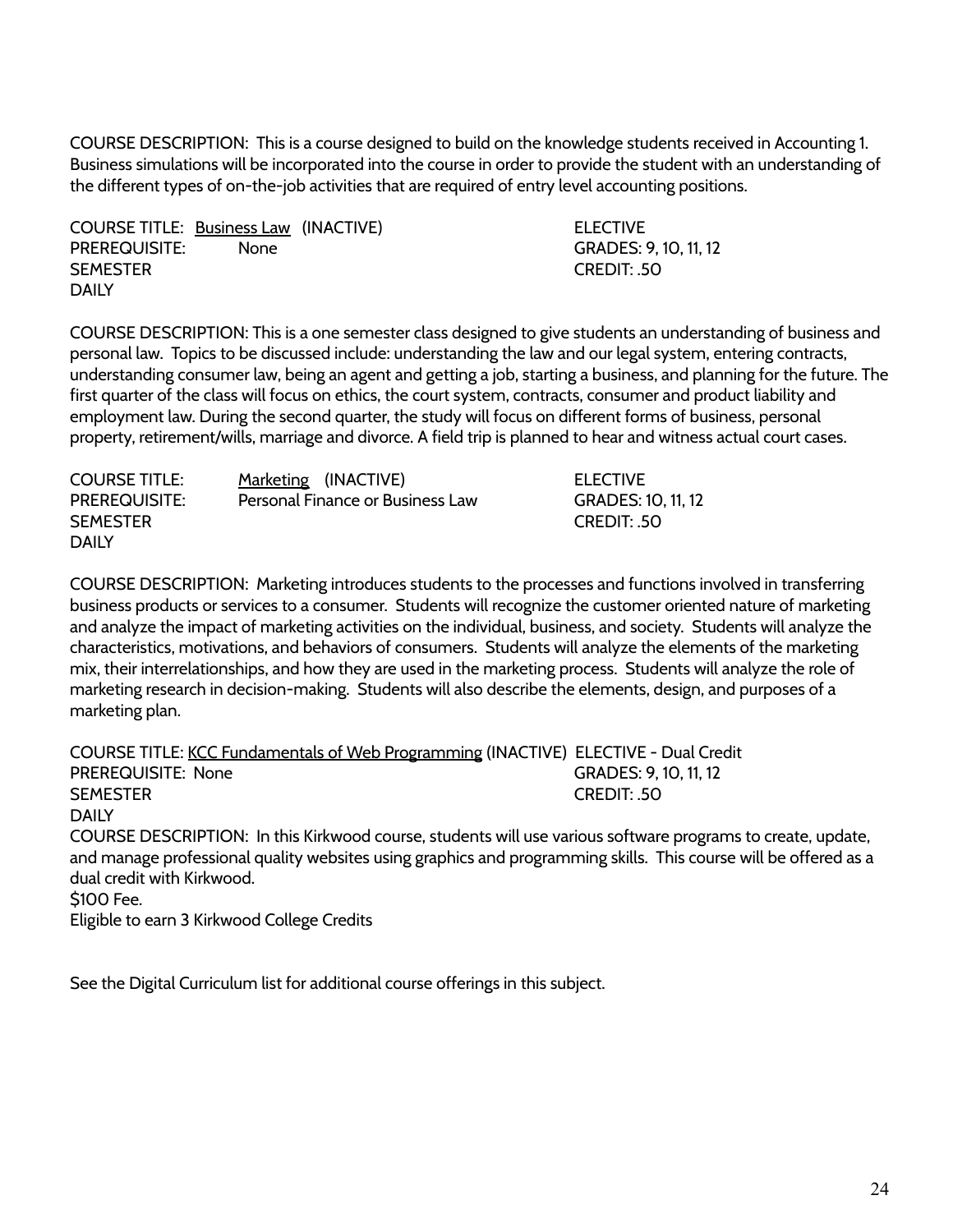### **English Department**

**COURSE TITLE:** Language Arts 7 All Allen and REQUIRED PREREQUISITE: None GRADES: 7 ALL YEAR GREDIT: 50 ALTERNATE DAYS

COURSE DESCRIPTION: This course emphasizes the development of students' grammar, writing, vocabulary, and spelling. Students will focus on developing content, organization, grammar, and basic mechanics in written assignments. Students will also study the basic parts of speech and begin to develop a vocabulary for analyzing and discussing literature through the study of literary terms and their applications. Poetry, drama, short stories, fiction and nonfiction will provide the background through which these terms will be studied.

| <b>COURSE TITLE:</b>    | I-Ready Reading 7/8                              | <b>SUPPLEMENT</b> |          |
|-------------------------|--------------------------------------------------|-------------------|----------|
| <b>PREREQUISITE:</b>    | Teacher Recommendation/IA Assmnt. scores GRADES: |                   | 7/8      |
| ALL YEAR                |                                                  | <b>CREDIT:</b>    | .25-1.00 |
| DAILY OR ALTERNATE DAYS |                                                  |                   |          |

COURSE DESCRIPTION: In this course, students will learn reading skills and strategies for reading and comprehending across the curriculum. The Reading program is based on the I-Ready Reading and Diagnostic online program. Students take a diagnostic placement test and the computer designs an individualized set of lessons for each student. These lessons are based on the Iowa Core Standards. Students will continue individually to work with the teacher and in small groups, on specific lessons. This course is a supplement to the regular curriculum, with student placement for as long as needed.

| <b>COURSE TITLE:</b> | English 7 | <b>REQUIRED</b> |     |
|----------------------|-----------|-----------------|-----|
| <b>PREREQUISITE:</b> | None      | <b>GRADES:</b>  |     |
| ALL YEAR             |           | <b>CREDIT:</b>  | .50 |
| <b>DAILY</b>         |           |                 |     |

COURSE DESCRIPTION: This course focuses on the critical reading and discussion of literature. Students will use a variety of approaches to develop comprehension, critical thinking, and inquiry skills. The primary texts will be novels chosen by the teacher, as well as other supplemental material (non-fiction articles, short stories, poems, etc). Students will also utilize the school library for reading, projects, and research. The course focuses on literary analysis and comprehension with supplements such as poetry analysis, academic essay writing, and more.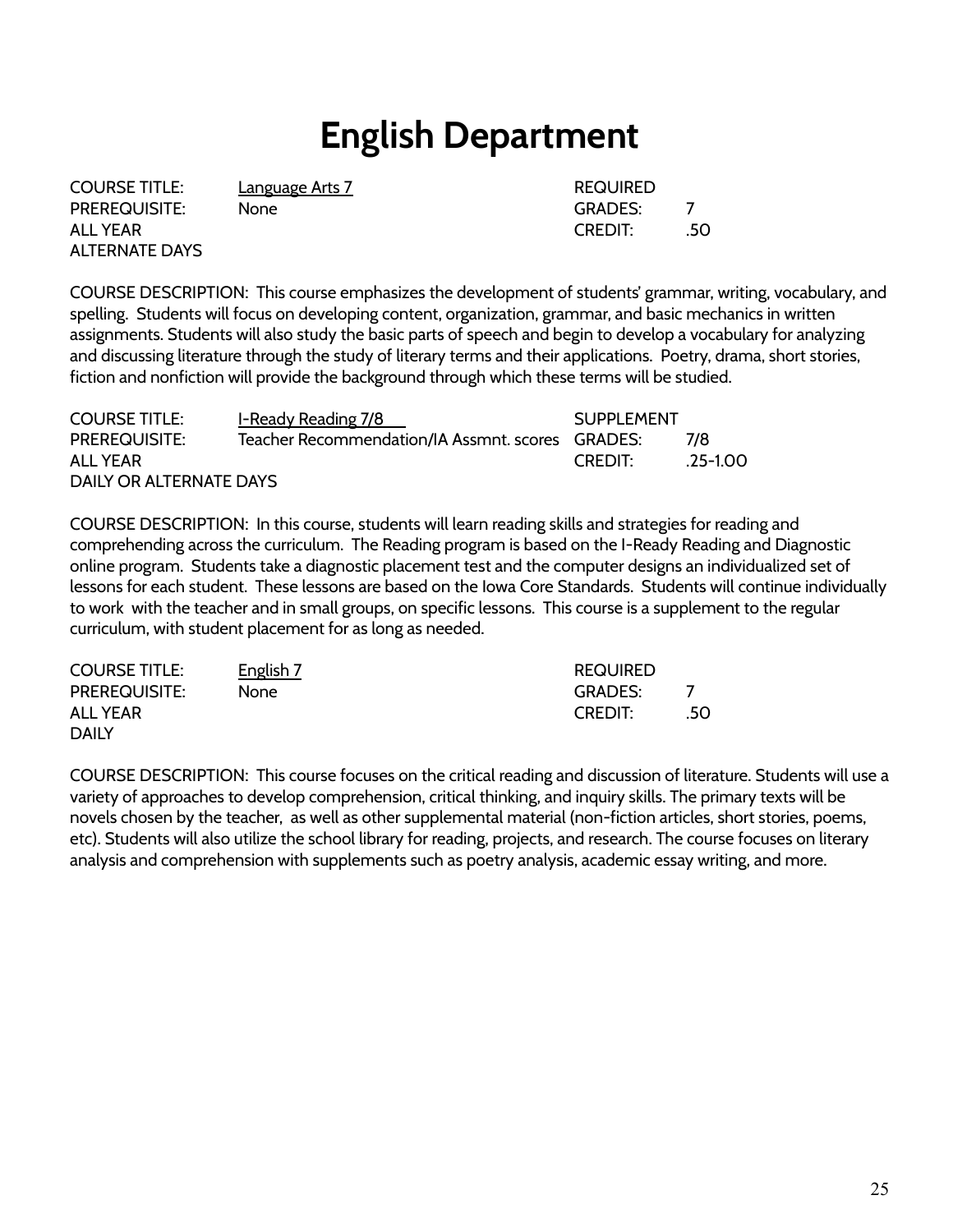| <b>COURSE TITLE:</b> | <u>English 8</u> | <b>REQUIRED</b> |      |
|----------------------|------------------|-----------------|------|
| <b>PREREQUISITE:</b> | None             | <b>GRADES:</b>  | -8   |
| ALL YEAR             |                  | CREDIT:         | 1.00 |
| <b>DAILY</b>         |                  |                 |      |

COURSE DESCRIPTION: English 8 will largely consist of reading literature, short nonfiction works, short stories, poetry, and drama. We will also read novels such as *The Hobbit*, *To Kill a Mockingbird*, and *The Hound of the Baskervilles*. We will also read at least one nonfiction book, *Before Columbus: The Americas of 1491* and/or *Sugar Changed the World: A Story of Magic, Spice, Slavery, Freedom and Science*. In Literature 8, students will practice applying the literary terms and concepts they are introduced to as they read novels and nonfiction books. The novels the students read are selected to introduce them to classic literature before they encounter the more rigorous reading demands of high school. Some of the skills emphasized in English 8 are comparing and contrasting information in nonfiction and literary elements in fiction, synthesizing information to formulate a main idea, sequencing information and identifying key concepts and details, evaluating evidence in nonfiction and style in fiction, identifying author's purpose, and tracking a text's structure and theme across the entire work. Students will practice these skills through class discussions and a wide variety of assignments including written assignments, graphic organizers, and projects. In English 8 students will also study the academic vocabulary needed to understand literature and analysis of literature, and they will have regular lists of vocabulary words taken from the readings done in class.

| <b>COURSE TITLE:</b>  | <b>Language Arts 8</b> | <b>REQUIRED</b> |     |
|-----------------------|------------------------|-----------------|-----|
| <b>PREREQUISITE:</b>  | None                   | GRADES:         | -8  |
| ALL YEAR              |                        | <b>CREDIT:</b>  | .50 |
| <b>ALTERNATE DAYS</b> |                        |                 |     |

COURSE DESCRIPTION: In Language Arts 8, students study grammar, writing, and Greek and Latin prefixes/suffixes/roots. Students will write a variety of short and long (for 8<sup>th</sup> grade) writing assignments that will help them develop skills in formulating claims and backing claims with quality evidence and support. The types of writing students generally do in 8<sup>th</sup> grade are creative writing, literary analysis, persuasive writing, research, and personal narrative. Writing is emphasized as a process, and prewriting, drafting, peer reviewing, and revision are all part of the writing process used in 8<sup>th</sup> grade. It is important to remember that there is a wide variety of skills in writing in 8<sup>th</sup> grade. Students develop skills at different rates and individual growth is taken into account. Writing assignments generally range from one paragraph to three typed, double-spaced pages. Grammar concepts covered in Language Arts 8 are capitalization, punctuation, mood of verbs, verbals, passive/active voice, subject-verb agreement and more. Grammar instruction is a blend of direct instruction and application of learned concepts in writing.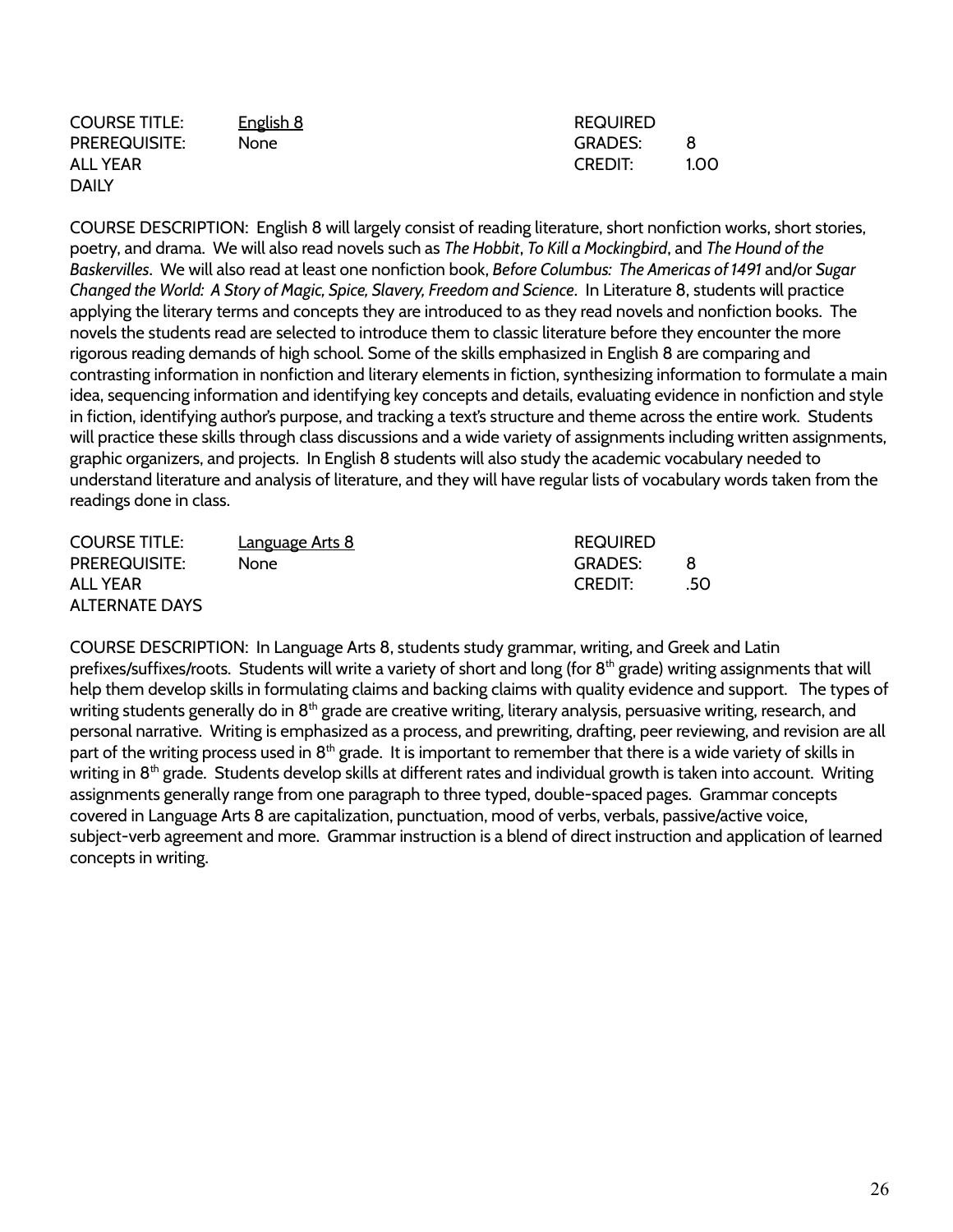| <b>COURSE TITLE:</b>  | <u>IH Speech</u> | <b>ELECTIVE</b> |     |
|-----------------------|------------------|-----------------|-----|
| <b>PREREQUISITE:</b>  | None             | <b>GRADES:</b>  | 7.8 |
| <b>SEMESTER</b>       |                  | <b>CREDIT:</b>  | .25 |
| <b>ALTERNATE DAYS</b> |                  |                 |     |

COURSE DESCRIPTION: This course is an introductory speech communication class. The students will learn how to make introductions, communicate verbally and nonverbally, listen and critique speeches, and to speak confidently in formal and informal situations. They will learn how to prepare, research, outline, deliver, and evaluate different speeches including an introductory speech, a persuasive or informative speech, and an expository speech.

| <b>COURSE TITLE:</b>  | <b>IH Creative Writing</b> | <b>ELECTIVE</b> |     |
|-----------------------|----------------------------|-----------------|-----|
| <b>PREREQUISITE:</b>  | None                       | GRADES:         | 7.8 |
| <b>SEMESTER</b>       |                            | <b>CREDIT:</b>  | .25 |
| <b>ALTERNATE DAYS</b> |                            |                 |     |

COURSE DESCRIPTION: This is an introduction to the creative writing style and process. Throughout this semester, students will focus on the craft of story writing, practicing elements like dialogue, plot development, character creation and so forth. This will result in the final project of writing their own short story. Students will also review their work with peers in order to gain feedback on their strengths and areas of improvement with their own writing.

| <b>COURSE TITLE:</b> | English 9 | <b>REQUIRED</b> |      |
|----------------------|-----------|-----------------|------|
| <b>PREREQUISITE:</b> | None.     | GRADE:          | Q    |
| ALL YEAR             |           | <b>CREDIT:</b>  | 100. |
| <b>DAILY</b>         |           |                 |      |

COURSE DESCRIPTION: The student is offered a program that enables him/her to speak, listen, read and write with increasing understanding. Literature is studied by theme, including short stories, drama, poetry, and novels. Literature-based analysis essays are written by each student as well as various shorter writing pieces and projects. Grammar is addressed throughout the year.

| <b>COURSE TITLE:</b> | English 10  | <b>REQUIRED</b> |     |
|----------------------|-------------|-----------------|-----|
| <b>PREREQUISITE:</b> | <b>None</b> | GRADE:          | 1O  |
| <b>ALL YEAR</b>      |             | <b>CREDIT:</b>  | 100 |
| <b>DAILY</b>         |             |                 |     |

COURSE DESCRIPTION: This course builds on the language arts program introduced in English 9. The study of literature is by theme. Public speaking and written assessments place emphasis on the effective use of language as a tool of self-expression. Literature-based analysis essays are written by each student as well as various shorter writing pieces and projects. Grammar is addressed throughout the year which builds upon the previous years.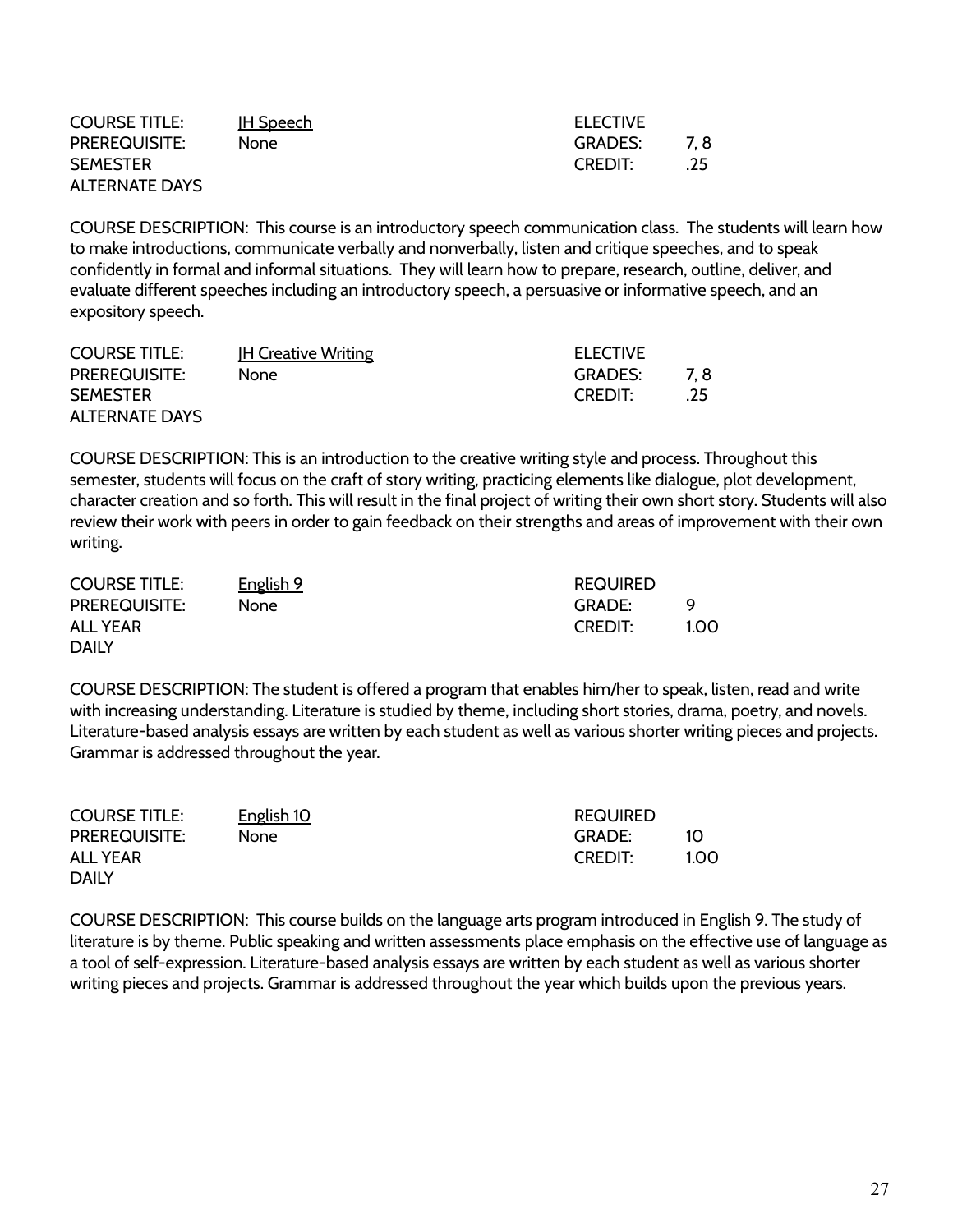| <b>COURSE TITLE:</b> | English 11 | <b>REQUIRED</b> |      |
|----------------------|------------|-----------------|------|
| <b>PREREQUISITE:</b> | None       | <b>GRADES:</b>  |      |
| <b>ALL YEAR</b>      |            | CREDIT:         | 1.00 |
| <b>DAILY</b>         |            |                 |      |

COURSE DESCRIPTION: This course is designed to prepare students for the communication skills and literary knowledge necessary for success in college and career. Students will develop and refine their writing skills using the process approach to writing. Central to the curriculum is the survey of American Literature. In addition, students will review for the English section of the SAT/ACT exams focusing on critical reading and vocabulary.

| <b>COURSE TITLE:</b> | <u>English 12</u> | <b>REQUIRED</b> |     |
|----------------------|-------------------|-----------------|-----|
| <b>PREREQUISITE:</b> | None              | GRADE:          |     |
| ALL YEAR             |                   | <b>CREDIT:</b>  | 100 |
| <b>DAILY</b>         |                   |                 |     |

COURSE DESCRIPTION: This course is designed to have students ready for the rigors of college communication, especially writing. We believe that students not bound for college will also benefit as well from the practical liberal arts design of the course. The emphasis in the course is further developing and honing the writing and speaking skills learned in English 11. Students will be expected to complete several writing assignments. At least one college level paper requiring research and written to MLA specifications is required. Emphasis will be on developing a student's ability to critique his/her own writing while improving writing skills. This course combines study of world literature that explores different cultures and worldviews.

| <b>COURSE TITLE:</b> | AP Language and Composition             |                | REQUIRED in place of English 11 |
|----------------------|-----------------------------------------|----------------|---------------------------------|
| <b>PREREQUISITE:</b> | Successful completion of English 9 & 10 | GRADE:         |                                 |
| ALL YEAR             |                                         | <b>CREDIT:</b> | 1.OO.                           |
| <b>DAILY</b>         |                                         |                |                                 |

COURSE DESCRIPTION: AP Language follows a curriculum approved by The College Board and is designed to prepare students for the rigors of writing beyond their freshman year in college. Students will engage in evidence-based analytic and argumentative writing, the rhetorical analysis of nonfiction texts, and document-based synthesis. Reading will include nonfiction texts from a range of disciplines and historical periods as well as analysis of current events. This course further emphasizes the development of critical reading skills and analytical writing skills based on literature. All students who enroll will be charged a fee, which will be applied to the mandatory College Board AP exam. The results of this exam and individual college and university policies will determine if students receive college credit.

Required: AP Exam (fee around \$96; scholarships available)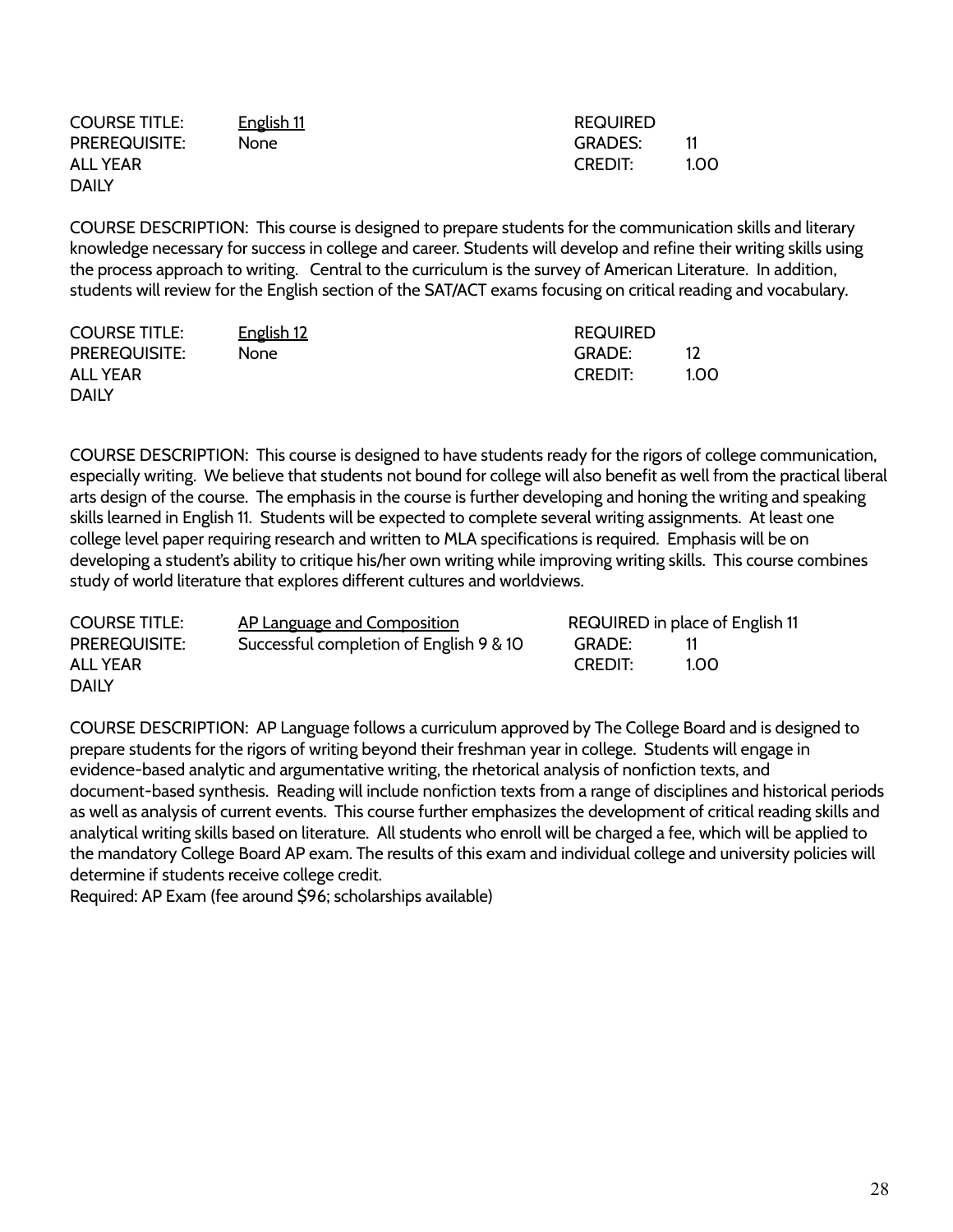| <b>COURSE TITLE:</b> | AP Literature and Composition              | REQUIRED in place o |      |
|----------------------|--------------------------------------------|---------------------|------|
| <b>PREREQUISITE:</b> | Successful completion of English 9, 10, 11 | GRADE:              |      |
| <b>ALL YEAR</b>      |                                            | <b>CREDIT:</b>      | 1.00 |
| <b>DAILY</b>         |                                            |                     |      |

REQUIRED in place of English 12

COURSE DESCRIPTION: This course is only for the serious student of literature who is ready for the challenge of college-level course work. AP Literature follows a curriculum approved by The College Board and is designed to prepare students for the study of literature in college. Works surveyed include ancient literature, medieval literature, Renaissance and Enlightenment Literature, 19<sup>th</sup> century literature, and modern and postmodern literature. Specific titles vary from year to year. As they read, students consider a work's structure, style and themes, as well as such smaller-scale elements as the use of figurative language, imagery, symbolism and tone. A great deal of poetry and drama is included throughout the year. Students will write extensively, honing skills developed in previous courses. All students who enroll will be charged a fee, which will be applied to the mandatory College Board AP exam. The results of this exam and individual college and university policies will determine if students receive college credit.

Required: AP Exam (fee around \$96; scholarships available)

| <b>COURSE TITLE:</b> | <b>Speech</b> | <b>ELECTIVE</b>   |
|----------------------|---------------|-------------------|
| <b>PREREQUISITE:</b> | None          | GRADES:9,10,11,12 |
| <b>SEMESTER</b>      |               | CREDIT:           |
| <b>DAILY</b>         |               |                   |

COURSE DESCRIPTION: This course is a continuation of Speech class from the students' Junior High years. Students will delve deeper into researching strategies, conversational techniques, and the intricacies of speech creating and making. This class will focus further into the different genres of speech communications. Focus will also continue on the general styles of speech giving: informative, persuasive, impromptu, and demonstrative. Students will also get the chance to develop the writing and communication skills that go into interviewing for jobs.

| <b>COURSE TITLE:</b> | <b>Creative Writing</b> | <b>ELECTIVE</b> |          |
|----------------------|-------------------------|-----------------|----------|
| <b>PREREQUISITE:</b> | None.                   | GRADES:         | $9 - 12$ |
| <b>SEMESTER</b>      |                         | <b>CREDITS:</b> | -50      |
| <b>DAILY</b>         |                         |                 |          |

COURSE DESCRIPTION: Throughout this semester, students will be seeking to answer the question, "What does it mean to be creative and a writer?" To help discover an answer, students will be given the chance to analyze and write different styles of writing creatively such as narratives, journaling, descriptive essays, memoirs, poetry, and much more! Students will also review their work with peers in order to gain feedback on their strengths and areas of improvement with their own writing.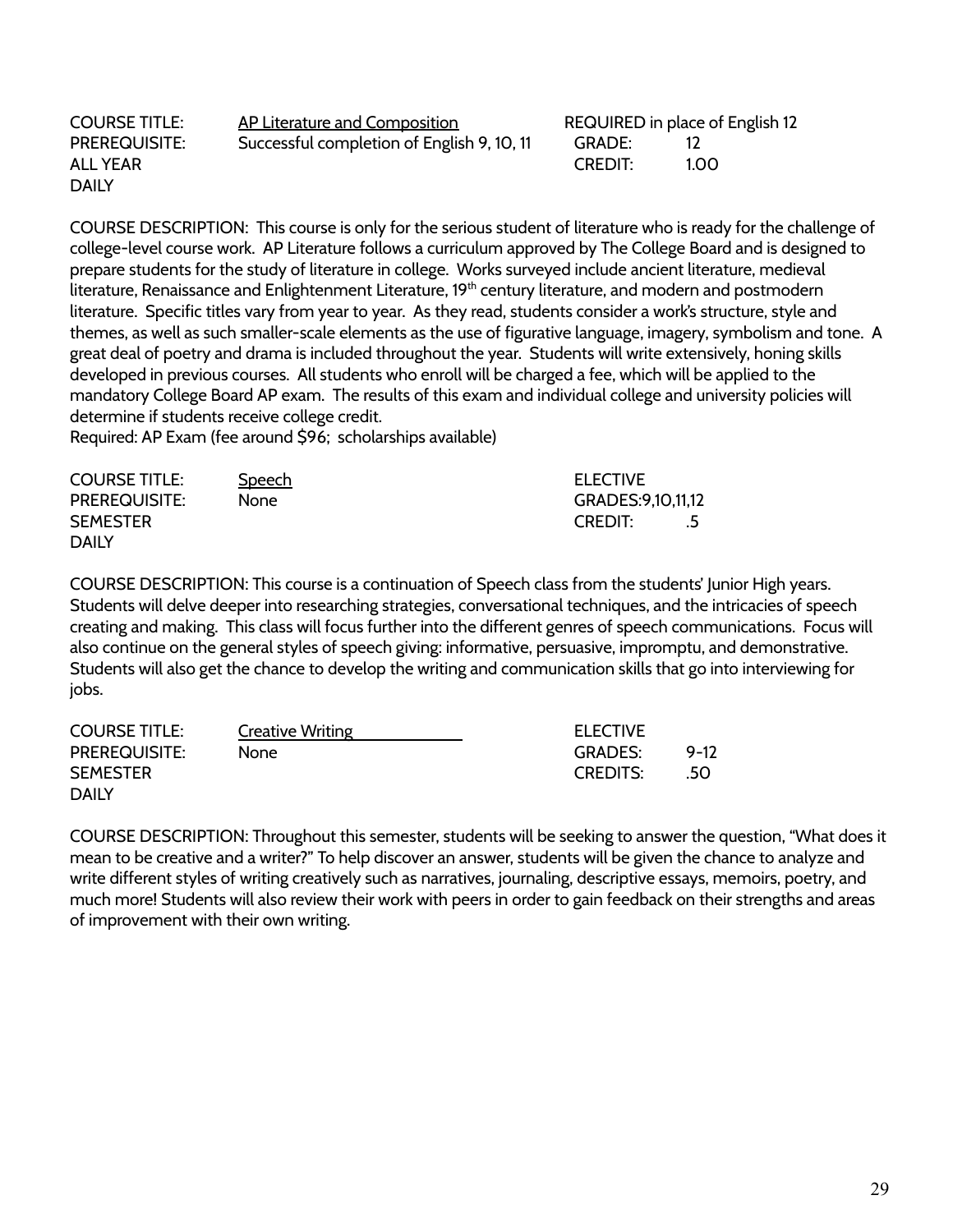| <b>COURSE TITLE:</b> | Publications/Journalism (INACTIVE) | <b>ELECTIVE</b> |            |
|----------------------|------------------------------------|-----------------|------------|
| <b>PREREQUISITE:</b> | None.                              | <b>GRADES:</b>  | 9.10.11.12 |
| <b>SEMESTER</b>      |                                    | <b>CREDIT:</b>  | -50        |
| <b>DAILY</b>         |                                    |                 |            |

COURSE DESCRIPTION: Students will learn and practice reporting and writing skills as well as basic photojournalism techniques. This course offers students the chance to use all of their communication skills: speaking, listening, recording, and writing. This course challenges students to stretch their thinking in all directions. Students are also challenged to be organized and responsible. They must arrange for interviews, be precise in note taking and compose articles, all within a relatively tight deadline period. This is a very hands-on course, giving students insight into the process of writing, communication, publishing and its role in our community. This class may be taken multiple times.

| <b>COURSE TITLE:</b> | Yearbook Lab (INACTIVE) | <b>ELECTIVE</b> |            |
|----------------------|-------------------------|-----------------|------------|
| <b>PREREQUISITE:</b> | None                    | <b>GRADES:</b>  | 9.10.11.12 |
| <b>SEMESTER</b>      |                         | <b>CREDIT:</b>  | .50        |
| <b>DAILY</b>         |                         |                 |            |

COURSE DESCRIPTION: Students enrolled in this semester long course will be involved with the planning and production of the Regina Crown and Scepter yearbook. Students will learn and practice reporting skills, writing skills, layout and design basics, photography basics, and advertising sales and production techniques. Grading will be based on both quality of work and deadline completion. This class may be taken multiple times.

See the Digital Curriculum list for additional course offerings in this subject.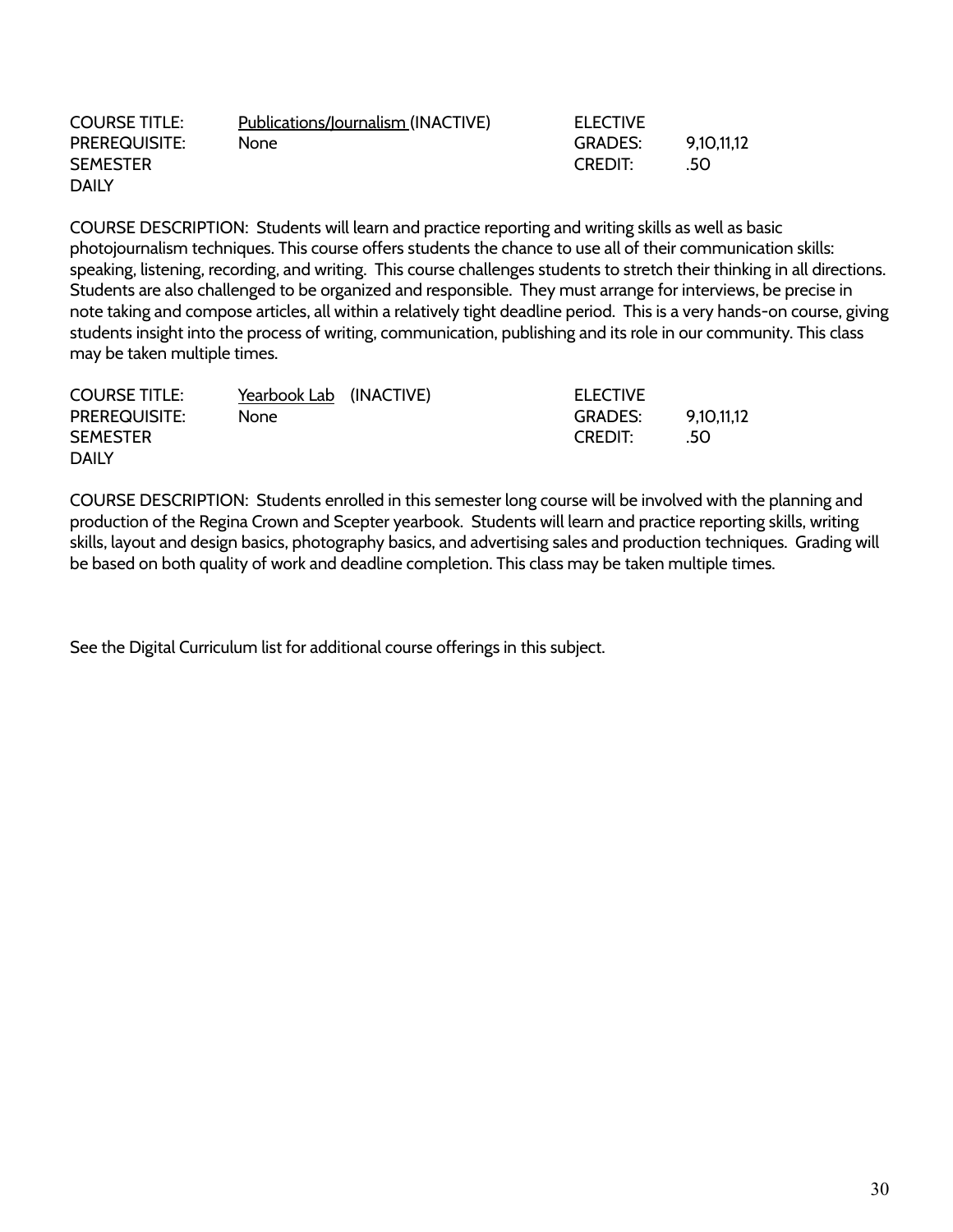### **Family & Consumer Sciences Department**

| <b>COURSE TITLE:</b> | <u>Family and Consumer Sciences I (FACS 1)</u> | <b>ELECTIVE</b> |        |
|----------------------|------------------------------------------------|-----------------|--------|
| PREREQUISITE:        | None                                           | GRADES:         | - 7. 8 |
| <b>SEMESTER</b>      |                                                | CREDIT:         | .25    |
| ALTERNATE DAYS       |                                                |                 |        |

COURSE DESCRIPTION: Family and Consumer Sciences I is introductory in nature, and exploratory in activities. Emphasis is placed on food and nutrition, laundry, simple sewing tasks, as well as a basic understanding of money management. In the food lab, students will learn to work cooperatively by preparing the recipes and cleaning their kitchens. Students will be responsible for providing their own fabric for the sewing project.

| <b>COURSE TITLE:</b>  | Family and Consumer Sciences II (FACS 2) | <b>ELECTIVE</b> |       |
|-----------------------|------------------------------------------|-----------------|-------|
| <b>PREREQUISITE:</b>  | <b>Family and Consumer Science I</b>     | GRADES:         | 7.8   |
| <b>SEMESTER</b>       |                                          | <b>CREDIT:</b>  | $-25$ |
| <b>ALTERNATE DAYS</b> |                                          |                 |       |

COURSE DESCRIPTION: In this course, junior high students will expand their knowledge learned in FACS 1. Students will do two different sewing projects - a hand sewing project and a machine sewing project. They will be introduced to 3 basic hand sewing stitches, along with sewing on a button. There will also be a laundry review unit and an Ironing Unit in which they will have to complete both tasks at home. A Food Unit that includes prepping the food and cleaning up after themselves will be a part of the curriculum. Finally, there will be an online budgeting curriculum. This unit will be completed during class so we can discuss the importance of budgeting and being responsible for your money.

| <b>COURSE TITLE:</b> | Culinary Arts 1 (Formerly Foods I) | <b>ELECTIVE</b> |            |
|----------------------|------------------------------------|-----------------|------------|
| <b>PREREQUISITE:</b> | None                               | <b>GRADES:</b>  | 9,10,11,12 |
| <b>SEMESTER</b>      |                                    | <b>CREDIT:</b>  | .50        |
| <b>DAILY</b>         |                                    |                 |            |

COURSE DESCRIPTION: This course is a study in basic food and nutrition. Students will learn about the importance of selecting, preparing, and consuming foods that are nutritious. By working in a lab setting, students improve communication, work skills, and time management skills. Emphasis is placed on proper knife skills, safety, sanitation, nutrition, and an understanding of how what you eat can have a direct affect on you. Students will prepare two labs per week, along with classroom projects and activities. LAB FEE: \$50.00

| <b>COURSE TITLE:</b> | Culinary Arts 2 (Formerly Foods II) | <b>ELECTIVE</b> |            |
|----------------------|-------------------------------------|-----------------|------------|
| <b>PREREQUISITE:</b> | Culinary Arts 1                     | <b>GRADES:</b>  | 9.10.11.12 |
| <b>SEMESTER</b>      |                                     | <b>CREDIT:</b>  | -50        |
| <b>DAILY</b>         |                                     |                 |            |

COURSE DESCRIPTION: In this course, students will travel the world learning about different cuisines and cultures. They will prepare foods from different geographical locations in the United States, as well as from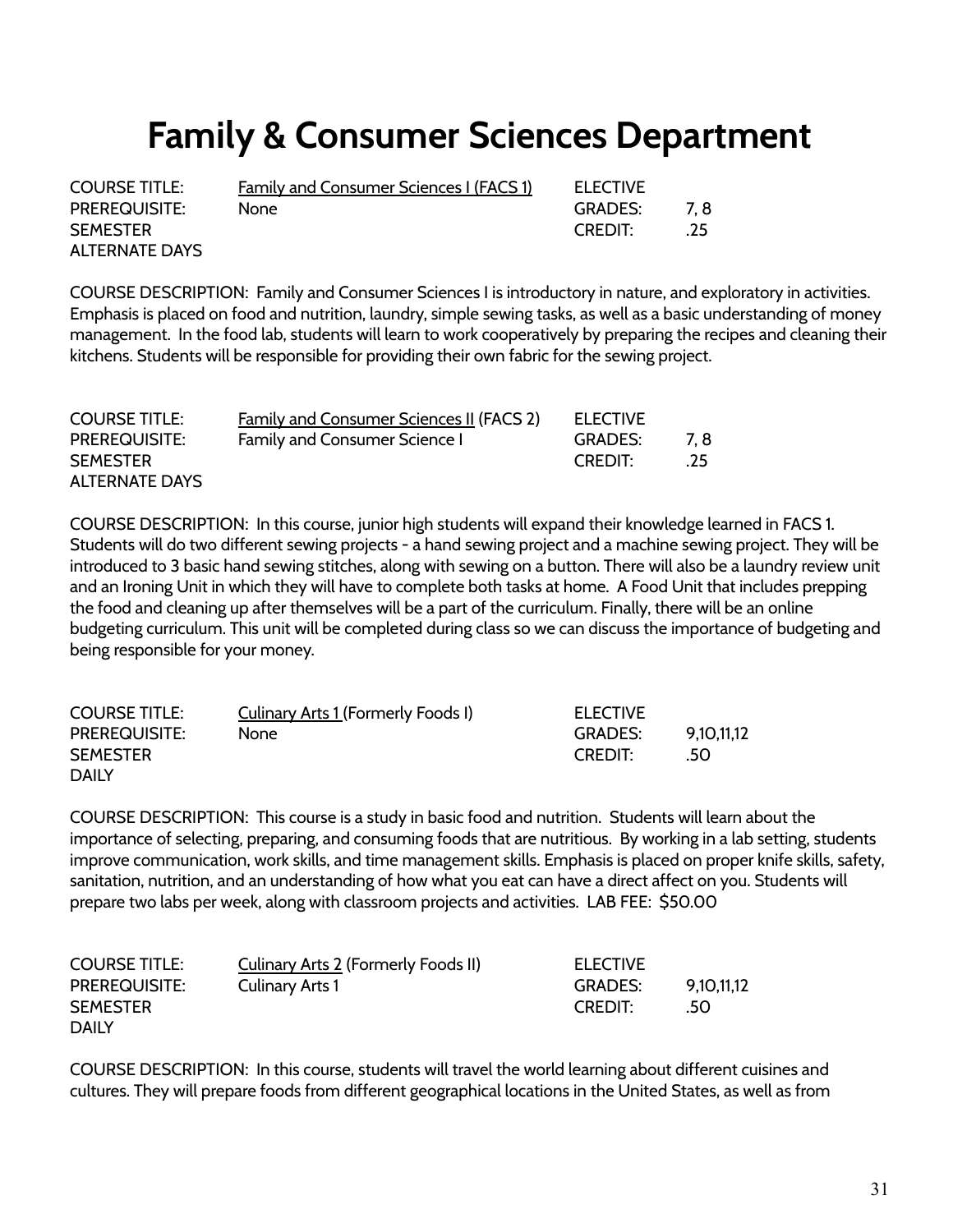different countries. The goal is for students to become independent in the kitchen, learn proper knife skills and cooking techniques while understanding the importance of working efficiently and effectively with their lab group.. Students will prepare two labs per week, along with classroom projects and activities. Through documentaries and discussions, students will learn how the food industry is being shaped by our environment and vice versa. LAB FEE: \$50.00

| <b>COURSE TITLE:</b> | Intro to FACS (Family and Consumer Sciences) ELECTIVE |                |            |
|----------------------|-------------------------------------------------------|----------------|------------|
| <b>PREREQUISITE:</b> | None.                                                 | <b>GRADES:</b> | 9.10.11.12 |
| <b>SEMESTER</b>      |                                                       | <b>CREDIT:</b> | - 50       |
| <b>DAILY</b>         |                                                       |                |            |

COURSE DESCRIPTION: Intro to FACS is a semester long course designed to provide students with opportunities to explore the areas of study within Family And Consumer Sciences through activities and hands-on projects. If you enjoyed the junior high FACS classes, then you will be sure to enjoy this. The units of study for this course include sewing and apparel, basic food and nutrition, independent living skills and personal finance. All of the hands-on projects, field trips, etc that we do are life skills that you will use one day. Along with the lab fee, students will also be responsible for purchasing their own fabric for sewing projects. LAB FEE: \$25.00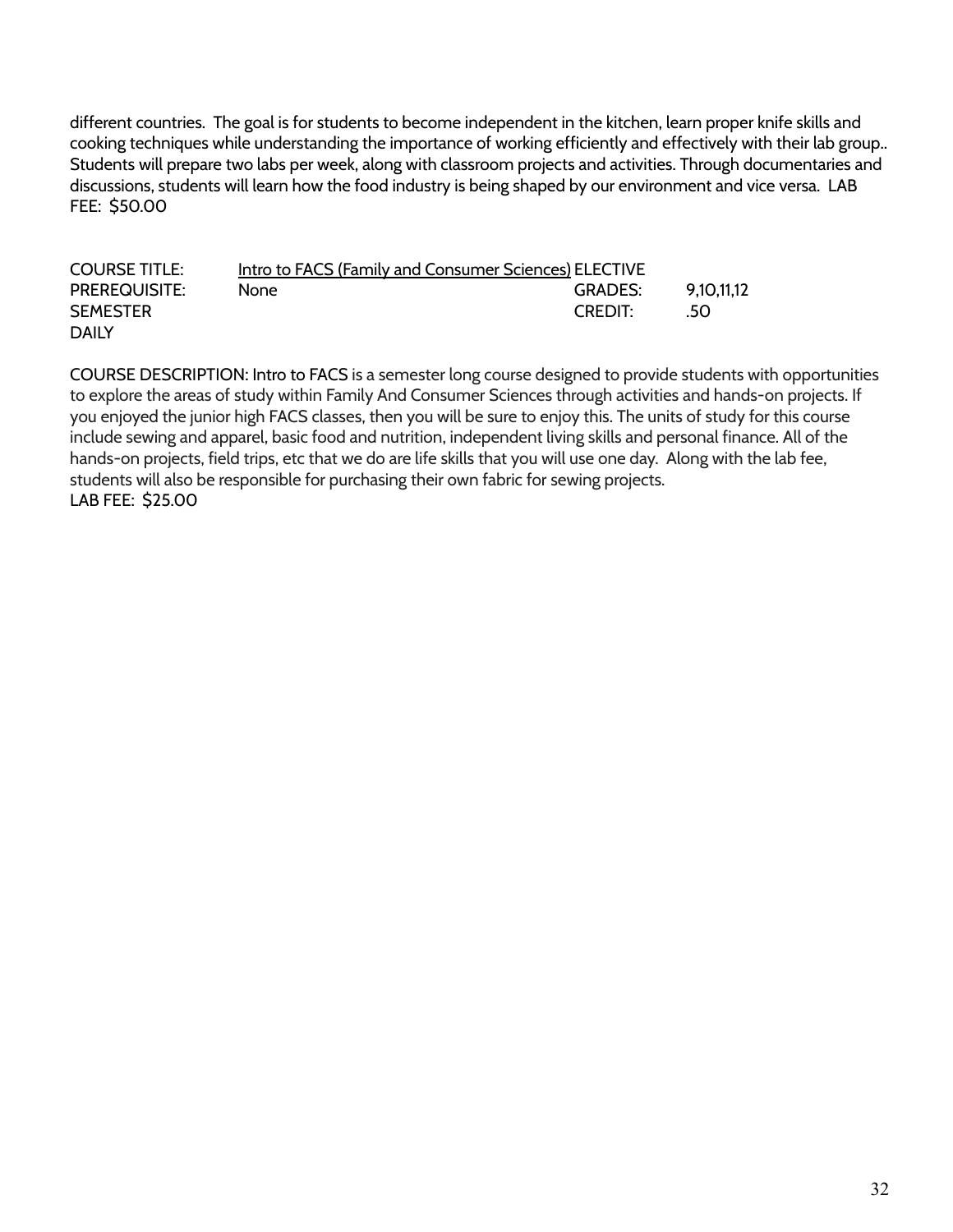### **Mathematics Department**

COURSE TITLE: Math 7 REQUIRED \* PREREQUISITE: GRADES: 7 **DAILY** 

ALL YEAR THE CREDIT: The SALL YEAR THAT IS A CREDIT: THE CREDIT: THE 1.00

COURSE DESCRIPTION: This course continues preparation for Algebra. The students will study numbers, expressions, equalities and inequalities. Additional topics include graphing, formulas, and probability and statistics. This is a course designed around a  $7<sup>th</sup>$  grade math curriculum and will focus on  $7<sup>th</sup>$  grade math skills in preparation for Pre-Algebra and Algebra 1. A simple calculator like TI-30X IIS is required for this course.

| <b>COURSE TITLE:</b>    | <u>I Ready Math 7/8</u>       | <b>SUPPLEMENT</b> |              |
|-------------------------|-------------------------------|-------------------|--------------|
| <b>PREREQUISITE:</b>    | Teacher Recommendation/Scores | GRADES:           | 7/8          |
| ALL YEAR                |                               | <b>CREDIT:</b>    | $.25 - 1.00$ |
| DAILY OR ALTERNATE DAYS |                               |                   |              |

COURSE DESCRIPTION: In this course, students will learn math skills and strategies in four domains: Numbers and Operations, Algebra and Algebraic Thinking, Measurement, and Geometry. The Math program is based on the I-Ready Math and Diagnostic online program. Students take a diagnostic placement test and the computer designs an individualized set of lessons for each student. These lessons are based on the Iowa Core Standards. Students will continue to work with the teacher, individually, and in small groups, on specific lessons. This course is a supplement to the regular curriculum, with student placement for as long as needed.

| <b>COURSE TITLE:</b> | <u>Pre-Algebra</u>                                                       | REQUIRED <sup>*</sup> |       |              |
|----------------------|--------------------------------------------------------------------------|-----------------------|-------|--------------|
| <b>PREREQUISITE:</b> | Teacher recommendation, IA Assmnt.,<br>Iowa Algebra Readiness Assessment | <b>GRADES:</b>        | - 7 R |              |
| <b>ALL YEAR</b>      |                                                                          | <b>CREDIT:</b>        | 1 ດດ  | <b>DAILY</b> |

COURSE DESCRIPTION: This course continues preparation for Algebra 1. The students will study ratios, numbers, equations, functions, exponents, intro to geometry, and data analysis. . A simple calculator like TI-30X IIS is required for this course.

| <b>COURSE TITLE:</b> | <u>Algebra 1A</u> | <b>REQUIRED BASED ON PLACEMENT</b> |
|----------------------|-------------------|------------------------------------|
| <b>PREREQUISITE:</b> | Pre-Algebra       | <b>GRADES:</b><br><b>910</b>       |
| <b>ALL YEAR</b>      |                   | <b>CREDIT:</b><br>1.00             |
| <b>DAIIY</b>         |                   |                                    |

COURSE DESCRIPTION: This offering stresses the further development of Pre-Algebra skills and introduction to Algebra. Emphasis is placed on problem solving and computation. Probability, statistics, and geometry are also studied. Together, Algebra 1A and Algebra 1B must be taken to cover the same materials as Algebra I. A scientific calculator like TI-30X IIS is required.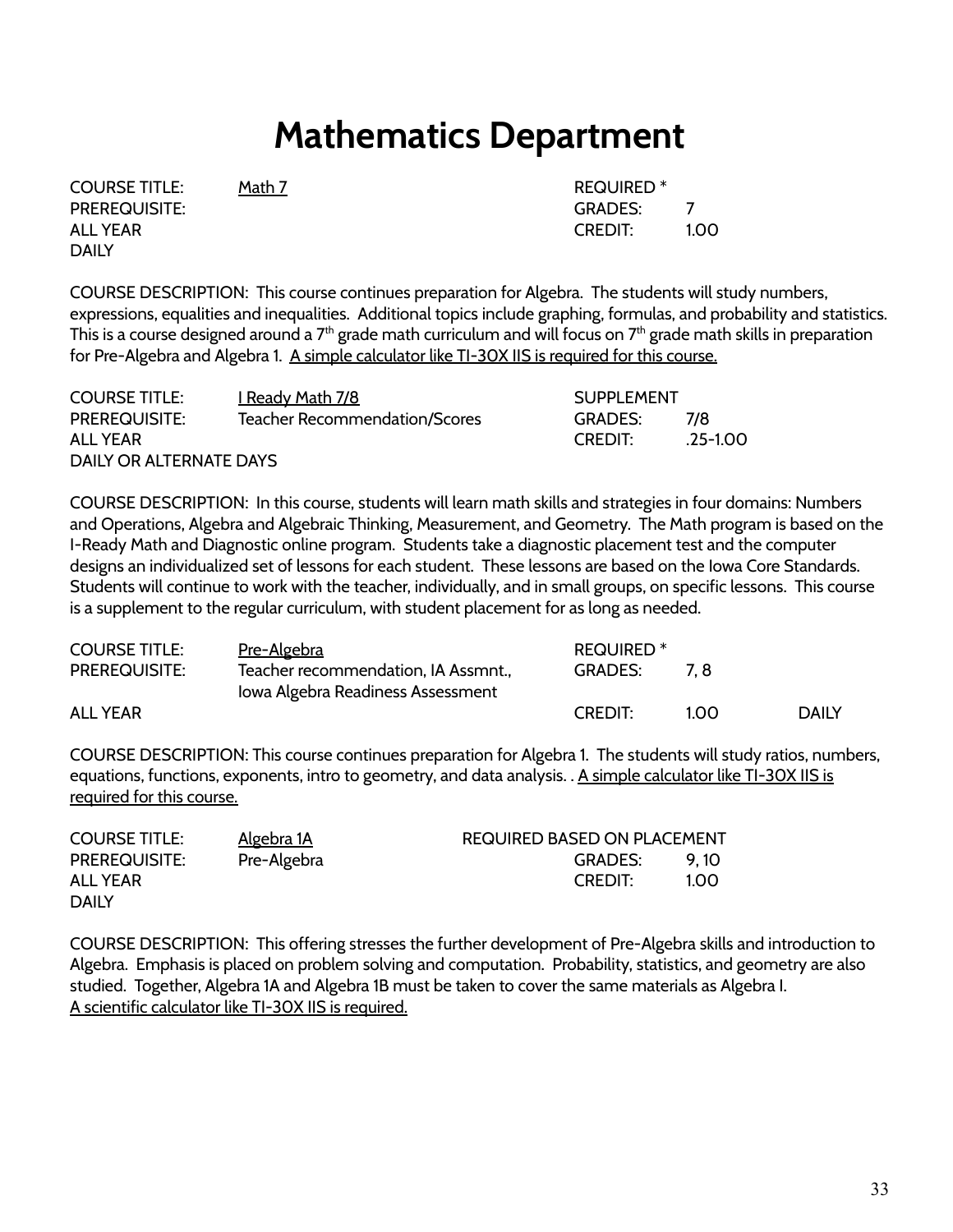| <b>COURSE TITLE:</b> | <u>Algebra 1B</u> | <b>REQUIRED BASED ON PLACEMENT</b> |
|----------------------|-------------------|------------------------------------|
| <b>PREREQUISITE:</b> | Algebra 1A        | GRADES:<br>9 1 O                   |
| ALL YEAR             |                   | <b>CREDIT:</b><br>1.00             |
| <b>DAILY</b>         |                   |                                    |

COURSE DESCRIPTION: This offering continues to stress the development of Algebra skills. Emphasis is placed on problem solving and computation. Together, Algebra 1A and Algebra 1B cover the same material as Algebra I. A scientific calculator like TI30X IIS is required.

| <b>COURSE TITLE:</b> | <u>Algebra 1</u>                   | <b>REQUIRED</b> |          |
|----------------------|------------------------------------|-----------------|----------|
| <b>PREREQUISITE:</b> | Pre-Algebra and Standardized Tests | <b>GRADES:</b>  | 7.8.9.10 |
| ALL YEAR             |                                    | <b>CREDIT:</b>  | 1 O.O    |
| <b>DAILY</b>         |                                    |                 |          |

COURSE DESCRIPTION: This course provides the student an opportunity to develop reasoning and deductive skills by applying them to the understanding of the basic structure of algebra. Topics include: number systems from natural to real (including irrational), exponents, graphing, problem solving, systems of equations, triangle trigonometry, and factoring polynomials.

Students who take Algebra I in grades 7 or 8 should meet the following criteria:

- 1) have gained the knowledge presented in Pre-Algebra,
- 2) good work and study habits
- 3) 93 percentile or higher in Math (all three tests) of ITBS
- 4) performance on Algebra Aptitude Test as approved by Math department
- 5) recommendation of the teacher.

A scientific calculator like TI30X IIS is required.

| <b>COURSE TITLE:</b> | Geometry                | <b>REQUIRED</b> |           |
|----------------------|-------------------------|-----------------|-----------|
| <b>PREREQUISITE:</b> | Algebra 1 or Algebra 1B | <b>GRADES:</b>  | 8.9.10.11 |
| ALL YEAR             |                         | <b>CREDIT:</b>  | 1.OO      |
| <b>DAILY</b>         |                         |                 |           |

COURSE DESCRIPTION: This course is designed to help the math student who is planning to attend college: 1) develop powers of deductive reasoning as well as spatial visualization, 2) appreciate the need for precision of language, 3) use and strengthen algebraic skills, and 4) experience satisfaction which comes from clear and creative thinking needed to understand and use the deductive method in society. Some topics: circles, proofs, congruent triangles, quadrilaterals, similar polygons, areas of polygons and circles, areas and volumes of solids. A protractor, compass, and scientific calculator like TI30X IIS are required.

| <b>COURSE TITLE:</b> | <u>Algebra 2</u>       | <b>REQUIRED</b>          |
|----------------------|------------------------|--------------------------|
| <b>PREREQUISITE:</b> | Algebra 1 and Geometry |                          |
| ALL YEAR             |                        | GRADES: 8, 9, 10, 11, 12 |
| <b>DAILY</b>         |                        | <b>CREDIT:</b><br>1.OO.  |

COURSE DESCRIPTION: This offering is an advanced algebra course recommended for college-bound students. The emphasis is on teaching equation solving and its application. Topics covered include: review of algebra skills; quadratic, polynomial, radical, exponential, logarithmic, and rational functions; rational, irrational, and complex expressions; sequences and series; and matrices. A graphing calculator is required. Texas Instruments 84-Plus CE is preferred.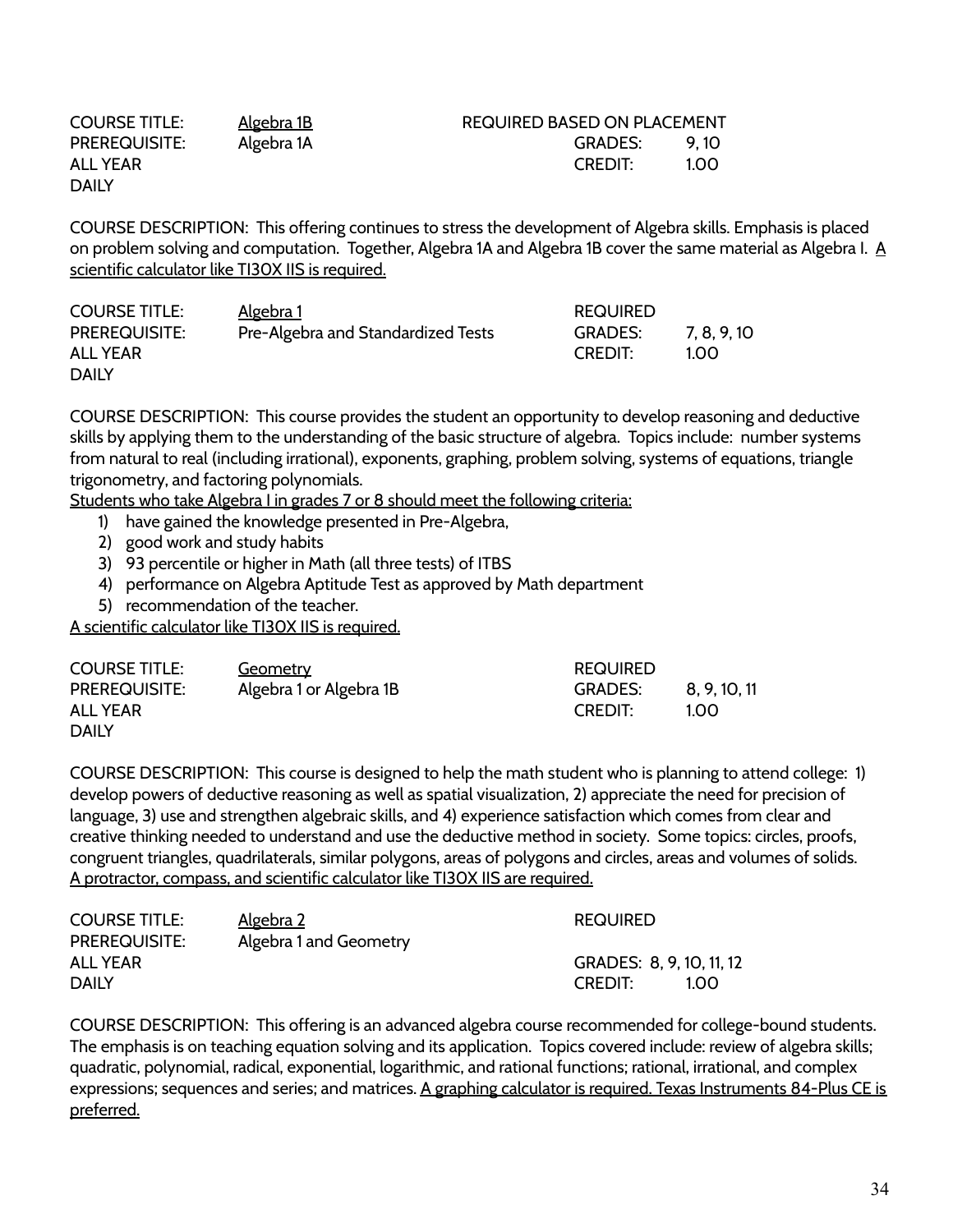COURSE TITLE: Pre-Calculus **ELECTIVE** PREREQUISITE: Algebra 2 GRADES: 9, 10, 11, 12 ALL YEAR CREDIT: 1.00 DAILY

COURSE DESCRIPTION: This offering is recommended for college-bound students. The focus of the course is to prepare students for Calculus. Topics include: Algebra 2 review and extension, trigonometric equation and applications, vectors, and probability. Students earning less than a B in Algebra 2 will lack basic skills required for success in this class. A graphing calculator is required. Texas Instruments 84-Plus CE is preferred.

COURSE TITLE: Probability & Statistics ELECTIVE PREREQUISITE: Algebra 2 GRADES: 11, 12 ALL YEAR CREDIT: 1.00 DAILY

COURSE DESCRIPTION: *Open Intro Statistics* covers a first course in statistics, providing a rigorous introduction to applied statistics. The authors of the book aim for students to form a foundation of statistical thinking and methods. Students also learn to use technology to learn about data analysis. A graphing calculator is required. Texas Instruments 84-Plus CE is preferred.

| COURSE TITLE: | Calculus     | ELECTIVE              |
|---------------|--------------|-----------------------|
| PREREQUISITE: | Pre-Calculus | <b>GRADES: 11, 12</b> |
| ALL YEAR      |              | CREDIT: 1.00          |
| DAILY         |              |                       |

COURSE DESCRIPTION: Calculus is a college-bound course available to students who have completed Pre-Calculus. Topics include limits and continuity; derivatives of polynomial, trigonometric, exponential and composite functions; applications of the derivative - slope, optimization; inflection points, curve sketching; integration - change of variables, areas under curves; and the Fundamental Theorem of Calculus.

The difference between High School Calculus and AP Calculus AB is if you are enrolled in this class, you are not required to take the AP Calculus AB exam at the end of the year for additional credit. It is not recommended to take this class if a student plans on taking the AP Calculus AB exam for the reason that topics will not be covered as thoroughly in this class and the student will have insufficient knowledge. A graphing calculator is required. Texas Instruments 84-Plus CE is preferred.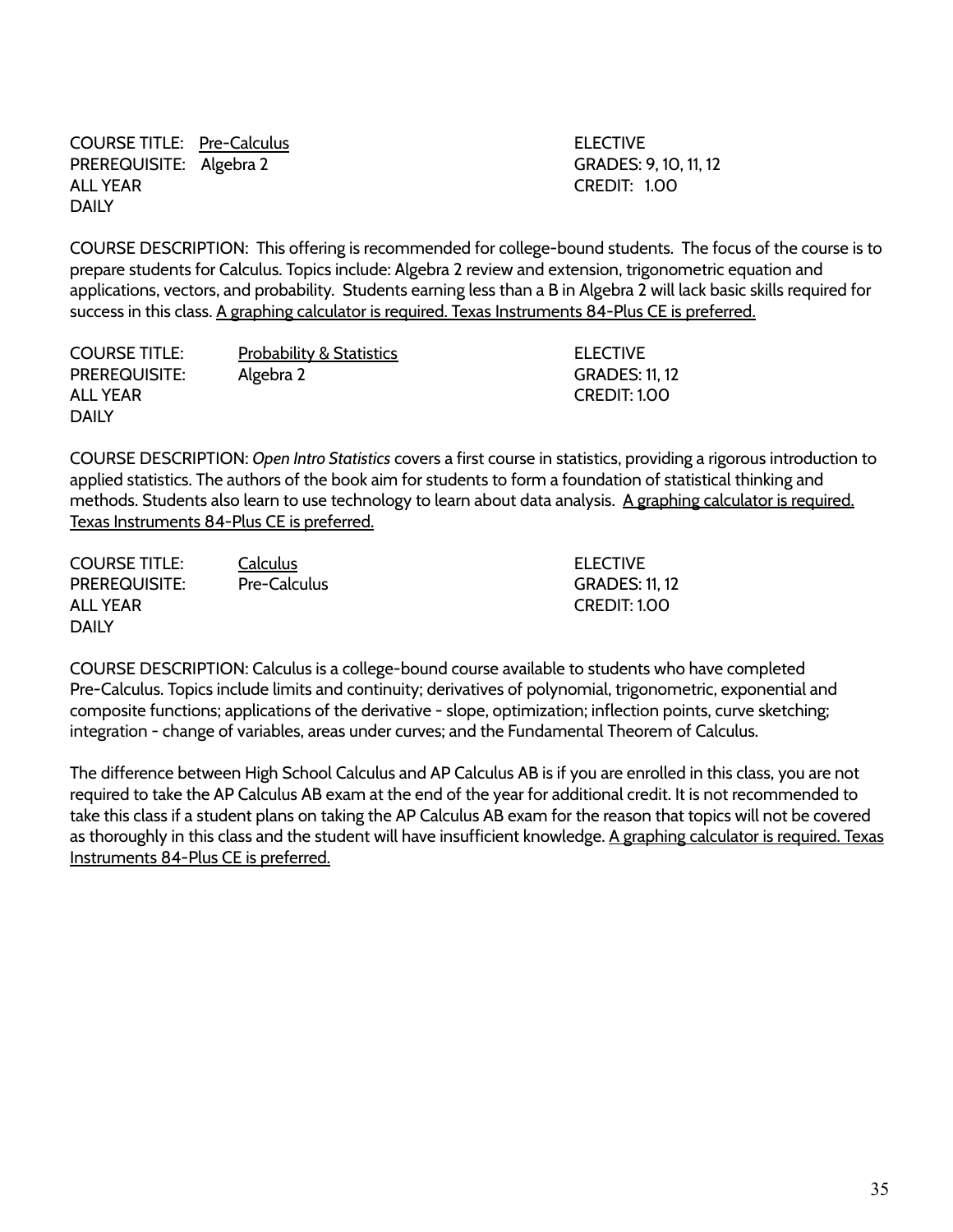COURSE TITLE: AP Calculus AB ELECTIVE ALL YEAR CREDIT: 1.00 DAILY

PREREQUISITE: Pre-Calculus GRADES: 10, 11, 12

COURSE DESCRIPTION: Calculus is a college-bound course available to students who have completed Pre-Calculus. Topics include limits and continuity; differentiation (definition and fundamental properties; composite, implicit, and inverse functions; contextual and analytical applications; and differential equations); and integration (accumulation of change; and applications). This course moves very quickly and requires students to make sure that they are understanding the material and to ask questions when they are unsure of their learning. A graphing calculator is required. Texas Instruments 84-Plus CE is preferred.

Required: AP Exam (fee around \$96 - scholarships available)

*Students enrolling in AP Calculus AB are required to take the AP Calculus AB test in May and may receive college credit through their performance on the exam.*

COURSE TITLE: AP Calculus BC ELECTIVE PREREQUISITE: AP Calculus AB GRADES: 11, 12 ALL YEAR CREDIT: 1.00 DAILY

COURSE DESCRIPTION: Calculus BC is a college-bound course available to students who have completed Calculus AB. Topics include sequences and series, parametric and polar forms of the derivative, advanced integration techniques, vector functions and separable differential equations. This course moves very quickly and requires students to make sure that they are understanding the material and to ask questions when they are unsure of their learning.

A graphing calculator is required. Texas Instruments 84-Plus CE is preferred.

Required: AP Exam (fee around \$96 - scholarships available)

*Students enrolling in AP Calculus BC are required to take the AP Calculus BC test in May and may receive college credit through their performance on the exam.* 

| <b>COURSE TITLE:</b> | AP Statistics Online | ELECTIVE       |        |
|----------------------|----------------------|----------------|--------|
| <b>PREREQUISITE:</b> | Algebra II           | <b>GRADES:</b> | 11, 12 |
| ALL YEAR             |                      | <b>CREDIT:</b> | 1.00   |
| <b>DAILY</b>         |                      |                |        |

COURSE DESCRIPTION: AP Statistics gives students hands-on experience collecting, analyzing, graphing, and interpreting real-world data. They will learn to effectively design and analyze research studies by reviewing and evaluating real research examples taken from daily life. The next time they hear the results from another poll or study, they will know whether the results are valid. As the art of drawing conclusions from imperfect data and the science of real world uncertainties, statistics plays an important role in many fields. The equivalent of an introductory college-level course, AP Statistics prepares students for the AP Exam and for further study in science, sociology, medicine, engineering, political science, geography, and business. The content aligns to the scope and sequence specified by the College Board and to widely used textbooks. A graphing calculator is required. Texas Instruments 84-Plus CE is preferred.

Required: Online Classes Fee Applies (Approximately \$125 per class), unless IOAPA grant is available. AP Exam (fee around \$96 - scholarships available) *Students enrolling in AP Statistics are required to take the AP Statistics test in May and may receive college credit through their performance on the exam.*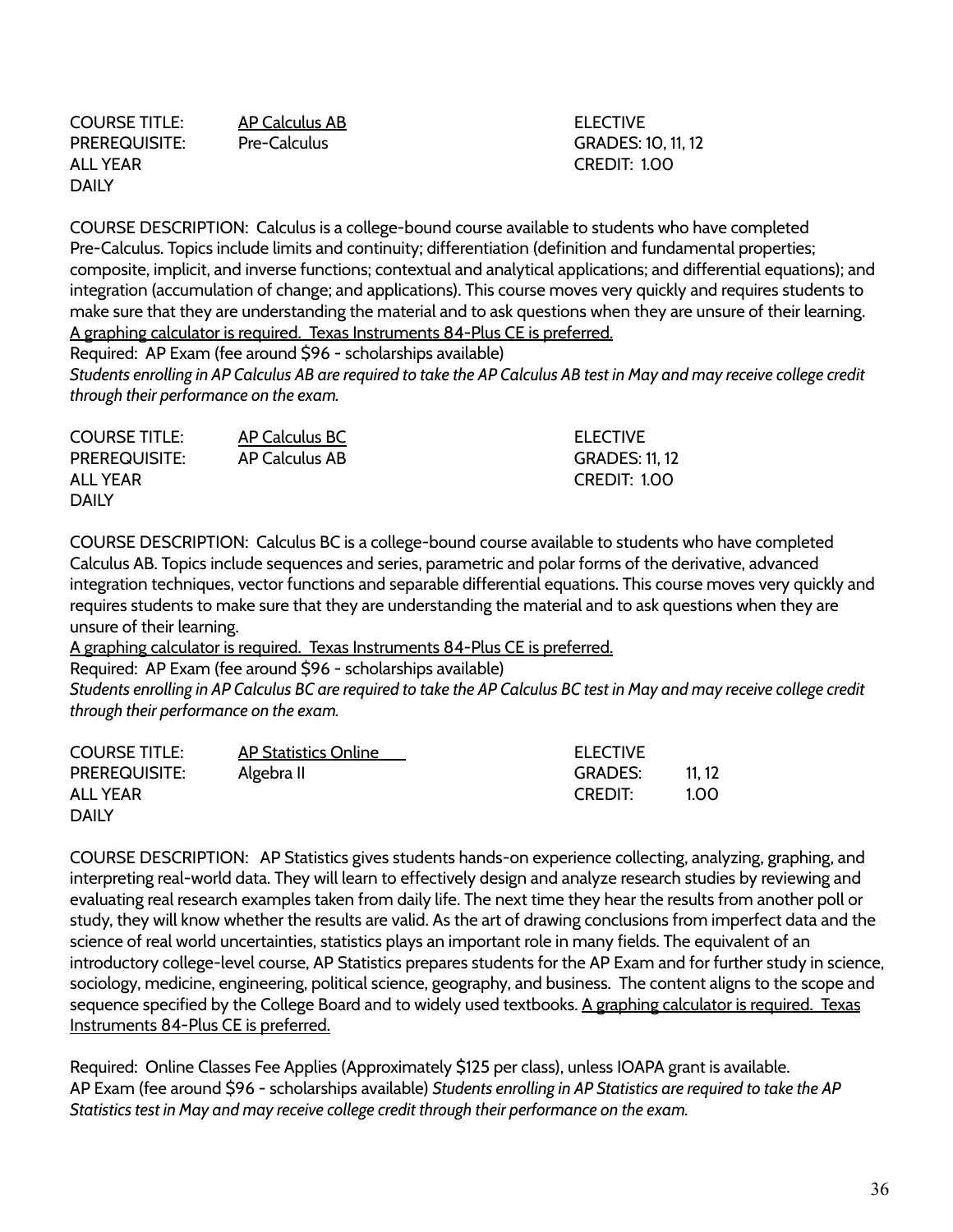| <b>COURSE TITLE:</b> | Discrete Mathematics I (INACTIVE) |
|----------------------|-----------------------------------|
| PREREQUISITE:        | Geometry                          |
| <b>SEMESTER</b>      | (Semester 1 only)                 |
| <b>DAILY</b>         |                                   |

COURSE DESCRIPTION: Discrete Mathematics covers a wide range of mathematical topics. This course introduces students and builds upon their prior work in the concepts of problem solving, set theory, logic, graph theory, number theory, and algebraic models. Applications and modeling are central to the course of this study. Students will use various forms of technology to enhance their understanding of the topics presented in this course.

ELECTIVE **GRADES: 11, 12** CREDIT: .50

| <b>COURSE TITLE:</b>       | Discrete Mathematics II (INACTIVE) | <b>ELECTIVE</b>       |
|----------------------------|------------------------------------|-----------------------|
| PREREQUISITE: Geometry     |                                    | <b>GRADES: 11, 12</b> |
| SEMESTER (Semester 2 only) |                                    | CREDIT: .50           |
| <b>DAILY</b>               |                                    |                       |

COURSE DESCRIPTION: Discrete Mathematics covers a wide range of mathematical topics. This course introduces students and builds upon their prior work in the concepts of consumer mathematics, geometry, voting and apportionment, counting, probability, and statistics. Applications and modeling are central to the course of this study. Students will use various forms of technology to enhance their understanding of the topics presented in this course.

\* Placement in Junior High Mathematics is based on classroom performance, standardized testing, and teacher recommendation. You will receive notification prior to the end of the school year of the math placement for your student.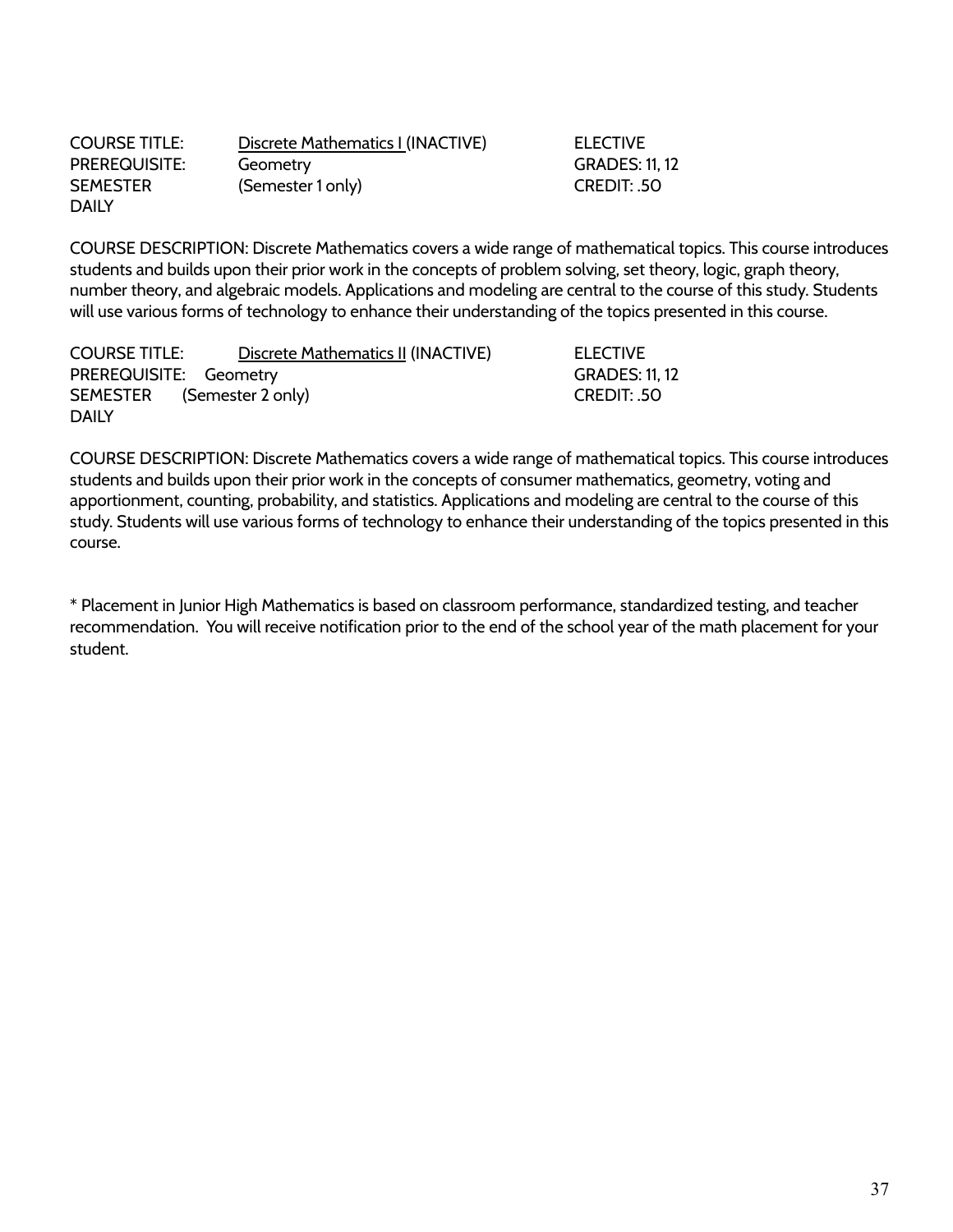### **Music Department**

#### *All students in Grades 7 and 8 are REQUIRED to take one of the following courses each semester: Chorus, Band, Orchestra, or General Music.*

COURSE TITLE:  $Z^{\text{th}}$  Grade Chorus/8<sup>th</sup> Grade Chorus CREDIT: .25 per semester PREREQUISITE: None CRADES: 7, 8 ALL YEAR or SEMESTER ALTERNATE DAYS

COURSE DESCRIPTION: In Junior High, Chorus focuses on the continued development of vocal techniques and builds individual skills that contribute to ensemble singing. Critical listening, aesthetic sensitivity, and creativity are developed in singers as a means of personal assessment and in comparatively judging all music. A variety of repertoire from our culture and others, as well as music from representative eras of music history, is employed as the means of teaching these skills. Music history and theory concepts are reinforced through the literature studied by the ensemble. Mastery of these skills is shown through performance at cumulative concerts at the end of each semester, quarterly examinations, as well as through participation at school religious services and community events.

REQUIREMENTS: Attendance is required at all rehearsals, lessons and performances. Fees will be incurred for lost or damaged music/materials as needed.

COURSE TITLE: Junior High Band CREDIT: .50 per semester PREREQUISITE:  $5<sup>th</sup>$  and 6<sup>th</sup> Grade Band or Private Lessons GRADES: 7, 8 ALL YEAR DAILY

COURSE DESCRIPTION: The objective of Junior High Band is music education through performance. Through performance, students develop aesthetic awareness and sensitivity, critical listening, and higher-order thinking skills that lead to creativity and intuitive judgment. A wide variety of literature is studied, enabling the student to develop an awareness of major composers for wind band, music history and theory, and other cultures. Their music education will be enough that they feel comfortable to pursue music further, as a career or hobby. Students will learn that the success of the ensemble is achieved through collaboration and responsibility, and must therefore be both physically and mentally prepared.

JR. HIGH BAND REQUIREMENTS:

Attendance at rehearsals. Attendance at small group and/or individual lessons. All music performances and festivals.

COURSE TITLE: JH Orchestra Letter CREDIT: .5 per semester PREREQUISITE: 4-6th Grade Orchestra or Private Lessons GRADES: 7, 8 ALL YEAR DAILY

COURSE DESCRIPTION: Junior High Orchestra fosters discipline, teamwork, and aesthetic appreciation as students develop skills of musicianship and string instrument technique. Through performances and the preparation required therein, students gain exposure to the major composers for orchestra as well as the wide variety of musical genres for strings.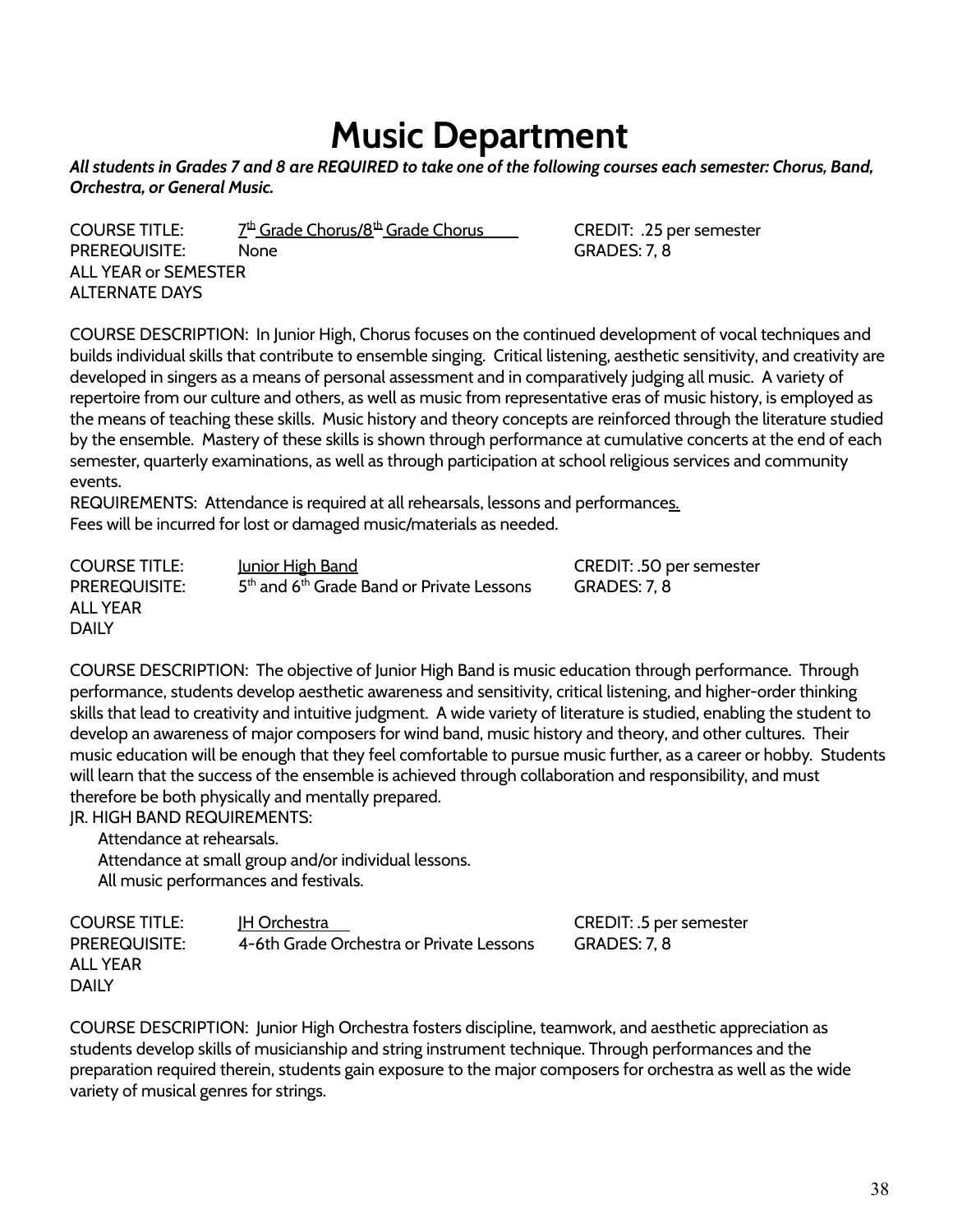| <b>COURSE TITLE:</b> | Junior High General Music |
|----------------------|---------------------------|
| <b>PREREQUISITE:</b> | None                      |
| ALL YEAR             |                           |
| ALTERNATE DAYS       |                           |

CREDIT: .25 per semester **GRADE: 7, 8** 

This class is designed for 7th and 8th grade students who wish to supplement their performing arts with an academic music class, and for students who wish to use an academic class as their music credit instead of a performing arts class. The course explores in alternate years either the history of American Pop Music/Culture from 1900-Present or world music and culture.

| <b>COURSE TITLE:</b> | <u>Choir</u> | <b>ELECTIVE</b> |            |
|----------------------|--------------|-----------------|------------|
| <b>PREREQUISITE:</b> | <b>None</b>  | <b>GRADES:</b>  | 9.10.11.12 |
| ALL YEAR or SEMESTER |              | <b>CREDIT:</b>  | 1.OO.      |
| <b>DAILY</b>         |              |                 |            |

COURSE DESCRIPTION: Choir focuses on the refinement of vocal technique and builds individual skills that contribute to ensemble singing. Critical listening, aesthetic sensitivity, and creativity are developed in singers as a means of personal assessment and in comparatively judging music. A variety of repertoire from our culture and others, as well as music from representative eras of music history, is employed as the means of teaching these skills. Music history and theory concepts are reinforced through the literature studied by the ensemble. Mastery of these skills is shown through performance at cumulative concerts at the end of each semester, quarterly examinations, as well as through participation at school religious services and community events. Greater focus is given to the student as a soloist and individual vocal techniques are promoted in weekly one-on-one or small group lessons. All students' grades 9 through 12 are expected to participate in state solo and ensemble contests and have the opportunity to participate in many honor choir festivals that arise throughout the year.

#### REQUIREMENTS:

Attendance is required at all rehearsals, scheduled lessons and performances. Uniform care - the school will provide a clean robe and accessories. The student is responsible for making sure the uniform is clean and wrinkle free before each performance. Fees will be incurred for lost or damaged music/materials.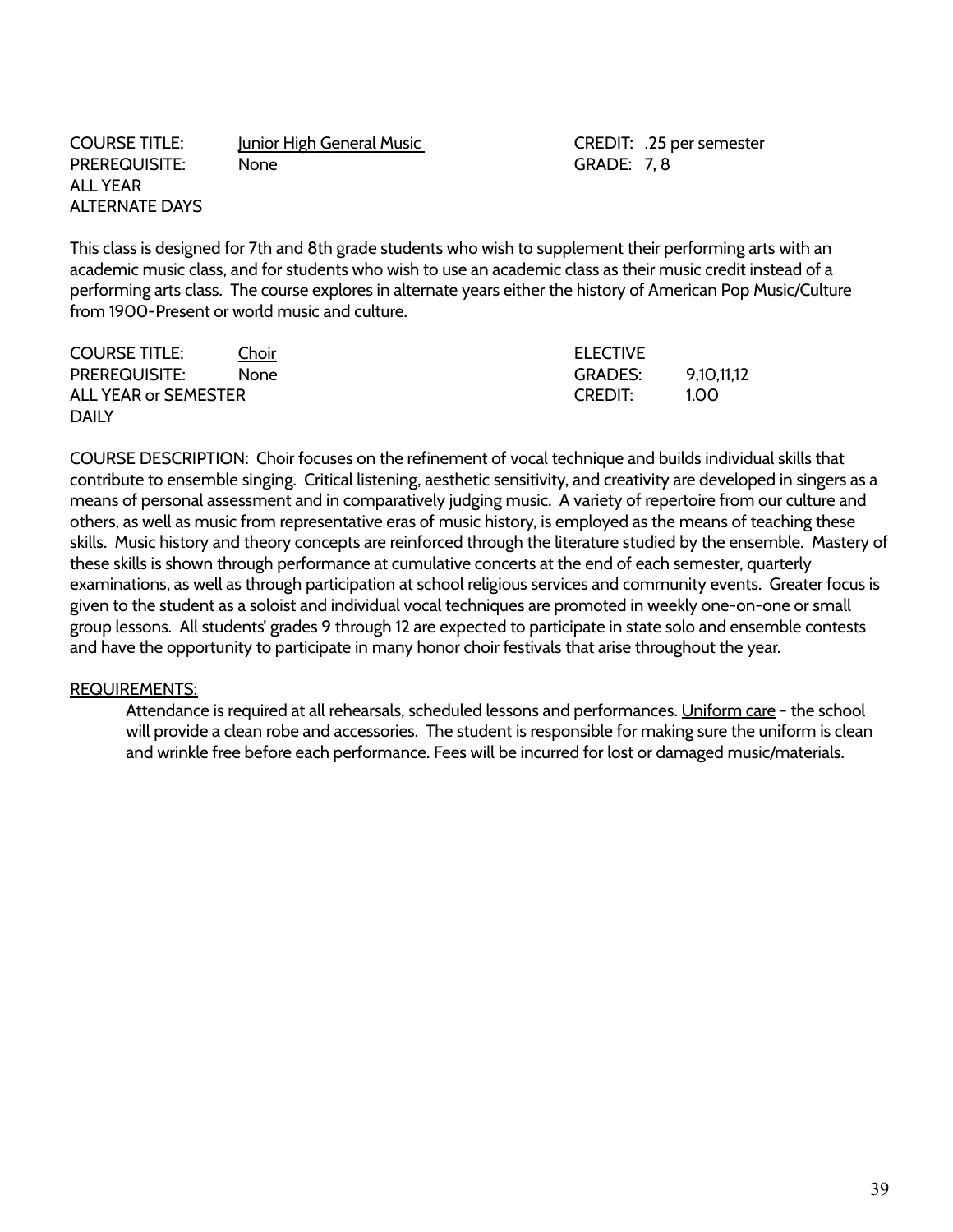DAILY

COURSE TITLE: High School Band ELECTIVE PREREQUISITE: Jr. High Band or private lessons GRADES: 9, 10, 11, 12 ALL YEAR CREDIT: 1.00

COURSE DESCRIPTION: The objective of Senior High Band is music education through performance. Through performance, students develop aesthetic awareness and sensitivity, critical listening and higher order thinking skills that lead to creativity and intuitive judgment. A wide variety of literature is studied, enabling the student to develop an awareness of major composers for wind band, music history and theory, and other cultures. Their music education will be enough that they feel comfortable to pursue music further, as a career or hobby. Students will learn that the success of the ensemble is achieved through collaboration and responsibility, and must therefore be both physically and mentally prepared. REQUIREMENTS:

Attendance at rehearsals.

Attendance at small group or individual lessons and scheduled Pep Band performances. Participation in annual trips to festivals, competitions, and Solo-Ensemble contests.

| <b>COURSE TITLE:</b> | <b>High School Orchestra</b>           | <b>ELECTIVE</b>         |
|----------------------|----------------------------------------|-------------------------|
| <b>PREREQUISITE:</b> | <b>IH Orchestra or Private Lessons</b> | GRADES: 9, 10, 11, 12   |
| ALL YEAR             |                                        | CREDIT: .5 per semester |
| <b>DAILY</b>         |                                        |                         |

COURSE DESCRIPTION: High School Orchestra fosters discipline, teamwork, and aesthetic appreciation as students develop skills of musicianship and string instrument technique. Through performances and the preparation required therein, students gain exposure to the major composers for orchestra as well as the wide variety of musical genres for strings. High School Orchestra extends students' musical learning with advanced repertoire, Solo and Ensemble experiences, and connections to music-making at University of Iowa and throughout the broader community.

REQUIREMENTS:

Attendance at rehearsals, lessons, and performances. Participation in trips to festivals, competitions, and Solo-Ensemble contests.

See the Digital Curriculum list for additional course offerings in this subject.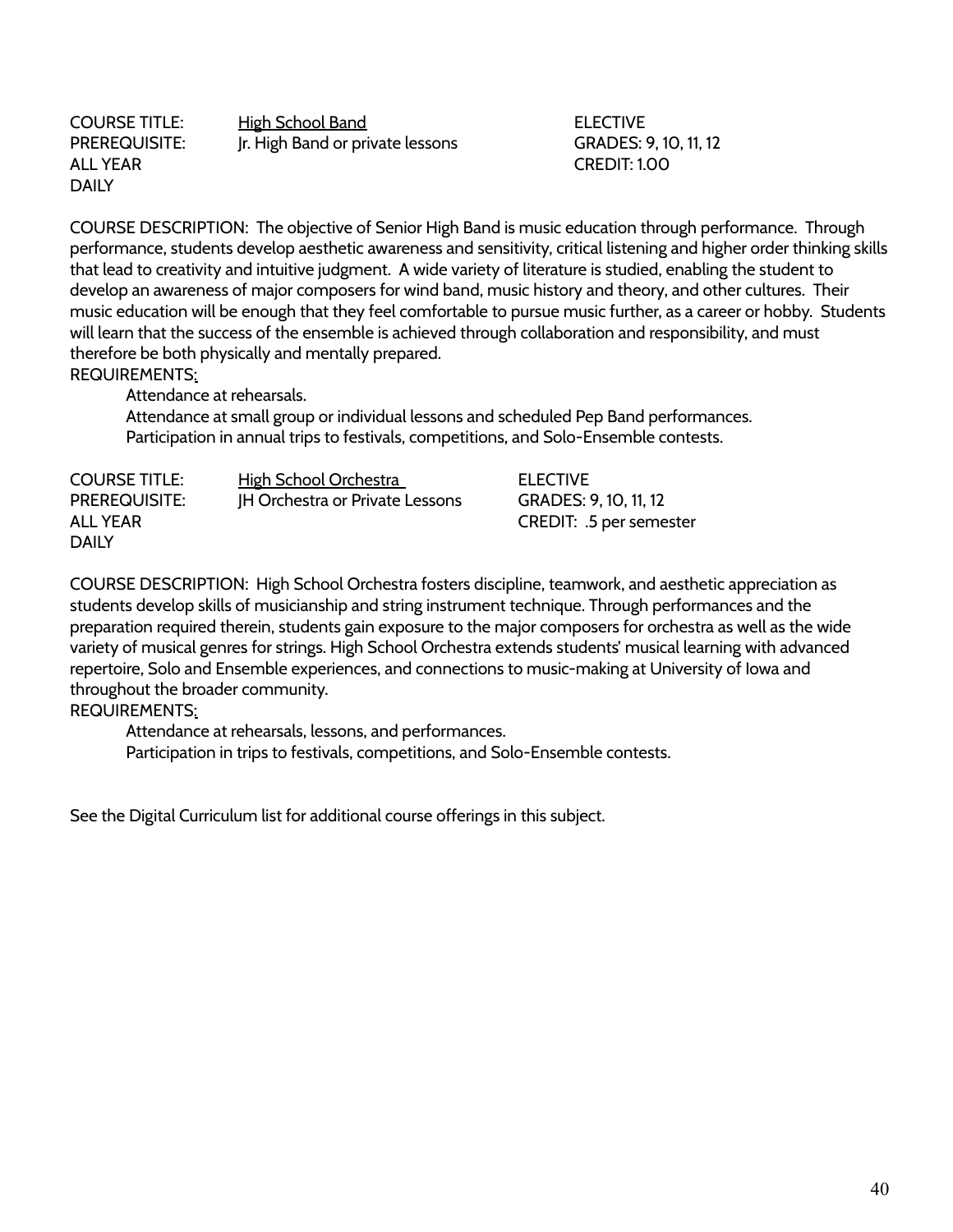### **Physical Education & Health Department**

ALTERNATE DAYS

COURSE TITLE: Junior High Physical Education REQUIRED PREREQUISITE: None GRADES: 7, 8 ALL YEAR GREDIT: 50

COURSE DESCRIPTION: The Regina Physical Education program is designed to provide students with the knowledge and skills needed to engage in a physically active and healthy lifestyle throughout their life. Area of study may include: strength training, volleyball, badminton, soccer, softball, pickleball, basketball, ultimate frisbee, dance and rhythm activities and other activities to meet required standards.

| <b>COURSE TITLE:</b>  | <u>General Physical Education 9-12</u> | <b>REQUIRED</b> |            |
|-----------------------|----------------------------------------|-----------------|------------|
| <b>PREREQUISITE:</b>  | None                                   | GRADES:         | 9.10.11.12 |
| ALL YEAR              |                                        | <b>CREDIT:</b>  |            |
| <b>ALTERNATE DAYS</b> |                                        |                 |            |

COURSE DESCRIPTION: The Regina Physical Education program includes a variety of activities throughout the year. There is a balance of team sports, individual and dual sports, along with conditioning and lifestyle fitness activities. Area of study: weight training, volleyball, badminton, basketball, softball, bowling, pickleball, archery, lacrosse, soccer, wiffle ball, ultimate frisbee, and various team activities.

- Expectations:
- 1. Students are expected to maintain a good attendance record and to achieve the maximum benefits from the program.
- 2. Students will develop desirable recreational attitudes and interests that will be valuable in current and future recreational pursuits.

| <b>COURSE TITLE:</b>  | <b>Performance Physical Education 9-12</b> | REQUIRED (if replacing PE) |            |
|-----------------------|--------------------------------------------|----------------------------|------------|
| <b>PREREQUISITE:</b>  | <b>None</b>                                | <b>GRADES:</b>             | 9.10.11.12 |
| ALL YEAR              |                                            | <b>CREDIT:</b>             |            |
| <b>ALTERNATE DAYS</b> |                                            |                            |            |

COURSE DESCRIPTION: Performance PE is different from your traditional PE class. This class is aimed towards motivated students who are in a sport, club, or are looking to improve their athletic performance. There will be an emphasis on teaching proper speed mechanics, plyometrics, and change of direction training. Students will improve speed, explosiveness, move more efficiently in space, and decrease their risk of injury.. Students will track data of their testing results to see improvement throughout the year. Phil Arendt will handle the resistance training/weight training, while this class will supplement his program. Area of study: teaching proper speed mechanics (posture, arm action, leg action), sprinting, speed drills, plyometrics (jumps, bounds, hops, skips), change of direction drills, and rank, record, and publish their results over time.

Expectations:

- 1. Students are expected to maintain a good attendance record and to achieve the maximum benefits from the program.
- 2. Students will develop proper running and sprint mechanics. They will see results if they show up motivated to learn and get better on a consistent basis.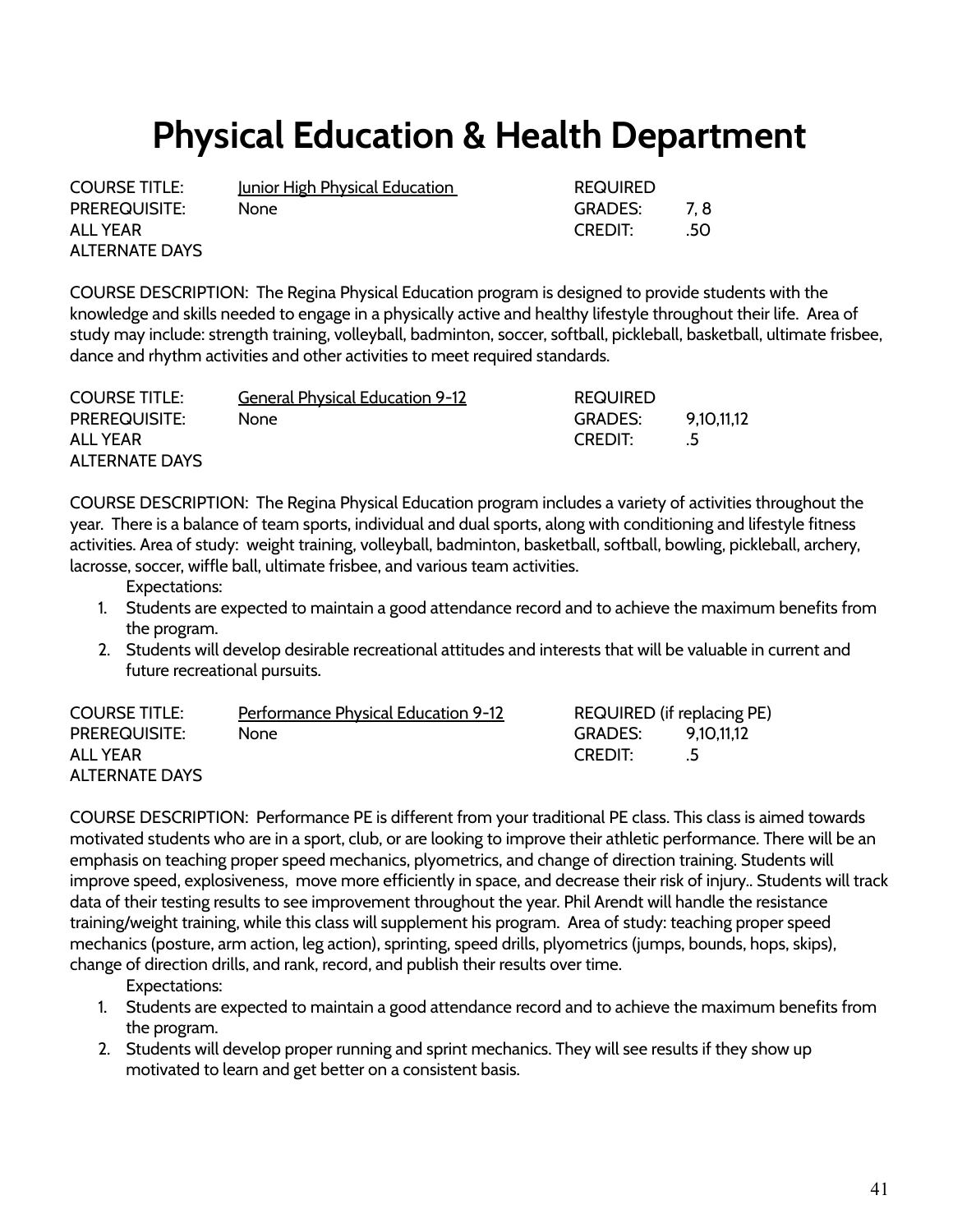| <b>COURSE TITLE:</b>  | <b>Health</b> | REQUIRED       |          |
|-----------------------|---------------|----------------|----------|
| <b>PREREQUISITE:</b>  | None.         | <b>GRADES:</b> | <b>Q</b> |
| ALL YEAR              |               | CREDIT:        | 0.50     |
| <b>ALTERNATE DAYS</b> |               |                |          |

COURSE DESCRIPTION: This course will introduce many health related issues relating to physical, social, mental/emotional and spiritual health. Units include: self-esteem, personal and interpersonal relationships, stress management, mental disorders and suicide, nutrition, the reproductive system and sexually transmitted infections, substance use/abuse, consumer and environmental issues and CPR training.

| <b>COURSE TITLE:</b>  | Topics in Health | <b>ELECTIVE</b> |          |
|-----------------------|------------------|-----------------|----------|
| <b>PREREQUISITE:</b>  | None.            | <b>GRADES:</b>  | 10.11.12 |
| ALL YEAR              |                  | CREDIT:         | O 50.    |
| <b>ALTERNATE DAYS</b> |                  |                 |          |

COURSE DESCRIPTION: This course will discuss health issues that are important to the student's personal lives as well as the community as a whole. Topics will vary based on student interest and current trends.

| <b>COURSE TITLE:</b>  | <b>Health and Human Development</b> | (INACTIVE) REQUIRED |          |
|-----------------------|-------------------------------------|---------------------|----------|
| <b>PREREQUISITE:</b>  | None.                               | GRADES:             | <b>Q</b> |
| ALL YEAR              |                                     | <b>CREDIT:</b>      | O.50     |
| <b>ALTERNATE DAYS</b> |                                     |                     |          |

COURSE DESCRIPTION: This course will cover the life cycle from birth to death. Discussions will include child development skills, young adult transitions, prenatal care, parenting concerns, lifelong health management, and end of life care.

| <b>COURSE TITLE:</b> | Lifestyle PE: Fitness & Wellness(INACTIVE) ELECTIVE |         |            |
|----------------------|-----------------------------------------------------|---------|------------|
| <b>PREREQUISITE:</b> | None.                                               | GRADES: | 9.10.11.12 |
| <b>ALL YEAR</b>      |                                                     | CREDIT: | O 50.      |
|                      |                                                     |         |            |

ALTERNATE DAYS

COURSE DESCRIPTION: Different from the traditional PE class, this class is designed to allow students to explore and experience a variety of cardio, strength, toning and flexibility activities. Individual and group activities will help students plan for lifetime fitness. This class is geared towards the students who don't necessarily find enjoyment in the sports and games during general PE. Activities would include: yoga, dance, biking, HIIT workouts, core workouts, hiking, intro to weight training, zumba, walking/jogging, etc.

See the Digital Curriculum list for additional course offerings in this subject.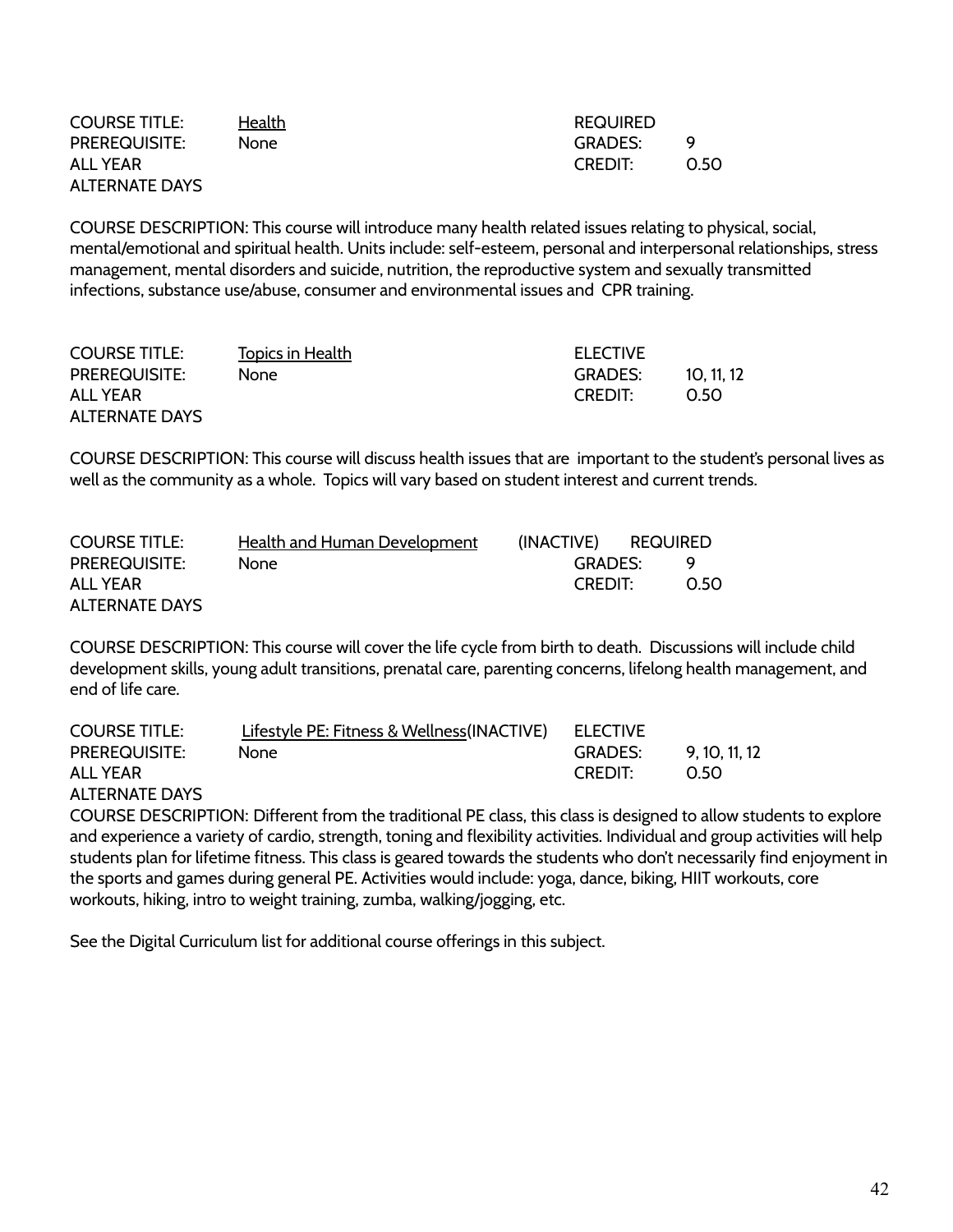### **Science Department**

ALL YEAR CREDIT: 1.00 DAILY

COURSE TITLE: 7th Grade Integrated Science REQUIRED

PREREQUISITE: None GRADES: 7

COURSE DESCRIPTION: 7th grade Integrated Science will continue to build on the concepts introduced in the elementary grades. The content for 7th grade Integrated Science will include units from Physical Science, Earth Science, and Life Science. These units will cover: force, motion, and energy; human anatomy; the inheritance of genetic traits, genetic mutations; and processes of ecosystems. Students will learn to be problem solvers, design experiments, use lab equipment, and keep a lab notebook.

| <b>COURSE TITLE:</b> | 8th Grade Integrated Science | <b>REQUIRED</b> |      |
|----------------------|------------------------------|-----------------|------|
| <b>PREREQUISITE:</b> | None                         | <b>GRADES:</b>  | -8   |
| ALL YEAR             |                              | <b>CREDIT:</b>  | 1.00 |
| <b>DAILY</b>         |                              |                 |      |

COURSE DESCRIPTION: 8th Grade Integrated Science is the final course in the middle school integrated science series . Content for this course includes units from Physical Science, Earth Science, and Life Science. These units will cover: matter, motion, forces, waves, sound, light, Earth's place in the universe, Earth's systems, and biological diversity and unity

| <b>COURSE TITLE:</b> | <b>Earth and Space Science</b> | <b>REQUIRED</b>     |
|----------------------|--------------------------------|---------------------|
| <b>PREREQUISITE:</b> | None.                          | GRADE: 9            |
| ALL YEAR             |                                | <b>CREDIT: 1.00</b> |
| <b>DAILY</b>         |                                |                     |

#### COURSE DESCRIPTION:

The Earth and Space Science (ESS) course is a required course aligned to meet the Iowa Core Standards. The goal is for students to learn to interpret and understand the world around them. Class participants will investigate and study the interactions between Earth's four major spheres (the geosphere, atmosphere, hydrosphere, and biosphere) and explain Earth's formation, Earth's processes, and how Earth changes over time. The course will explore how current actions of man interact with, and affect, Earth's spheres, leading to local and global changes. The course looks at Earth's place in the universe, the life cycles of stars, and the motion of objects in the solar system. Additional topics to be addressed, through scientific inquiry, include: mapping Earth's surface, plate tectonics, earthquakes, volcanoes, climatology, and astronomy. Students will participate in laboratory exercises, small group activities, web based investigations, class discussions, projects, and research.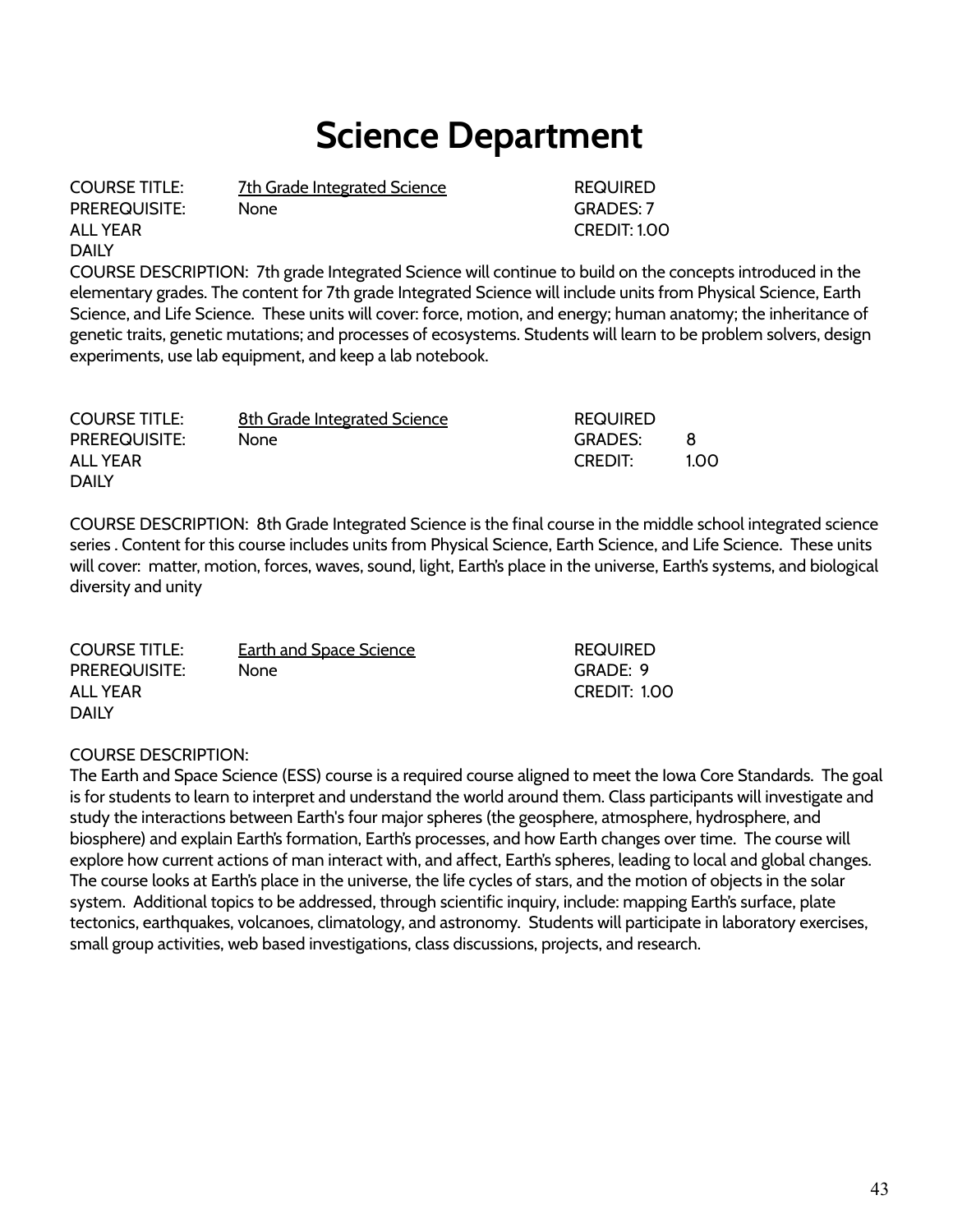| <b>COURSE TITLE:</b> | Biology                                | <b>ELECTIVE</b>      |
|----------------------|----------------------------------------|----------------------|
| <b>PREREQUISITE:</b> | None (Recommended Earth and Space Sci) | <b>GRADES: 9, 10</b> |
| ALL YEAR             |                                        | CREDIT: 1.00         |
| <b>DAILY</b>         |                                        |                      |

COURSE DESCRIPTION: In Biology, students learn about many different kinds of living organisms, how they interact with each other and their environments, and what makes them work. Topics include the structure and function of cells, chemical processes in living organisms, animal/plant structure and function, genetics, DNA, and evolution. There are multiple hands-on labs and activities designed to get the students to use the material learned in class such as debates, designing experiments, growing/testing bacteria, and dissections.

| <b>COURSE TITLE:</b> | <b>PLTW Biomedical Science</b> | <b>ELECTIVE</b> |          |
|----------------------|--------------------------------|-----------------|----------|
| <b>PREREQUISITE:</b> | Biology                        | <b>GRADES:</b>  | 10.11.12 |
| <b>DAILY</b>         |                                | <b>CREDIT:</b>  | 1.00     |

In the introductory course of the PLTW Biomedical Science program, students explore concepts of biology and medicine to determine factors that led to the death of a fictional person. While investigating the case, students examine autopsy reports, investigate medical history, and explore medical treatments that might have prolonged the person's life. The activities and projects introduce students to human physiology, basic biology, medicine, and research processes while allowing them to design their own experiments to solve problems. *Note: Some colleges may allow the college credit based on the end of the year exam score. Please check with your post-secondary institution for admissions requirements.* Required \$100 Fee.

| <b>COURSE TITLE:</b> | <b>Anatomy and Physiology</b> | ELECTIVE       |          |
|----------------------|-------------------------------|----------------|----------|
| <b>PREREQUISITE:</b> | <b>Biology</b>                | <b>GRADES:</b> | 10.11.12 |
| ALL YEAR             |                               | <b>CREDIT:</b> | 100      |
| <b>DAIIY</b>         |                               |                |          |

COURSE DESCRIPTION: The course is designed to familiarize students thoroughly with the physiology (functioning) of the human body, important topics in elementary biochemistry, and some of the unresolved problems in biomedical and biotechnological advances. Laboratory work includes detailed dissection of the fetal pig, and other experiments in physiology. A previous or concurrent course in chemistry is helpful, but not required if the instructor consents.

Recommended: set of 10-12 colored pencils.

| <b>COURSE TITLE:</b> | <b>PLTW Human Body Systems</b>        | <b>ELECTIVE</b> |       |
|----------------------|---------------------------------------|-----------------|-------|
| <b>PREREQUISITE:</b> | PLTW Principles of Biomedical Science | <b>GRADES:</b>  | 11.17 |
| ALL YEAR             |                                       | <b>CREDIT:</b>  | 1.OO. |
|                      |                                       |                 |       |

DAILY

Students examine the interactions of human body systems as they explore identity, power, movement, protection, and homeostasis in the body. Exploring science in action, students build organs and tissues on a skeletal Maniken®; use data acquisition software to monitor body functions such as muscle movement, reflex and voluntary action, and respiration; and take on the roles of biomedical professionals to solve real-world medical cases.

*Note: Some colleges may allow the college credit based on the end of the year exam score. Please check with your post-secondary institution for admissions requirements.* \$100 Lab Fee.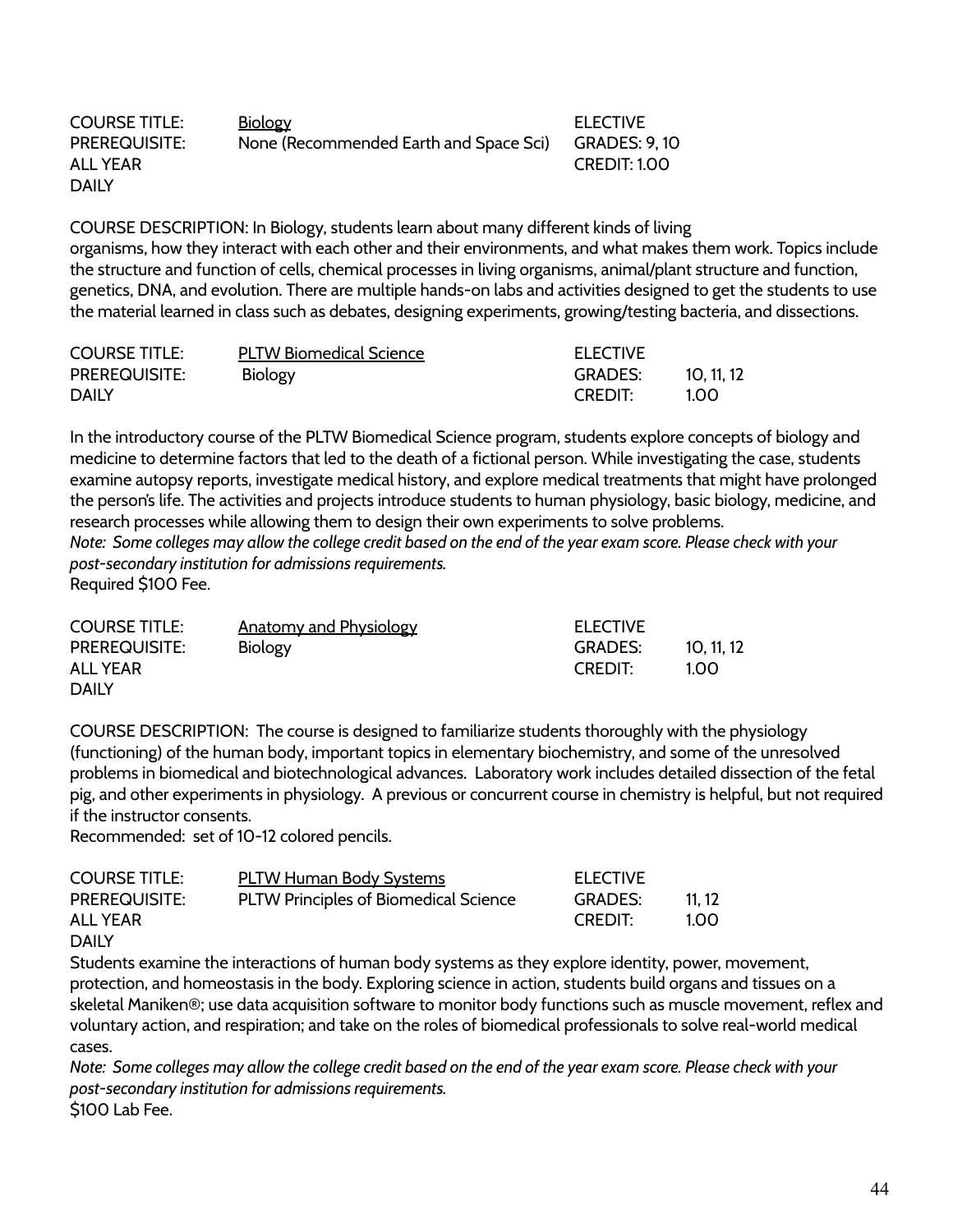| <b>COURSE TITLE:</b> | <u>Chemistry</u>             | <b>ELECTIVE</b> |          |
|----------------------|------------------------------|-----------------|----------|
| <b>PREREQUISITE:</b> | Biology (Alg. 2 recommended) | <b>GRADES:</b>  | 10.11.12 |
| ALL YEAR             |                              | <b>CREDIT:</b>  | 1.00     |
| <b>DAILY</b>         |                              |                 |          |

COURSE DESCRIPTION: Chemistry is the study of the nature of matter and changes in its composition. Experiments introduce and illustrate important principles and acquaint students with chemistry usefulness in daily living. Among topics studied are atomic theory, the periodic law, chemical bonding, types of chemical reactions, solutions, phases of matter, and acids, bases and salts. Students will use their knowledge of algebra for problem solving. It is highly recommended that students enroll in this course after completing Algebra 2. *In order to enroll in second semester Chemistry, students must have a grade of a C or better in first semester Chemistry and teacher approval. Any student with a grade lower than a C must obtain the teacher's approval for continuation in the course.* A scientific calculator is required. The teacher will recommend the type.

| <b>COURSE TITLE:</b> | <b>Physics</b>                                    | <b>ELECTIVE</b> |            |
|----------------------|---------------------------------------------------|-----------------|------------|
| <b>PREREQUISITE:</b> | B or better in Geometry or<br>instructor approval | <b>GRADES:</b>  | 10, 11, 12 |
| <b>ALL YEAR</b>      |                                                   | <b>CREDIT:</b>  | 1.00       |
| <b>DAILY</b>         |                                                   |                 |            |

COURSE DESCRIPTION: In Physics, students will study forces, motion, electricity, thermodynamics, optics, and modern physics. The class is designed for students who are interested in pursuing a degree in science or a science-related field. Algebra skills will be used extensively throughout the course. A scientific calculator is required. The teacher will recommend the type.

| <b>COURSE TITLE:</b> | <b>AP Biology</b>                     | <b>ELECTIVE</b>       |
|----------------------|---------------------------------------|-----------------------|
| <b>PREREQUISITE:</b> | Biology (B or better), Chemistry      | <b>GRADES: 11, 12</b> |
|                      | Recommended for qualified AP students |                       |
| <b>ALL YEAR</b>      |                                       | CREDIT: 1.00          |
| <b>DAILY</b>         |                                       |                       |

COURSE DESCRIPTION: The Advanced Placement Biology course is designed to be the equivalent of a college introductory biology course usually taken by biology majors during their first year. Students take this AP Biology course after their successful (B or better) completion of a first year course in high school biology and preferably one in chemistry as well. This course aims to provide students with the conceptual framework, factual knowledge, and analytical skills necessary to deal critically with the rapidly changing science of biology. Topics include: Molecules and Cells (25%), Heredity and Evolution (25%), and Organisms and Populations (50%). Twelve recommended biology laboratories include: diffusion and osmosis, enzymes and catalysts, mitosis and meiosis, plant pigments and photosynthesis, cell respiration, molecular biology, genetics of organism, population genetics and evolution, transpiration, physiology of the circulatory system, animal behavior, and dissolved oxygen and aquatic primary productivity. Preparation for the AP Exam will be included and students are expected to take the AP Exam in May.

Required: AP Exam (fee around \$96 - scholarships available)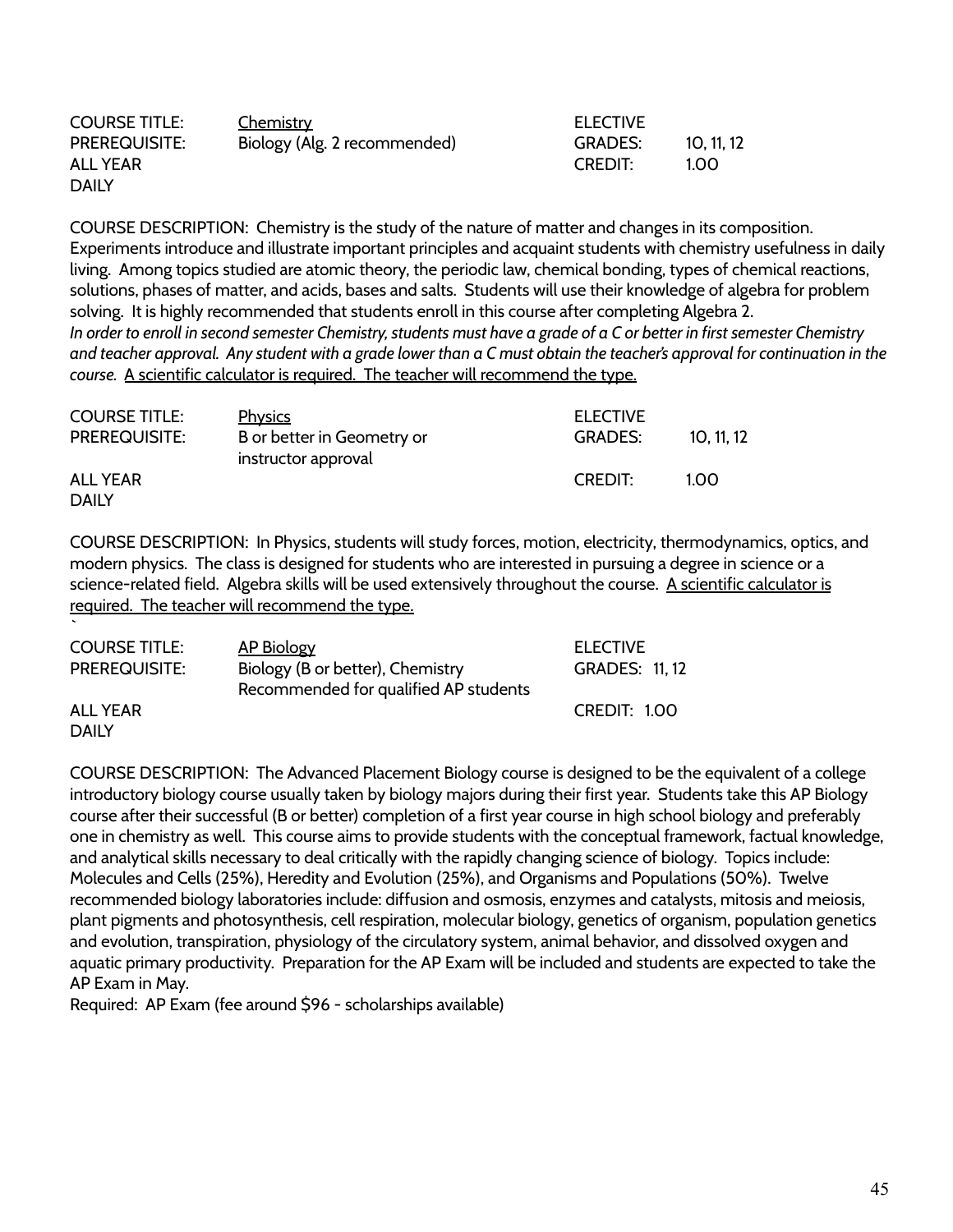| <b>COURSE TITLE:</b> | <u>AP Chemistry</u>                   | <b>ELECTIVE</b> |          |              |
|----------------------|---------------------------------------|-----------------|----------|--------------|
| <b>PREREQUISITE:</b> | Chemistry and Algebra 2               | <b>GRADES:</b>  | 10.11.12 |              |
|                      | Recommended for qualified AP students |                 |          |              |
| <b>ALL YEAR</b>      |                                       | <b>CREDIT:</b>  | 1.00     | <b>DAILY</b> |
|                      |                                       |                 |          |              |

COURSE DESCRIPTION: AP Chemistry builds students' understanding of the nature and reactivity of matter. After studying the structure of atoms, molecules, and ions, students move on to solve quantitative chemical problems and explore how molecular structure relates to chemical and physical properties. Students will examine the molecular composition of common substances and learn to predictably transform them through chemical reactions. The equivalent of an introductory college-level chemistry course, AP Chemistry prepares students for the AP Exam and for further study in science, health sciences, or engineering. The content aligns to the scope and sequence specified by the College Board and to widely used textbooks.

AP Exam (fee around \$96 - scholarships available)

*Students enrolling in AP Chemistry are required to take the AP Chemistry test in May and may receive college credit through their performance on the exam.*

| <b>COURSE TITLE:</b> | Core Science (Inactive) | REQUIRED BASED ON PLACEMENT |
|----------------------|-------------------------|-----------------------------|
| <b>PREREQUISITE:</b> | None                    | GRADE: 9                    |
| ALL YEAR             |                         | CREDIT: 1.00                |
| <b>DAILY</b>         |                         |                             |

COURSE DESCRIPTION: Core Science is assembled from three inquiry-based STEM programs: Earth & Space Science, Chemistry, and Physics, and it meets Iowa Core requirements for high school science. This course is an essential prerequisite for all future science courses. The Chemistry component will focus on the nature of matter, atomic structure, the periodic table, and chemical reactions. During the Physics component, students will study motion, forces, energy, and waves. Finally, Earth and Space Science will allow students to explore the physical constitution of Earth and its atmosphere, Earth's natural resources, the solar system, and the universe. Experiments will be used throughout the year to introduce and illustrate important principles in every major topic area. A scientific calculator of any type is required.

| COURSE TITLE: PLTW Introduction to Engineering Design (INACTIVE) ELECTIVE |                |               |
|---------------------------------------------------------------------------|----------------|---------------|
| PREREQUISITE: Algebra 1                                                   | GRADES:        | 9, 10, 11, 12 |
| ALL YEAR                                                                  | <b>CREDIT:</b> | 1 O O         |

#### DAILY

COURSE DESCRIPTION: This is the first course offering in the high school pre-engineering curriculum, Project Lead the Way. It is a perfect class for students considering a career in engineering or even for those who just want to find out more about it. The focus of the class will revolve around learning and using the design process. Many skills and concepts such as sketching, measurement, geometry, drafting, statistics and 3-D Modeling with Autodesk Inventor, are tools used by students while working through a variety of individual and cooperative design projects. The goal is to help them develop the skills most engineering students lack when entering college and to learn to work in groups on multiple design projects that can model the real world working place. Required \$100 Fee.

Eligible to earn 3 Kirkwood College Credits. How the credit works: *When a student registers, they are registered under a EGT section at Kirkwood. If they receive a 6 or higher on the End of Course assessment, Kirkwood will convert their credit to an EGR section. The EGT section for those students will go away. The difference between EGR and EGT is that EGR is considered engineering credit. Depending on the university and the engineering program, it may go in as a one for one class, or it typically goes in as an engineering elective. The EGT section will still count as an elective at a university (at least in Iowa) – just not an engineering elective. The EGT sections will all go into one of Kirkwood's technical programs, but if a student doesn't go into one of those programs, the credit will work as any other elective.*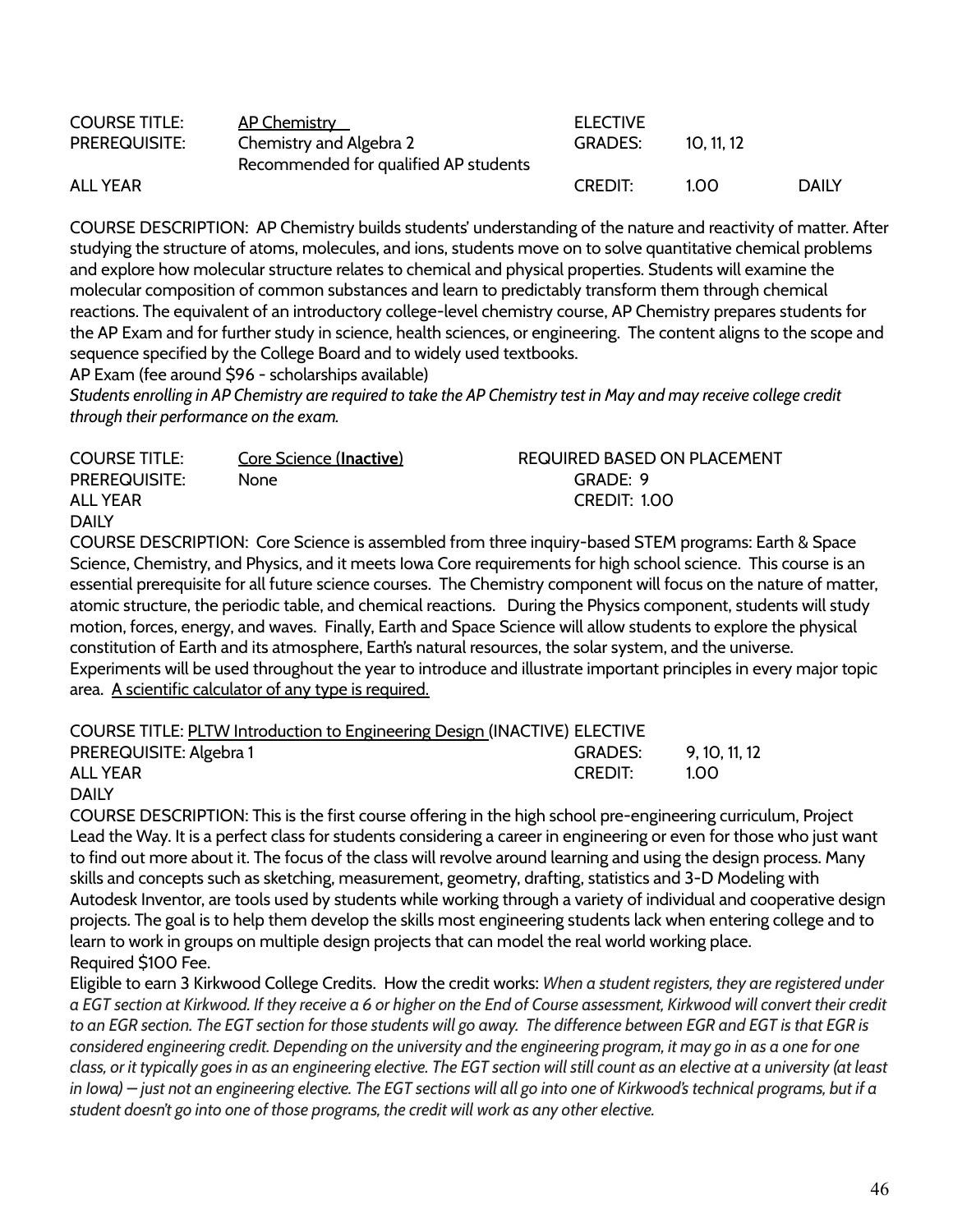#### **Possible Science Course Sequences**

Basic Requirement: Earth & Space Science + 2 years

| 9                                  | 10                                              | 11                                           | 12                  |
|------------------------------------|-------------------------------------------------|----------------------------------------------|---------------------|
| Earth & Space Science              | <b>Biology</b>                                  | Chemistry                                    | Physics             |
| Earth & Space Science              | <b>Biology</b>                                  | <b>Chemistry and Anatomy</b><br>& Physiology | <b>AP Biology</b>   |
| Earth & Space Science<br>& Biology | Chemistry                                       | Anatomy & Physiology                         | Physics             |
| Earth & Space Science<br>& Biology | Chemistry and<br><b>PLTW Biomedical Science</b> | Anatomy and PLTW<br>Human Body Systems       | <b>AP Biology</b>   |
| Earth & Space Science<br>& Biology | Chemistry                                       | Physics                                      | <b>AP Chemistry</b> |

Many 4-year universities, including The University of Iowa, Iowa State University, and University of Northern Iowa, require 3 years of lab science; including Biology and either Chemistry and/or Physics for college entry. This is not an all-inclusive list of science course sequence possibilities.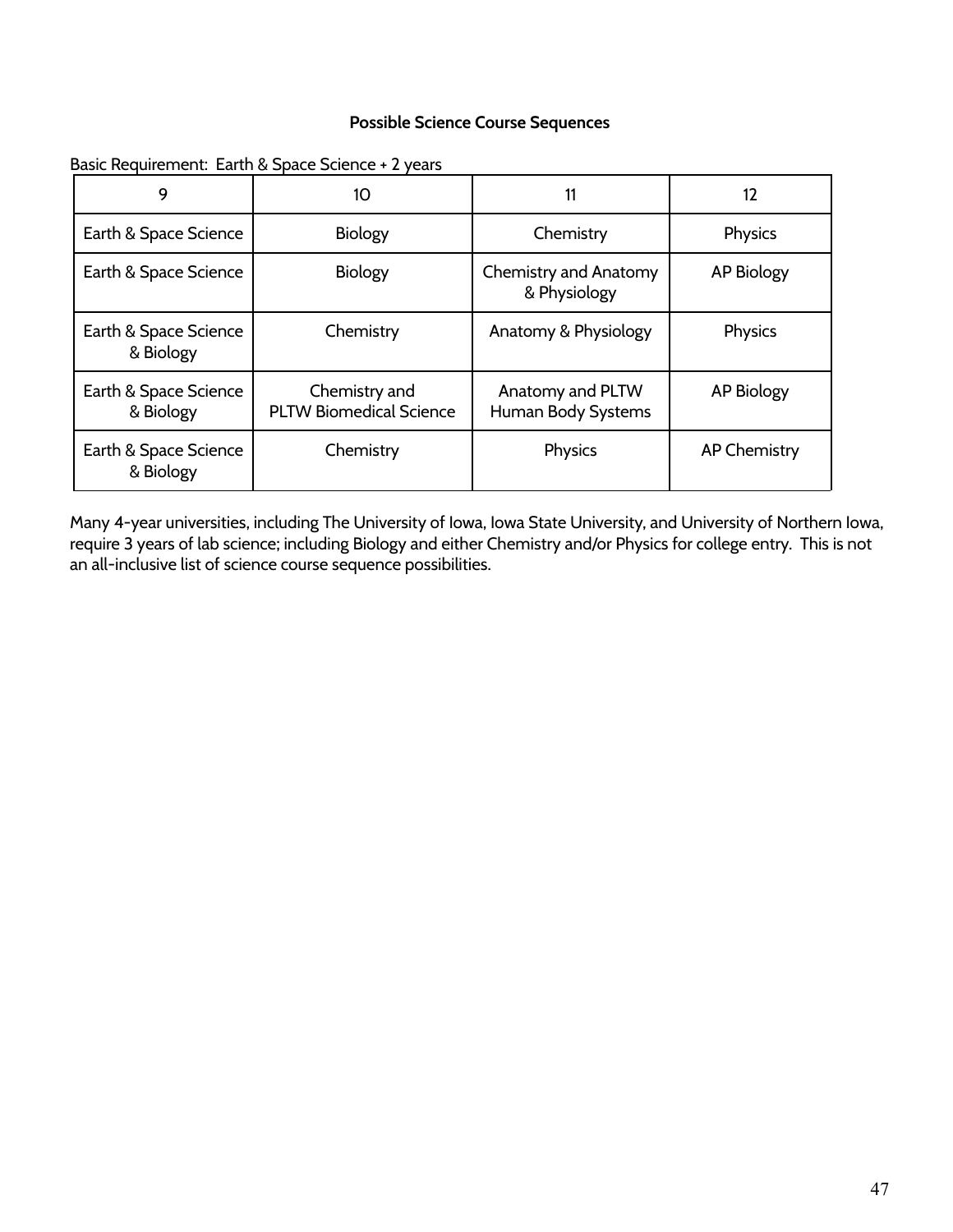### **Social Studies Department**

ALL YEAR THE CREDIT: THE CREDIT: THE CREDIT: THE CREDIT: THE CREDIT: THE CREDIT: THE CREDIT: THE CREDIT: THE CREDIT DAILY

COURSE TITLE: Contemporary Global Studies COURSE TITLE:

PREREQUISITE: None GRADES: 7

COURSE DESCRIPTION:In the seventh-grade Contemporary Global Studies course, students will explore global perspectives on contemporary issues and worldwide interdependence. Students will also examine challenges facing the world community such as hunger, population, conflict, global environmental challenges, human rights, poverty, energy scarcity, global health, education, immigration, globalization, and other political, economic, social, and ecological concerns. Through this study, students will become well-educated about current worldwide issues to cultivate diplomacy and effective citizenship.

| <b>COURSE TITLE:</b> | <u>American History 8</u> | <b>REQUIRED</b> |      |
|----------------------|---------------------------|-----------------|------|
| <b>PREREQUISITE:</b> | None                      | <b>GRADES:</b>  |      |
| ALL YEAR             |                           | <b>CREDIT:</b>  | 1.00 |
| <b>DAILY</b>         |                           |                 |      |

COURSE DESCRIPTION: This course serves as an introduction to the study of American History. The student begins in the 8<sup>th</sup> grade with a survey of American History (the birth and early development of our Nation). Major events beginning with the Age of Exploration and ending with the Civil War and Reconstruction will be examined. Subject topics for this course will include: a) discovery and colonization of the United States; b) causes (direct and indirect) of the American Revolution; c) the War for Independence; d) Articles of Confederation; e) The Constitution and the Young Republic; f) slavery; g) Civil War - causes, effects and aftermath. Throughout the year students will be examining the basic meaning of citizenship in relation to our home, school and community. State and local governments' primary functions and responsibilities will conclude this brief course of study in civics, government and citizenship.

| <b>COURSE TITLE:</b> | <b>World History</b> | <b>REQUIRED</b> |          |
|----------------------|----------------------|-----------------|----------|
| <b>PREREQUISITE:</b> | None                 | GRADE:          | $9 - 12$ |
| ALL YEAR             |                      | <b>CREDIT:</b>  | 1.00     |
| <b>DAILY</b>         |                      |                 |          |

COURSE DESCRIPTION: History of the world enables the student to unlock and search past events in order to understand our present world and to possibly predict the world order and events of the 21<sup>st</sup> century. The course will offer a comprehensive account of the achievements of people throughout the world from ancient times to the present. The students will be able to point to the links that connect the past and their own life at present (Connections between cultures, societies, nations - also between geography, history and literature). A study of political systems, social structures, economic organizations, and religious-philosophical systems, will also be addressed as an integral part of our changing world.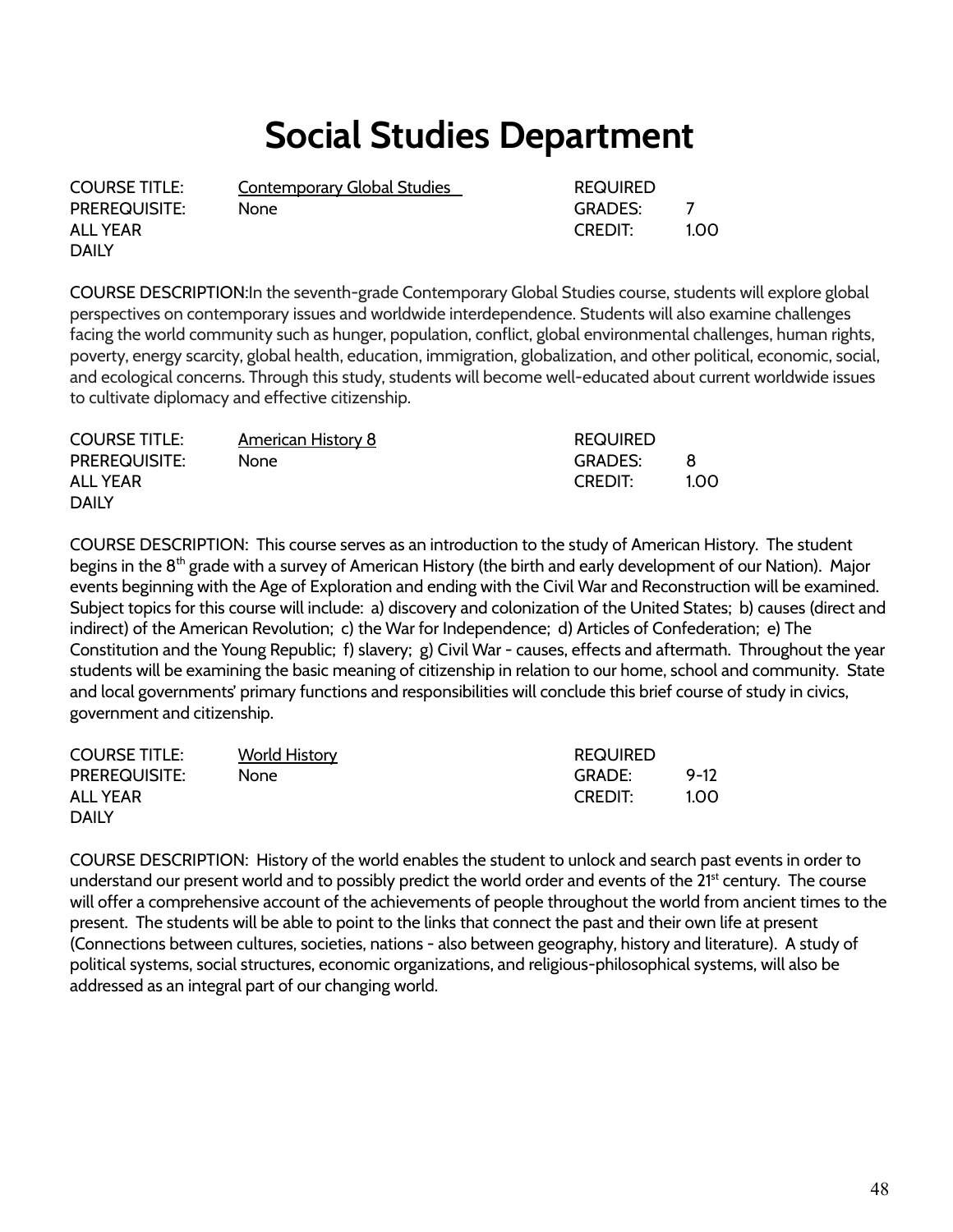COURSE TITLE: AP World History: Modern **ELECTIVE/Required if in place** 

of World History PREREQUISITE: None None GRADES: 9-12 (9th only by placement) ALL YEAR CREDIT: 1.00

DAILY

COURSE DESCRIPTION:AP World History: Modern is an introductory college-level modern world history course. Students cultivate their understanding of world history from c. 1200 CE to the present through analyzing historical sources and learning to make connections and craft historical arguments as they explore concepts like humans and the environment, cultural developments and interactions, governance, economic systems, social interactions and organization, and technology and innovation.

Required: AP Exam (fee around \$96 - scholarships available)

| <b>COURSE TITLE:</b> | <b>United States History</b> | <b>REQUIRED</b> |       |
|----------------------|------------------------------|-----------------|-------|
| <b>PREREQUISITE:</b> | None                         | <b>GRADES:</b>  | 10.11 |
| ALL YEAR             |                              | CREDIT:         | 1.00  |
| <b>DAILY</b>         |                              |                 |       |

COURSE DESCRIPTION: History is not just opinion, it is interpretation grounded in evidence. Beginning with an initial review of 18<sup>th</sup> and 19<sup>th</sup> century American history this course will place major emphasis on 20<sup>th</sup> century America. Students will be actively doing what historians do. Primary source analysis and writing using supporting evidence will be stressed. Specific areas of study will include: a) the Progressive era and the Age of Modern Industrialism, b) the rise of America as a world power and World War I, c) prosperity, Roaring 20's and the Great Depression, d) global conflict - World War II, e) Cold War and the rise of Communism, f) Civil Rights Movement, days of protest and the Vietnam conflict, and g) final days of the Twentieth Century. "Do not be afraid to be the saints of the new millennium." - St. Pope John Paul II

| <b>COURSE TITLE:</b> | <b>AP US History</b>    | <b>ELECTIVE</b> |           |
|----------------------|-------------------------|-----------------|-----------|
| <b>PREREQUISITE:</b> | Instructor's permission | GRADE:          | 10,11, 12 |
| ALL YEAR             |                         | <b>CREDIT:</b>  | 1.00.     |
| <b>DAILY</b>         |                         |                 |           |

COURSE DESCRIPTION: This is a two-semester course, which is offered during the sophomore or junior year; but may be taken as an elective by seniors (room permitting). The AP US History course may be taken in lieu of the regular US History course required of all students. The goal of this course is to increase the student's understanding of United States history from exploration to the present, with the goal of having each student pass the AP Examination. The course is divided into two semesters. The first semester will cover from exploration through Reconstruction Era. The second semester will start with the Gilded Age and continue to the present. This course will be taught at the college level. The major differences between a high school and college history course are the amount of reading and the focus. Most high school history courses stress "What happened?" intending to provide enough background to ensure good citizenship. College history courses stress "Why and how" things happen as well as the consequences of actions. In addition, college writing skills will be stressed and all students will be expected to write weekly.

*Students enrolling in AP US History are required to take the AP US History test and can receive college credit through their performance on the exam.*

Required: AP Exam (fee around \$96 - scholarships available)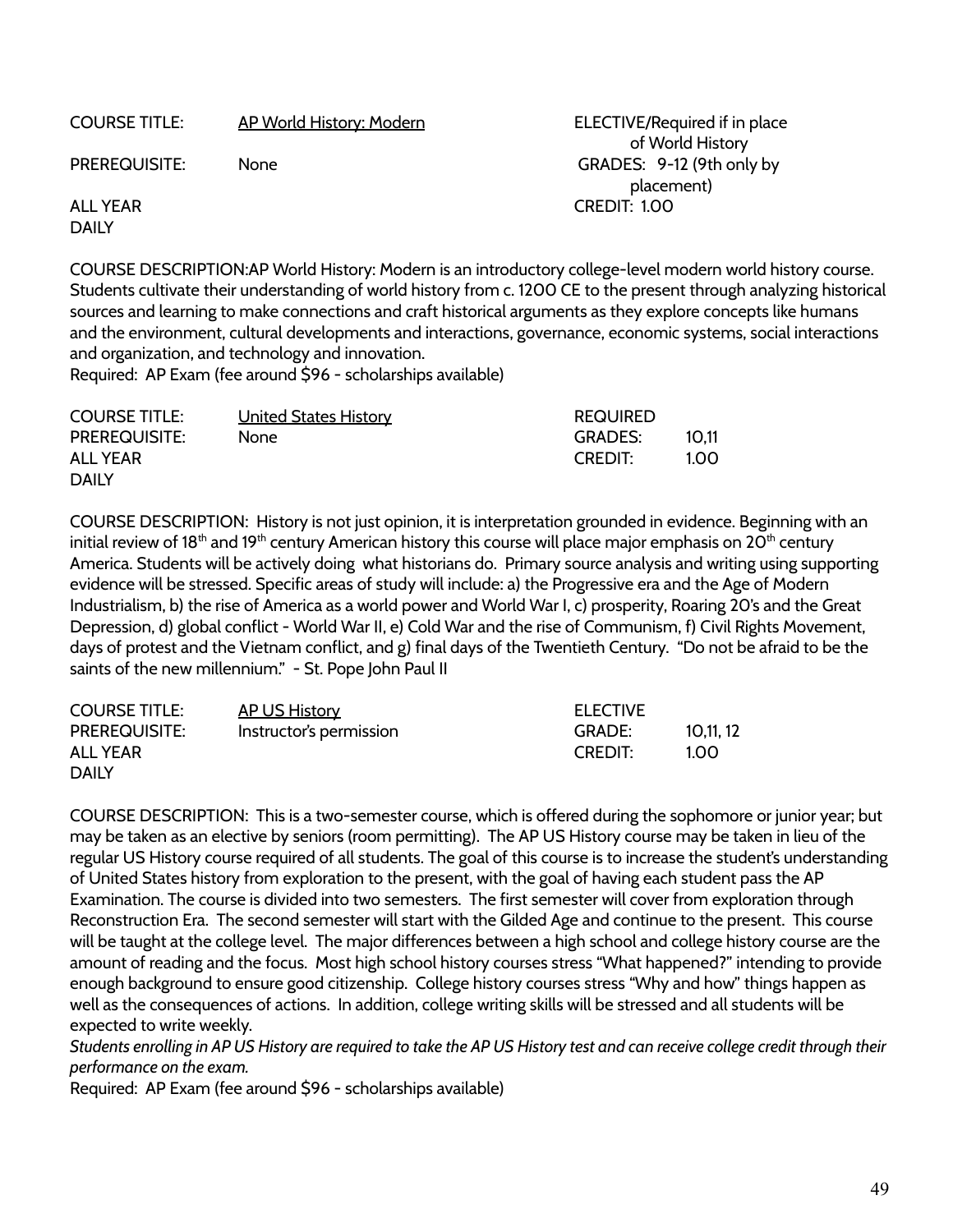| <b>COURSE TITLE:</b> | American Government | <b>REQUIRED</b> |       |
|----------------------|---------------------|-----------------|-------|
| <b>PREREQUISITE:</b> | None                | <b>GRADES:</b>  | 11.12 |
| <b>SEMESTER</b>      |                     | <b>CREDIT:</b>  | .50   |
| <b>DAILY</b>         |                     |                 |       |

COURSE DESCRIPTION: In order to be an intelligent citizen, students must understand the basic processes of government, as well as their own rights and responsibilities. With this knowledge, students will be able to identify the roles that the government plays in their life at the federal, state, and local levels. By examining the three branches, political parties, elections, pressure groups, and voting procedures, it is hoped that students will become influential and responsible citizens.

| <b>COURSE TITLE:</b> | AP U.S. Government and Politics       | <b>ELECTIVE</b> |       |
|----------------------|---------------------------------------|-----------------|-------|
| <b>PREREQUISITE:</b> | U.S. History                          | <b>GRADES:</b>  | 11.12 |
|                      | Recommended for qualified AP students |                 |       |
| <b>SEMESTER</b>      |                                       | <b>CREDIT:</b>  | .50   |
| DAILY                |                                       |                 |       |

COURSE DESCRIPTION: AP U.S. Government and Politics studies the operations and structure of the U.S. government and the behavior of the electorate and politicians. Students will gain the analytic perspective necessary to critically evaluate political data, hypotheses, concepts, opinions, and processes. Along the way, they will learn how to gather data about political behavior and develop their own theoretical analysis of American politics. They will also build the skills they need to examine general propositions about government and politics, and to analyze the specific relationships between political, social, and economic institutions. The equivalent of an introductory college-level course, AP U.S. Government and Politics prepares students for the AP Exam and for further study in political science, law, education, business, and history. The content aligns to the scope and sequence specified by the College Board and to widely used textbooks.

Students enrolling in AP U.S. Government & Politics are required to take the AP U.S. Government & Politics test in May and may receive college credit through their performance on the exam.

AP Exam (fee around \$96 - scholarships available)

| <b>COURSE TITLE:</b> | Economics | <b>REQUIRED</b> |        |
|----------------------|-----------|-----------------|--------|
| <b>PREREQUISITE:</b> | None      | <b>GRADES:</b>  | -11.12 |
| <b>SEMESTER</b>      |           | <b>CREDIT:</b>  | .50    |
| <b>DAILY</b>         |           |                 |        |

COURSE DESCRIPTION: In this course students will study the American market economy (the economy in which they live and work). At the end of the course, they will understand how economics works in their lives as: employees, employers, savers, investors, consumers and citizens. Students will be taught a step-by-step method of decision making, because this is the most fundamental skill in economics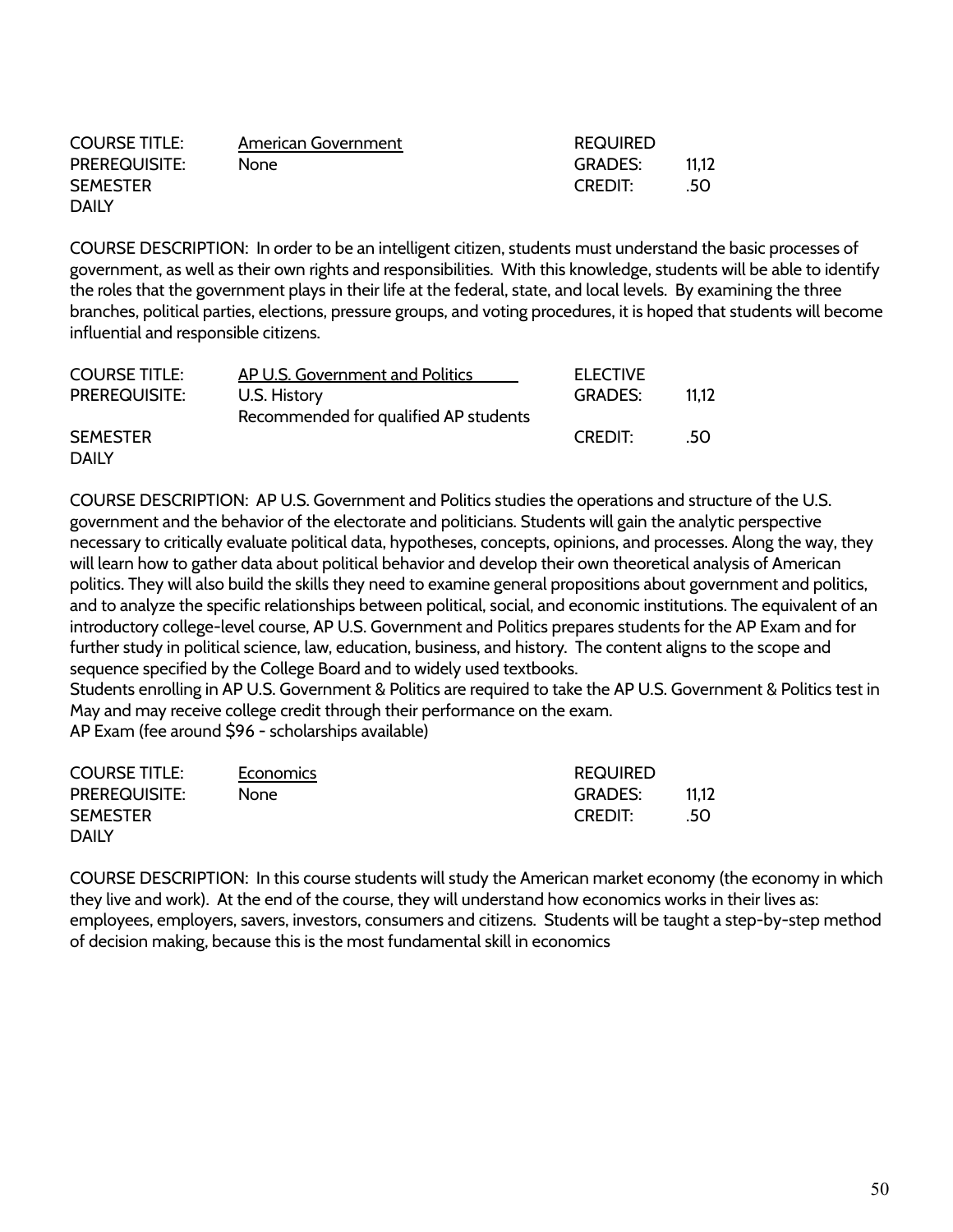| <b>COURSE TITLE:</b> | <b>Psychology</b> | <b>REQUIRED</b> |     |
|----------------------|-------------------|-----------------|-----|
| <b>PREREQUISITE:</b> | None.             | GRADE:          |     |
| YEAR                 |                   | <b>CREDIT:</b>  | .50 |
| <b>ALTERNATE DAY</b> |                   |                 |     |

COURSE DESCRIPTION: Why do we do the things we do? Where does imagination come from? How do we decide that boys wear blue and girls wear pink? Psychology is the science that studies the human mind. In psychology, students study human behavior. Topics include: learning, memory, human development, the brain, sensory perception and personality. This is an interactive and participative class.

| <b>COURSE TITLE:</b> | <b>Abnormal Psychology</b> | <b>ELECTIVE</b>       |
|----------------------|----------------------------|-----------------------|
| <b>PREREQUISITE:</b> | None.                      | GRADES: 9, 10, 11, 12 |
| <b>SEMESTER</b>      |                            | <b>CREDIT:</b><br>.50 |
| <b>DAILY</b>         |                            |                       |

COURSE DESCRIPTION: "Normal is the setting on the dryer." This course is designed to help students gain insight into the mental illnesses as outlined in the DSM. Abnormal Psychology builds on the topics covered in Psychology and broadens the student's knowledge of various topics within the field of psychology. Topics include: anxiety disorders, phobias, depression, schizophrenia, eating disorders, OCD, mood disorders, addiction and personality disorders.

| <b>COURSE TITLE:</b> | AP Psychology | <b>ELECTIVE</b>                                           |
|----------------------|---------------|-----------------------------------------------------------|
| <b>PREREQUISITE:</b> |               | Recommendation but not required: Psychology GRADES: 10-12 |
| <b>SEMESTER</b>      |               | CREDIT: 50                                                |
| <b>DAILY</b>         |               |                                                           |

COURSE DESCRIPTION: AP Psychology provides an overview of current psychological research methods and theories. Students will explore the therapies used by professional counselors and clinical psychologists and examine the reasons for normal human reactions: how people learn and think, the process of human development and human aggression, altruism, intimacy, and self-reflection. They will study core psychological concepts, such as the brain and sense functions, and learn to gauge human reactions, gather information, and form meaningful syntheses. Along the way, students will also investigate relevant concepts like study skills and information retention. The equivalent of an introductory college-level survey course, AP Psychology prepares students for the AP exam and for further studies in psychology or life sciences. Students enrolling in AP Psychology are required to take the AP Psychology exam in May and may receive college credit through their performance on the exam.

Required: AP Exam (fee around \$96 - scholarships available)

| <b>COURSE TITLE:</b> | <b>Sociology</b> | <b>ELECTIVE</b>     |
|----------------------|------------------|---------------------|
| <b>PREREQUISITE:</b> | None.            | <b>GRADES: 9-12</b> |
| <b>SEMESTER</b>      |                  | CREDIT: 50          |

COURSE DESCRIPTION: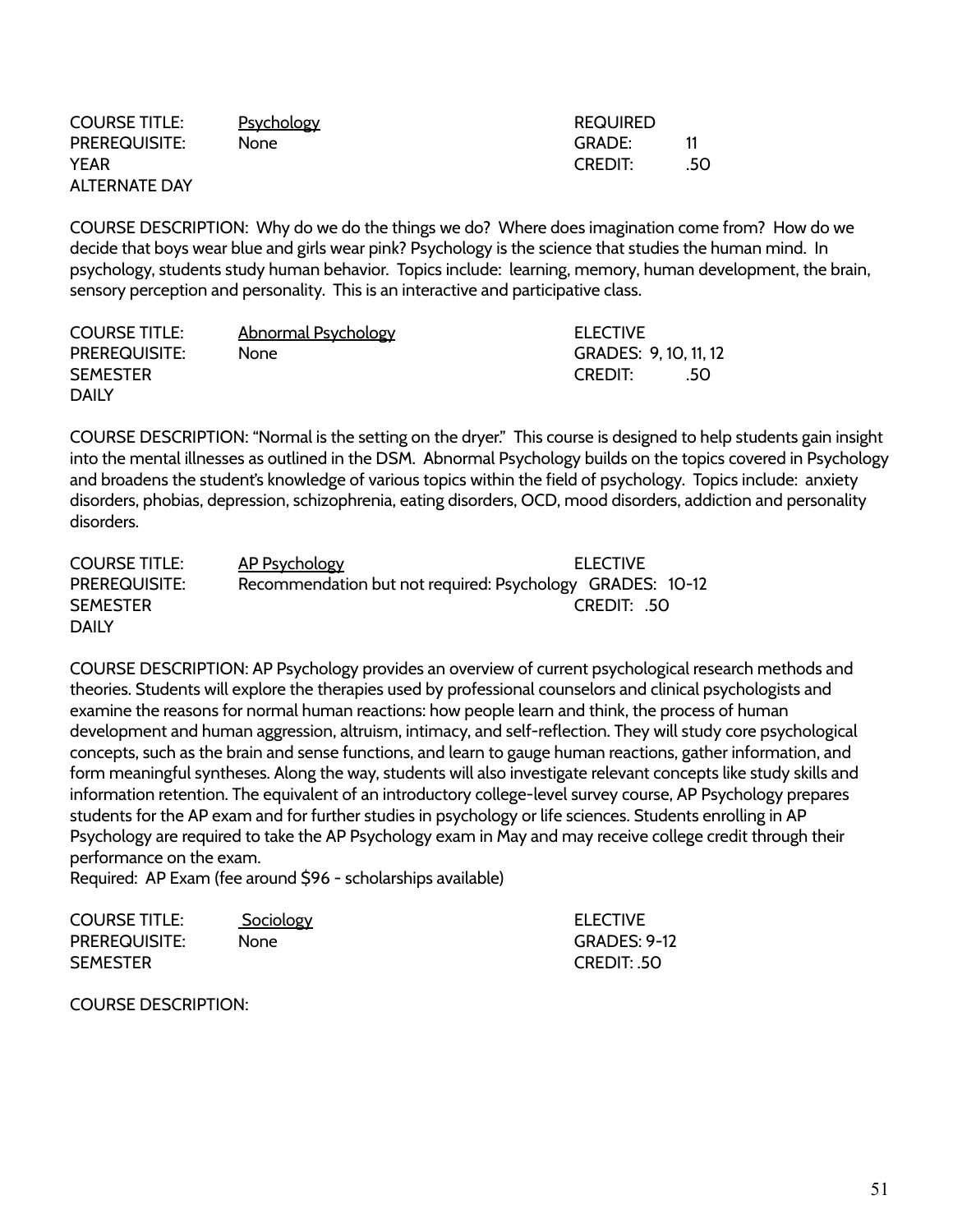| <b>COURSE TITLE:</b> | AP Macroeconomics Online              | <b>ELECTIVE</b> |       |
|----------------------|---------------------------------------|-----------------|-------|
| <b>PREREQUISITE:</b> | Algebra II (or Math Analysis)         | <b>GRADES:</b>  | 11.12 |
|                      | Recommended for qualified AP students |                 |       |
| <b>SEMESTER</b>      |                                       | <b>CREDIT:</b>  | .50   |
| <b>DAILY</b>         |                                       |                 |       |

COURSE DESCRIPTION: AP Macroeconomics students learn why and how the world economy can change from month to month, how to identify trends in our economy, and how to use those trends to develop performance measures and predictors of economic growth or decline. They will also examine how individuals, institutions, and influences affect people, and how those factors can impact everyone's life through employment rates, government spending, inflation, taxes, and production. The equivalent of a 100-level college class, this course prepares students for the AP Exam and for further study in business, political science and history. The content aligns to the scope and sequence specified by the College Board and to widely-used textbooks. Online Classes Fee Applies (Approximately \$125 per class) if Iowa Online AP Academy Scholarship is not available. Students enrolling in AP Macroeconomics are required to take the AP Macroeconomics test in May and may receive college credit through their performance on the exam. AP Exam (fee around \$96 - scholarships available)

| <b>COURSE TITLE:</b> | AP Microeconomics Online              | <b>ELECTIVE</b> |          |              |
|----------------------|---------------------------------------|-----------------|----------|--------------|
| <b>PREREQUISITE:</b> | Algebra II                            | <b>GRADES:</b>  | 10.11.12 |              |
|                      | Recommended for qualified AP students |                 |          |              |
| <b>SEMESTER</b>      |                                       | <b>CREDIT:</b>  | .50      | <b>DAILY</b> |

COURSE DESCRIPTION: AP Microeconomics studies the behavior of individuals and businesses as they exchange goods and services in the marketplace. Students will learn why the same product costs different amounts at different stores, in different cities, at different times. They will also learn to spot patterns in economic behavior and how to use those patterns to explain buyer and seller behavior under various conditions. Microeconomics studies the economic way of thinking, understanding the nature and function of markets, the role of scarcity and competition, the influence of factors such as interest rates on business decisions, and the role of government in promoting a healthy economy. The equivalent of a 100-level college course, AP Microeconomics prepares students for the AP Exam and for further study in business, history, and political science. The content aligns to the scope and sequence specified by the College Board and to widely used textbooks.

Online Classes Fee Applies (Approximately \$125 per class) If Iowa Online AP Academy Scholarship is not available. AP Exam (fee around \$96 - scholarships available)

*Students enrolling in AP Microeconomics are required to take the AP Microeconomics test in May and may receive college credit through their performance on the exam.*

See the Digital Curriculum list for additional course offerings in this subject.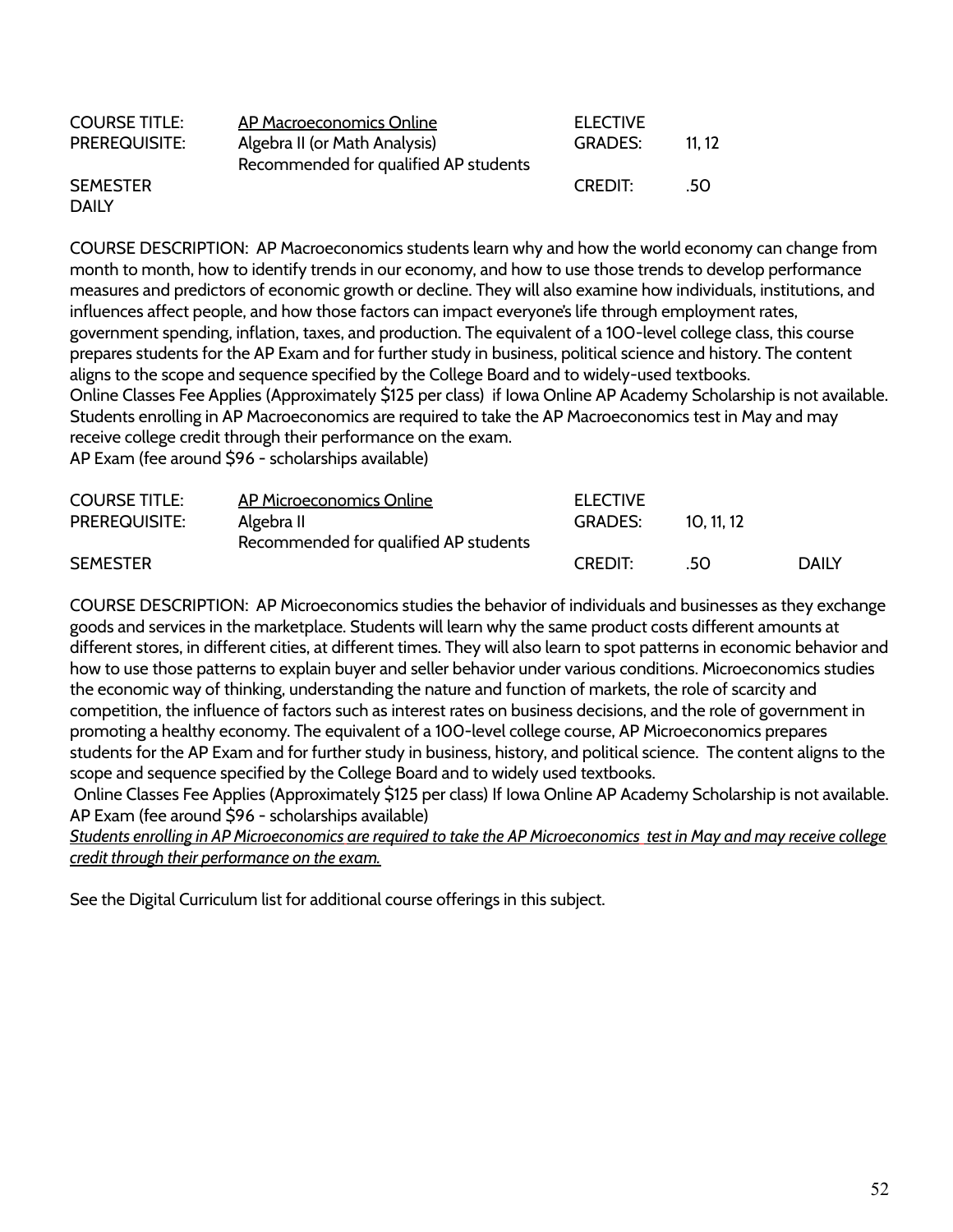## **Theology Department**

The objective of the Theology Department at Regina is to provide instruction and opportunity for students to deepen their understanding of the Catholic Faith and to strengthen their Christian commitment. This is done not only through the classroom curriculum but also through communal liturgies, retreat experiences, community service projects, individualized research and projects. Each student at Regina must be enrolled in theology class.

| <b>COURSE TITLE:</b> | Via de Cristo | <b>REQUIRED</b> |      |
|----------------------|---------------|-----------------|------|
| <b>ALL YEAR</b>      |               | GRADES: 7 and 8 |      |
| <b>DAILY</b>         |               | <b>CREDIT:</b>  | 1.00 |

COURSE DESCRIPTION: Via de Cristo is the Junior High religion/advisory program. Each student is assigned to one homeroom teacher. They are part of a group that consists of 7th & 8th graders and they will remain with their Religion/Advisory teacher throughout junior high. Classes meet daily in order to better meet the needs of the students. The students have a two-year, rotating content, that prepares the student for the rigors of the high school religion program and helps them transition from elementary school to high school. In the two year period, for religion content, students will cover: Catholic symbols and rituals, understanding the liturgy, an in-depth study of the meaning of the sacraments, morality and the 10 Commandments, prayers of the Church and writing devotions, the Church as a visible sign of faith, Church History and liturgical seasons. The advisory portion of the program will cover: character building, study skills, health and media, healthy relationships, and service activities. The instruction for the advisory portion is directly tied to the Catholic values, moral, and teaching benchmarks of the Church.

| <b>COURSE TITLE:</b> | Theology 9 | <b>REQUIRED</b> |      |
|----------------------|------------|-----------------|------|
| <b>ALL YEAR</b>      |            | <b>GRADE:</b>   |      |
| <b>DAILY</b>         |            | <b>CREDIT:</b>  | 1.00 |

COURSE DESCRIPTION: This course is required of all freshmen. The primary aim of this course is to connect Catholic Christianity with the lives of the students. Topics include: Judaism, Jesus, the Church, Scripture, Tradition, Sacraments, Liturgical Year, Spirituality, Prayer and Christian Morality.

| <b>COURSE TITLE:</b> | Theology 10 | <b>REQUIRED</b> |      |
|----------------------|-------------|-----------------|------|
| <b>ALL YEAR</b>      |             | <b>GRADE:</b>   | - 1O |
| <b>DAILY</b>         |             | <b>CREDIT:</b>  | 1.00 |

COURSE DESCRIPTION: This course consists of two separate semester courses of study. 1) HEBREW SCRIPTURE - The first semester course of study concentrates on the Hebrew Scriptures, also known as the Old Testament. The course will include practical discussions of the ancient writings of Israel. It will discuss each of the books of the Hebrew Scriptures, the important stories and passages from them, the teachings, prayers and poems. The historical setting and the literary purpose of the books will be considered.

2) CHRISTIAN SCRIPTURE - The second semester course of study concentrates on the Christian Scriptures, also known as the New Testament. The course will include an overview of each of the books of the Christian Scriptures. Lectures will explain as fully as possible the authorship, purpose and origins of the books.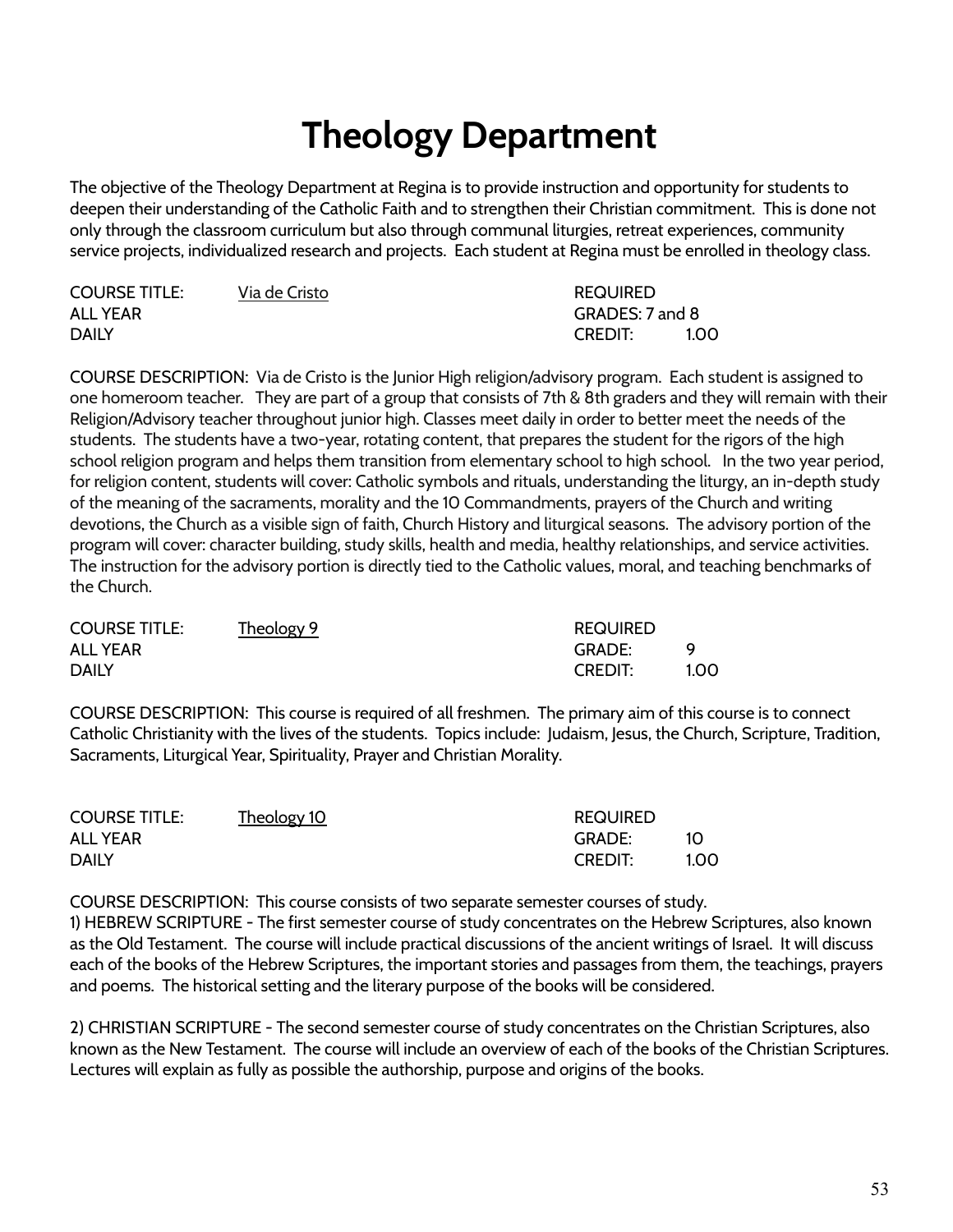| <b>COURSE TITLE:</b> | <b>Theology 11 (Formerly Morality)</b> | <b>REQUIRED</b> |      |
|----------------------|----------------------------------------|-----------------|------|
| ALL YEAR             |                                        | <b>GRADES:</b>  |      |
| <b>DAILY</b>         |                                        | <b>CREDIT:</b>  | 1.00 |

COURSE DESCRIPTION: This course consists of two separate semester courses of study.

1) Foundations of Catholic Morality- Includes the study of making moral decisions, sin and forgiveness, respect for life and for the gift of sexuality, justice and truth, and the values of Jesus. Students are challenged to examine their own personal morality and gain a deeper knowledge of their life in Christ.

2) Vocations-This will include the Sacraments of Holy Orders and Marriage. Students will learn about different vocations including Marriage, Holy Orders, and Laity, how to recognize possibilities for their future vocation and what they can do to become successful with these vocations.

| <b>COURSE TITLE:</b> | Theology 12 (formerly History & Justice) | <b>REQUIRED</b> |      |
|----------------------|------------------------------------------|-----------------|------|
| ALL YEAR             |                                          | <b>GRADES:</b>  |      |
| <b>DAILY</b>         |                                          | <b>CREDIT:</b>  | 1.00 |

COURSE DESCRIPTION: Seniors cover two topics.

1) Sacraments - seeks to help students understand that they can encounter Christ today in a full and real way in and through the sacraments. Students will examine each of the sacraments in detail; they will also study in depth the Holy Mass.

2) Church History & Creating a World of Peace and Justice - seeks to explore and examine the development of Catholic Social Teaching. Students look at what it means to be a socially conscious Catholic in today's world. Topics reflect current world affairs and may include the following topics: war, immigration, life issues (abortion, death penalty, stem cells), racism, poverty, genocide, discrimination.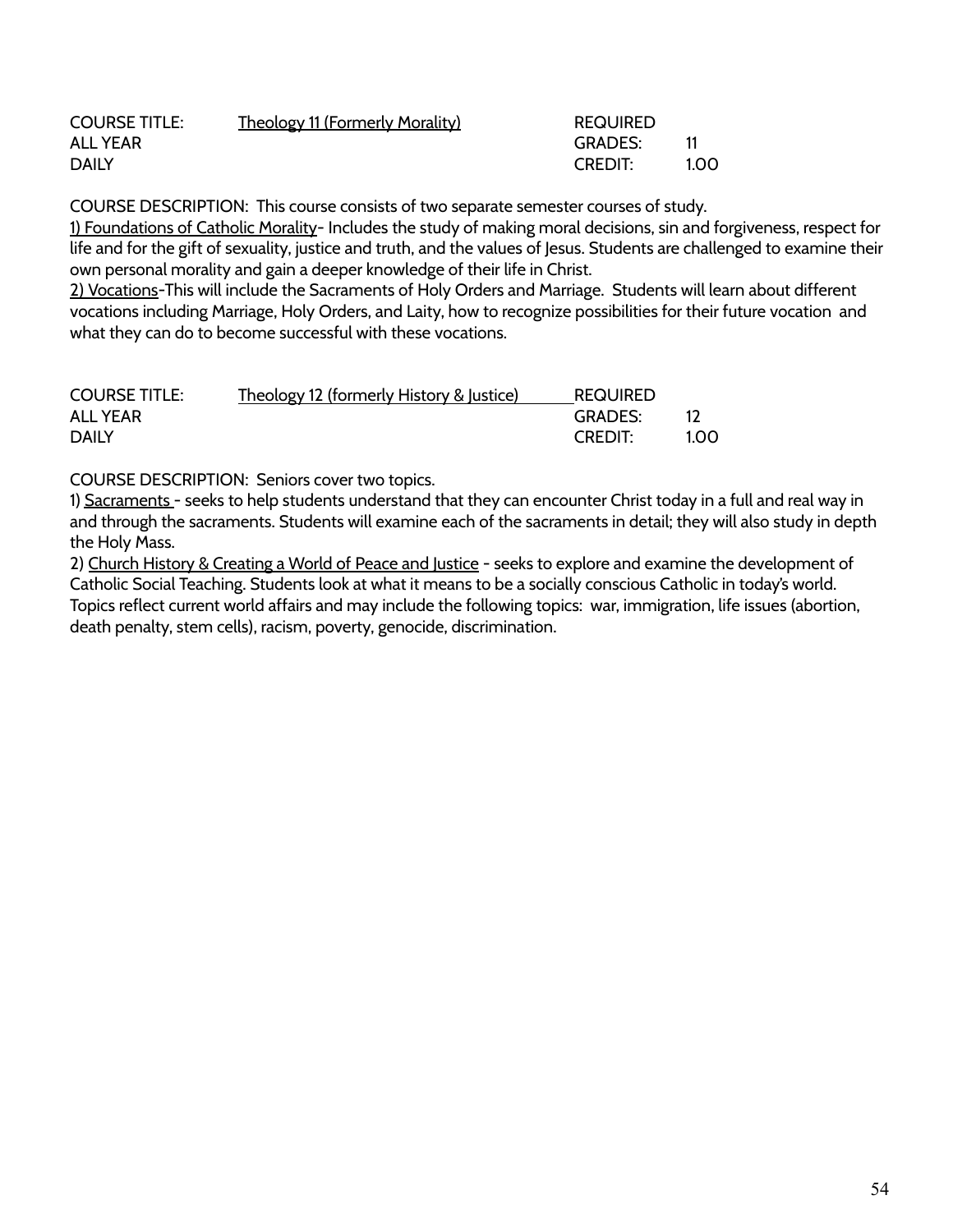### **World Languages Department**

World Language classes at Regina are planned to coordinate with the National Standards for Foreign Language Learning that have been developed by ACTFL (American Council on the Teaching of Foreign Languages). These goals/standards are as follows:

GOAL 1: Communication: Communicate in Languages Other than English GOAL 2: Cultures: Gain Knowledge and Understanding of Other Cultures GOAL 3: Connections: Connect with Other Disciplines and Acquire Information GOAL 4: Comparisons: Develop Insight into Own Language and Culture GOAL 5: Communities: Participate in Multilingual Communities at Home & Around the World

| <b>COURSE TITLE:</b> | <b>Spanish L</b>                                                      | <b>ELECTIVE</b> |          |
|----------------------|-----------------------------------------------------------------------|-----------------|----------|
| PREREQUISITE:        | <b>None</b>                                                           | <b>GRADES:</b>  | - 8 – 12 |
|                      | For Junior high students to start: based on recommendation and scores |                 |          |
| <b>ALL YEAR</b>      |                                                                       | CREDIT:         | 1.00     |
| <b>DAILY</b>         |                                                                       |                 |          |

COURSE DESCRIPTION: Spanish I is an introductory language program. Student activities include speaking, listening, writing and reading in Spanish. By the end of Spanish I, students will communicate in Spanish about greetings and introductions, numbers, days of the week, weather, school, interests, food, and describing themselves and others in the present time. Students will compare and contrast the Spanish language and its cultures with those of their own community. Students will identify how Spanish is used in the real world. Students will also explore cultural aspects of a variety of Spanish-speaking communities and countries, including holidays and traditions. The current text is Avancemos (level I) published by Houghton-Mifflin.

| <b>COURSE TITLE:</b> | <b>Spanish II</b>                 | <b>ELECTIVE</b> |          |
|----------------------|-----------------------------------|-----------------|----------|
| <b>PREREQUISITE:</b> | Grade of C or better in Spanish I | <b>GRADES:</b>  | $9 - 17$ |
| ALL YEAR             |                                   | <b>CREDIT:</b>  | 1.00     |
| <b>DAILY</b>         |                                   |                 |          |

.

COURSE DESCRIPTION: Spanish II is a continuation of Spanish I and all Spanish l material is relevant. Student activities include speaking, reading, writing and listening in Spanish. By the end of Spanish II, students will communicate in the past tense about a variety of topics, give descriptive narratives of their childhood, give commands and advice related to health and well-being, and more. Students also discuss travel, the news, as well as family relationships and celebrations. They will explore cultural aspects of Spanish-speaking communities in the United States, Puerto Rico, Mexico, and Spain. Tests are oral and written in Spanish. The current text is Avancemos (level 2) published by Houghton-Mifflin.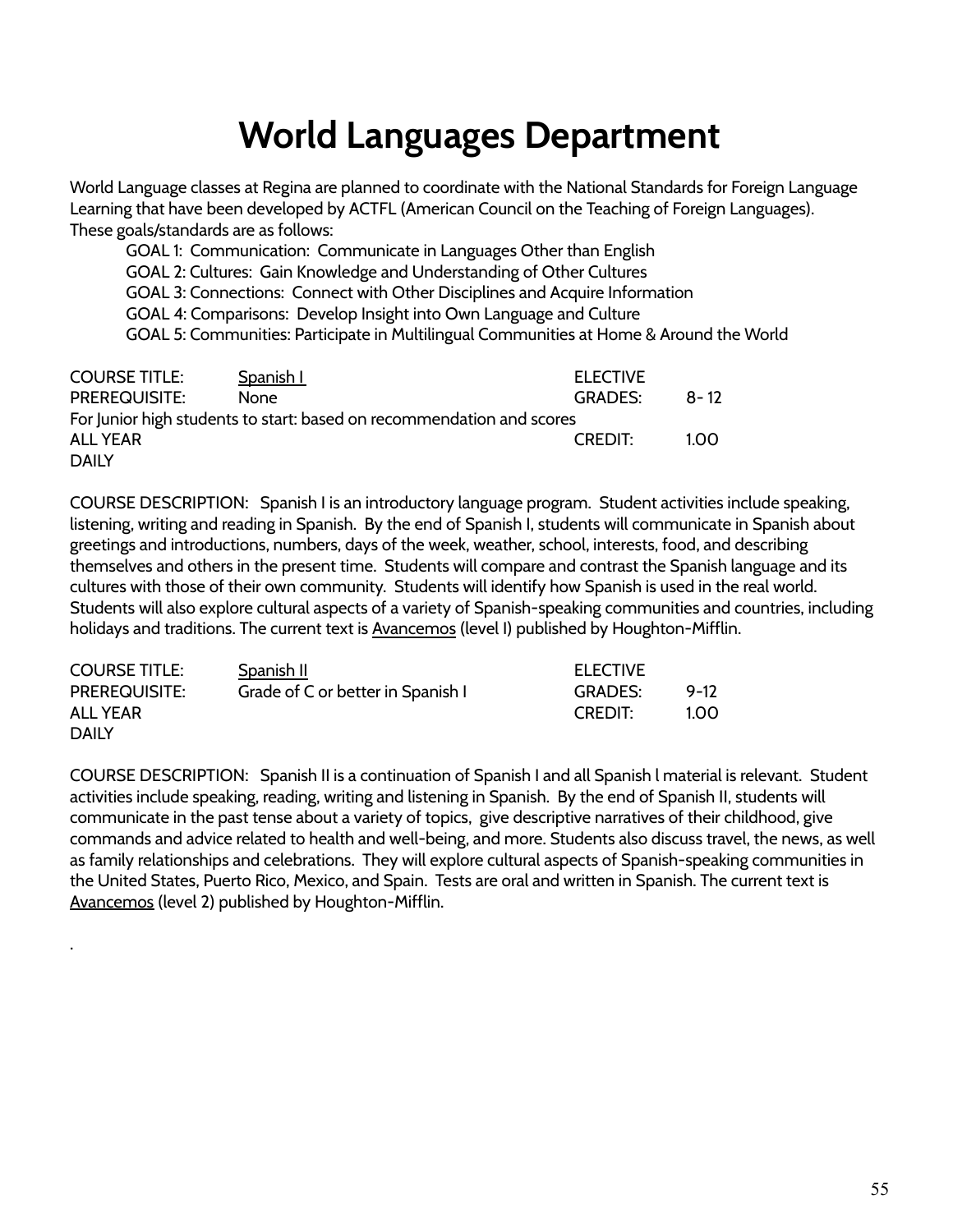| <b>COURSE TITLE:</b> | <b>Spanish III</b>                           | <b>ELECTIVE</b> |          |
|----------------------|----------------------------------------------|-----------------|----------|
| <b>PREREQUISITE:</b> | Completion of Spanish II<br>with a C average | <b>GRADES:</b>  | $9 - 12$ |
| <b>ALL YEAR</b>      |                                              | <b>CREDIT:</b>  | 1.00     |
| <b>DAILY</b>         |                                              |                 |          |

COURSE DESCRIPTION: This course is a direct continuation of Spanish II and has the same goal of teaching towards the national standards. All of the material from Spanish l and ll is relevant to this course. Continued proficiency of the language, both verbal and written, is the primary goal of this course, with cultural competency being emphasized as well. Spanish III is a very grammar-intense course but also provides many opportunities for the students to learn about Spanish-speaking culture. Students are encouraged to use Spanish as much as possible and the majority of instruction is in Spanish. The current text is Avancemos (level 3-1st half) published by Houghton-Mifflin.

| <b>COURSE TITLE:</b> | <b>Spanish IV</b>                             | <b>ELECTIVE</b> |           |
|----------------------|-----------------------------------------------|-----------------|-----------|
| <b>PREREQUISITE:</b> | Completion of Spanish III<br>with a C average | <b>GRADES:</b>  | $10 - 12$ |
| <b>ALL YEAR</b>      |                                               | <b>CREDIT:</b>  | 1.00      |
| <b>DAILY</b>         |                                               |                 |           |

COURSE DESCRIPTION: This course is a direct continuation of Spanish III and has the same goal of teaching towards the national standards. Extra attention is paid to developing writing and conversational skills. Grammatical concepts and skills previously taught in levels 1-3 are reviewed and polished in Spanish IV. Cultural elements are emphasized as well by continuing to study a variety of people, places, and contributions from the Spanish-speaking world with an emphasis on Spain and South America. Some units of study in Spanish 4 include art, literature, film, television, technology, pre-Columbian civilizations, careers, fields of study, and industries. Students are encouraged to use Spanish as much as possible and the majority of instruction is in Spanish. Text: En Espanol  $3(2^{nd}$  half, units 4-6)

| <b>COURSE TITLE:</b> | LATIN                        | <b>ELECTIVE</b>      |
|----------------------|------------------------------|----------------------|
| <b>PREREQUISITE:</b> | Spanish 4 or with permission | <b>GRADES: 11-12</b> |
| <b>YEAR</b>          |                              | CREDIT: 1.00         |

COURSE DESCRIPTION: This class introduces students to Classical Latin, the language of the ancient Romans. The primary goal of this course is to study prayers in Latin (Ave Maria, Pater Noster, Agnus Dei, Etc.) and to develop the ability to read Classical Latin. Students will be introduced to basic Latin roots that promote deeper knowledge of English vocabulary. Students will use a variety of texts provided by the teacher. Students will study Bioscientific and Legal terminologies. This class will make strong connections between Latin and English grammar and vocabulary. If you have ever felt curious about Latin studies, this class is for you!

| <b>COURSE TITLE:</b> | AP Spanish Language Online | <b>ELECTIVE</b> |           |
|----------------------|----------------------------|-----------------|-----------|
| <b>PREREQUISITE:</b> | Completion of Spanish IV   | <b>GRADES:</b>  | $10 - 12$ |
|                      | with a C average           |                 |           |
| <b>ALL YEAR</b>      |                            | <b>CREDIT:</b>  | 1.00      |
| <b>DAILY</b>         |                            |                 |           |

#### DAILY

AP Spanish Language students practice perfecting their Spanish speaking, listening, reading, and writing skills. They study vocabulary, grammar, and cultural aspects of the language, and then apply what they learn in extensive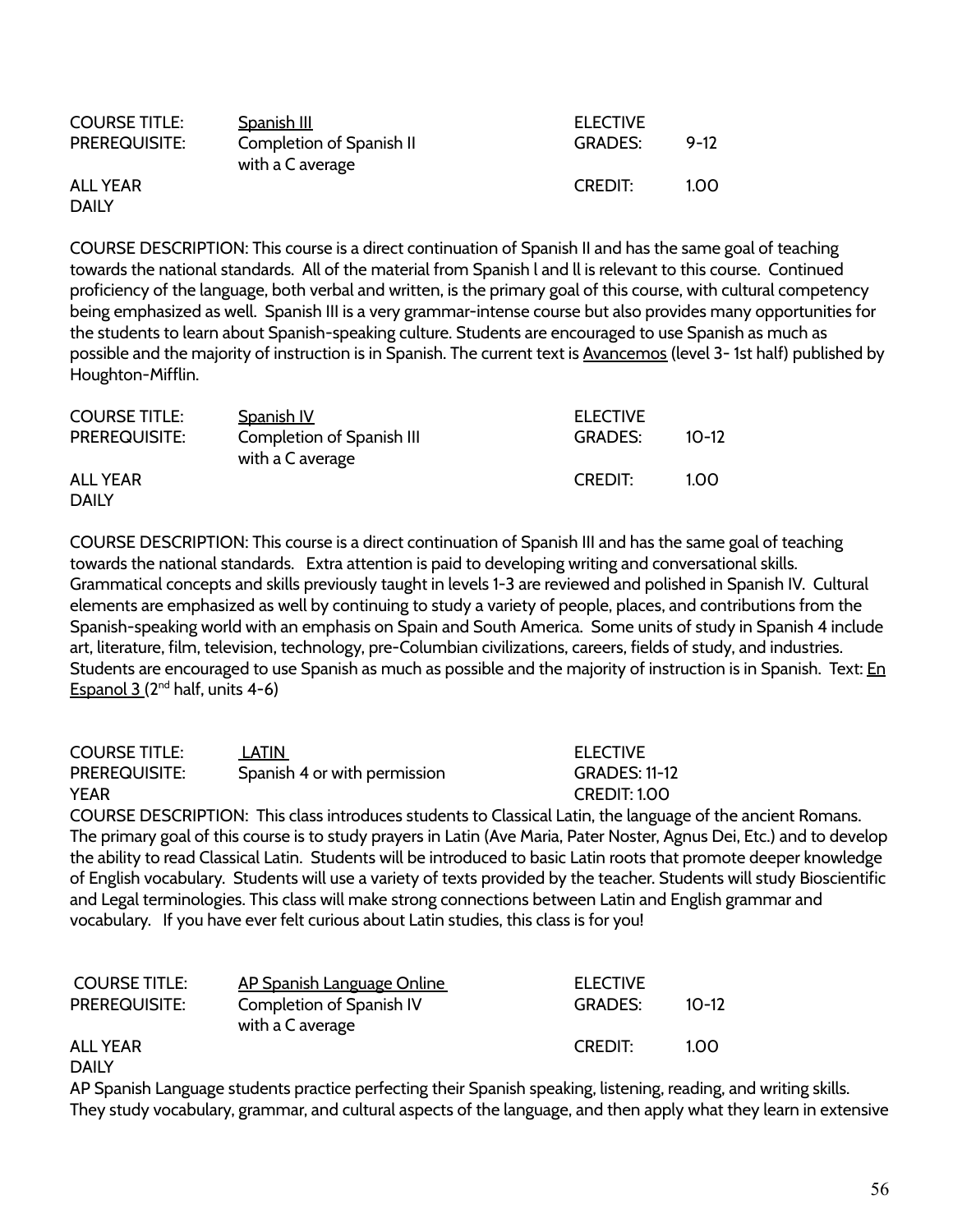written and spoken exercises. The course addresses the broad themes of Global Challenges, Science and Technology, Contemporary Life, Personal and Public Identities, Families and Communities, and Beauty and Aesthetics. By the end of the course, students will have an expansive vocabulary, a solid, working knowledge of all verb forms and tenses, strong command of other language structures, and an ability to use language in many different contexts and for varied purposes.

AP Exam (fee around \$96 - scholarships available)

*Students enrolling in AP Spanish Language are required to take the AP Spanish Language test in May and may receive college credit through their performance on the exam.*

Other Languages: If your student would like to explore options for other world languages, please contact Mr. Foley for other online options.

## **Regina Digital Curriculum**

Regina offers a variety of learning opportunities in order to customize a learning environment for the span of learners we have at Regina. Offerings include our digital curriculum, otherwise known as our online classes. Because much post-secondary education is delivered via online courses, having exposure to online learning with appropriate support in place in high school will prepare Regina students for their future educational endeavors. We look at many products for our digital curriculum, but most often use these different platforms:

- APEX Learning Online
- APEX Learning Online through Iowa Online Advanced Placement Academy (IOAPA)

Each of these options are described below. Regina administration has the right to determine which platform is most appropriate, based on the calendar deadlines and student needs.

#### **APEX Learning**

Regina has entered into a partnership with Apex Learning to provide students with tools and classes that they will need to have to succeed in the future. Students can recover lost credits through the credit recovery program, take enrichment courses through the Honors curriculum, and experience AP courses through Apex. AP courses have been audited and approved by the College Board.

Apex Learning assembles experienced educational teams to develop a curriculum that is based on state and national content standards. With integrated assessment opportunities, learning support, and Regina's commitment to find qualified teacher mentors to augment the curriculum, this program benefits students who enroll. Fees vary from year to year, based on the cost from APEX. Regina strives to keep the fee to a minimum, typically about \$ 75 per semester per class. These classes are only available by permission only if the traditional classroom course is unavailable and if there is a qualifying Regina staff to mentor the student. Students planning to take AP courses are still required to take the AP exam and will be assessed the AP exam fee (around \$96). Scholarships are available. For full course descriptions, visit <http://www.apexlearning.com/courses>

#### **APEX Online Through Iowa Online AP Academy (IOAPA)**

Each year, the University of Iowa Belin Blank Center provides a limited number of AP courses online to Regina at no cost. The courses offered through IOAPA are only AP courses that are not offered as a traditional classroom course at Regina, due to a small number of Regina students needing or wanting to take these courses. The traditional format of the APEX courses remains the same, but a certified AP instructor, hired through the Belin Blank Center, leads the course online.

The grant offered to Regina allows us to offer these courses free of charge to the student, if they apply by the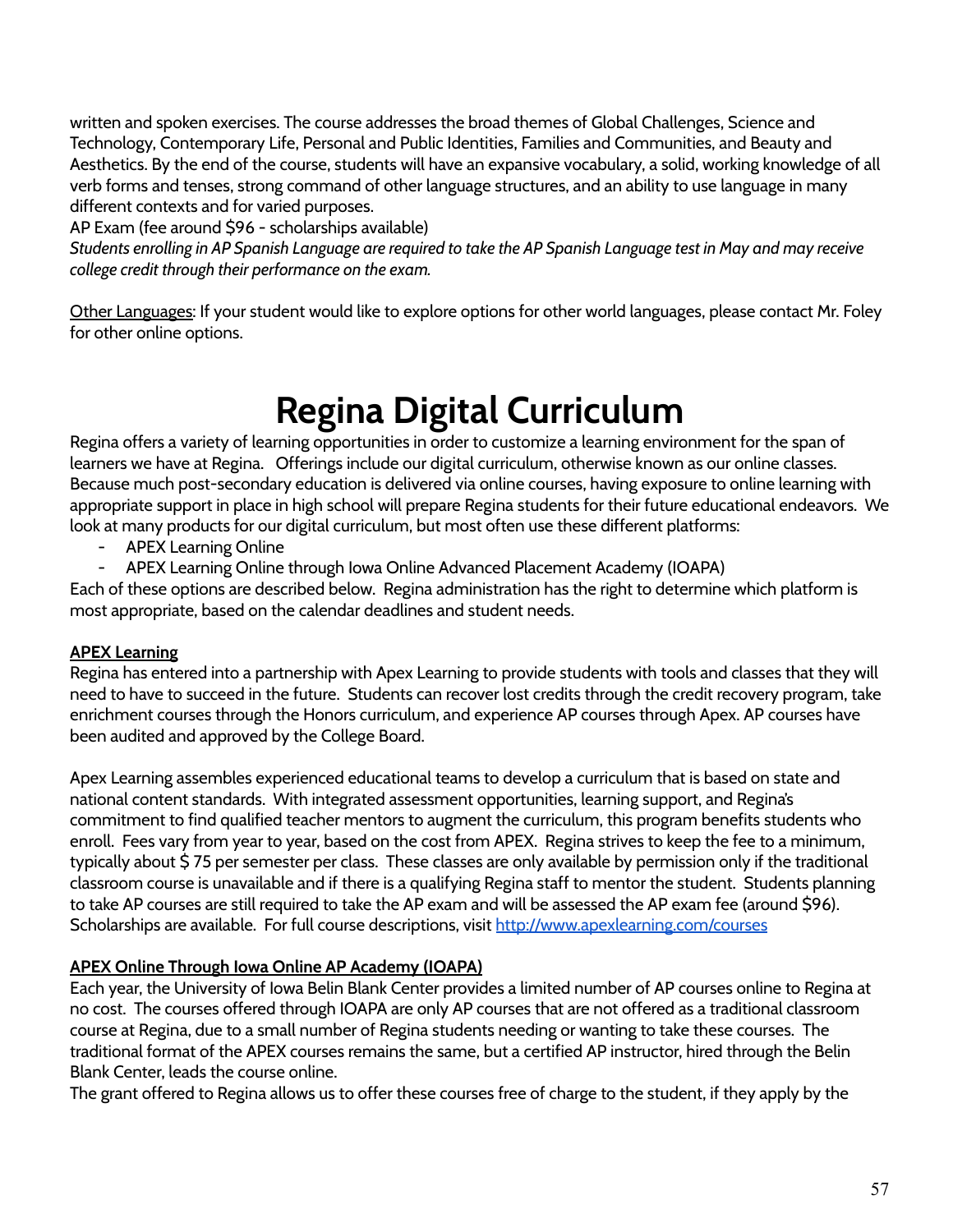posted deadline. Limited seats are available. Students planning to take the AP course are still required to take the AP exam and will be assessed the AP exam fee (around \$96). Scholarships are available. Interested students in taking these courses should talk with a Regina School Counselor or Administration to sign up. The APEX IOAPA courses are indicated below with a "~" mark.

#### **Courses offered through APEX Online for 2022-2023**

| Electives/Career & Technical:<br>Art Appreciation<br><b>Music Appreciation</b><br><b>Business Applications</b><br>Introduction to Health Science<br>Intermediate Health Science<br>Principles of Health Science<br>Information Technology Applications<br>Principles of Information Technology<br>Principles of Business, Marketing &<br>Finance<br>Intro to Business & Marketing<br><b>Intermediate Business &amp; Marketing</b><br>Intro to Business and Technology<br>Legal Environment of Business<br>Human Resources Principles<br><b>Probability &amp; Statistics</b> | English:<br><b>Creative Writing</b><br>Media Literacy<br>AP Literature & Composition<br>AP Language & Composition | <b>Social Studies:</b><br><b>Multicultural Studies</b><br>Sociology<br>Psychology<br>Geography & World Cultures<br>Modern World History<br>AP Psychology<br>AP US History<br>AP World History<br>AP Macroeconomics~<br>AP Microeconomics~<br>AP US Government~ |
|-----------------------------------------------------------------------------------------------------------------------------------------------------------------------------------------------------------------------------------------------------------------------------------------------------------------------------------------------------------------------------------------------------------------------------------------------------------------------------------------------------------------------------------------------------------------------------|-------------------------------------------------------------------------------------------------------------------|----------------------------------------------------------------------------------------------------------------------------------------------------------------------------------------------------------------------------------------------------------------|
| Science:<br><b>Earth Science</b><br><b>Environmental Science</b><br><b>Physical Science</b><br>AP Biology<br>AP Chemistry~<br>AP Environmental Science                                                                                                                                                                                                                                                                                                                                                                                                                      | <b>World Languages:</b><br>AP Spanish~                                                                            | Mathematics:<br>Liberal Arts Math<br><b>Probability and Statistics</b><br>AP Statistics~<br><b>AP Calculus AB</b><br><b>Bridge Math</b>                                                                                                                        |

~ These courses may be available without cost through the Iowa Online AP Academy Grant, if a student signs up before the IOAPA deadline.

#### **These APEX courses below are offered only as credit recovery or with special permission.**

| Mathematics:                                           | <b>Social Studies:</b>       |
|--------------------------------------------------------|------------------------------|
| Math 7, 8                                              | Geography and World Cultures |
| Pre-Algebra                                            | <b>World History</b>         |
| Algebra 1                                              | U.S. History                 |
| Algebra 2                                              | U.S. Government & Politics   |
| Geometry                                               | U.S. and Global Economics    |
| Pre-Calculus<br><b>Mathematics of Personal Finance</b> |                              |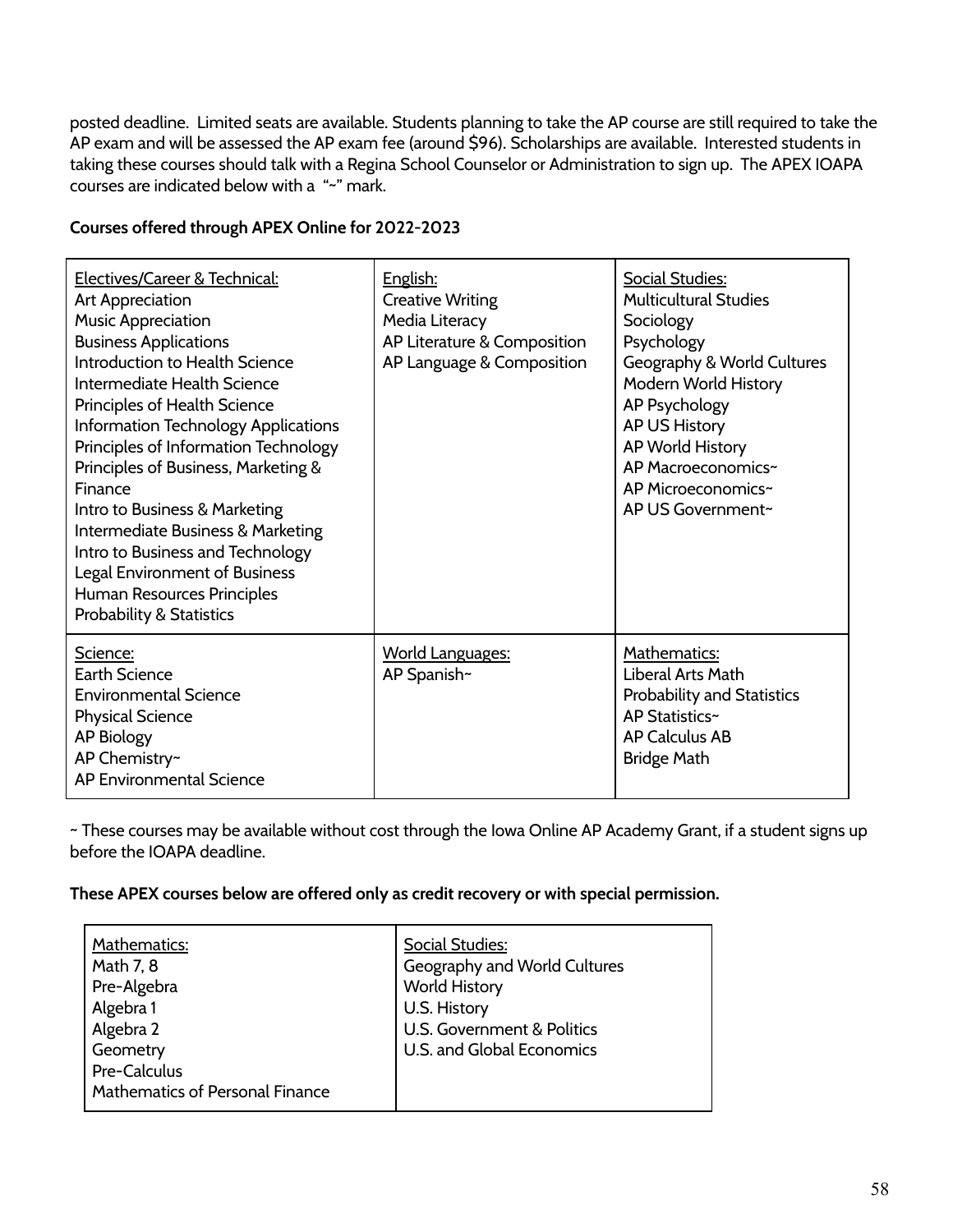| Science:<br>Biology<br>Chemistry<br><b>Physics</b> | English:<br>  English 7, 8, 9, 10, 11, or 12 |  |
|----------------------------------------------------|----------------------------------------------|--|
|----------------------------------------------------|----------------------------------------------|--|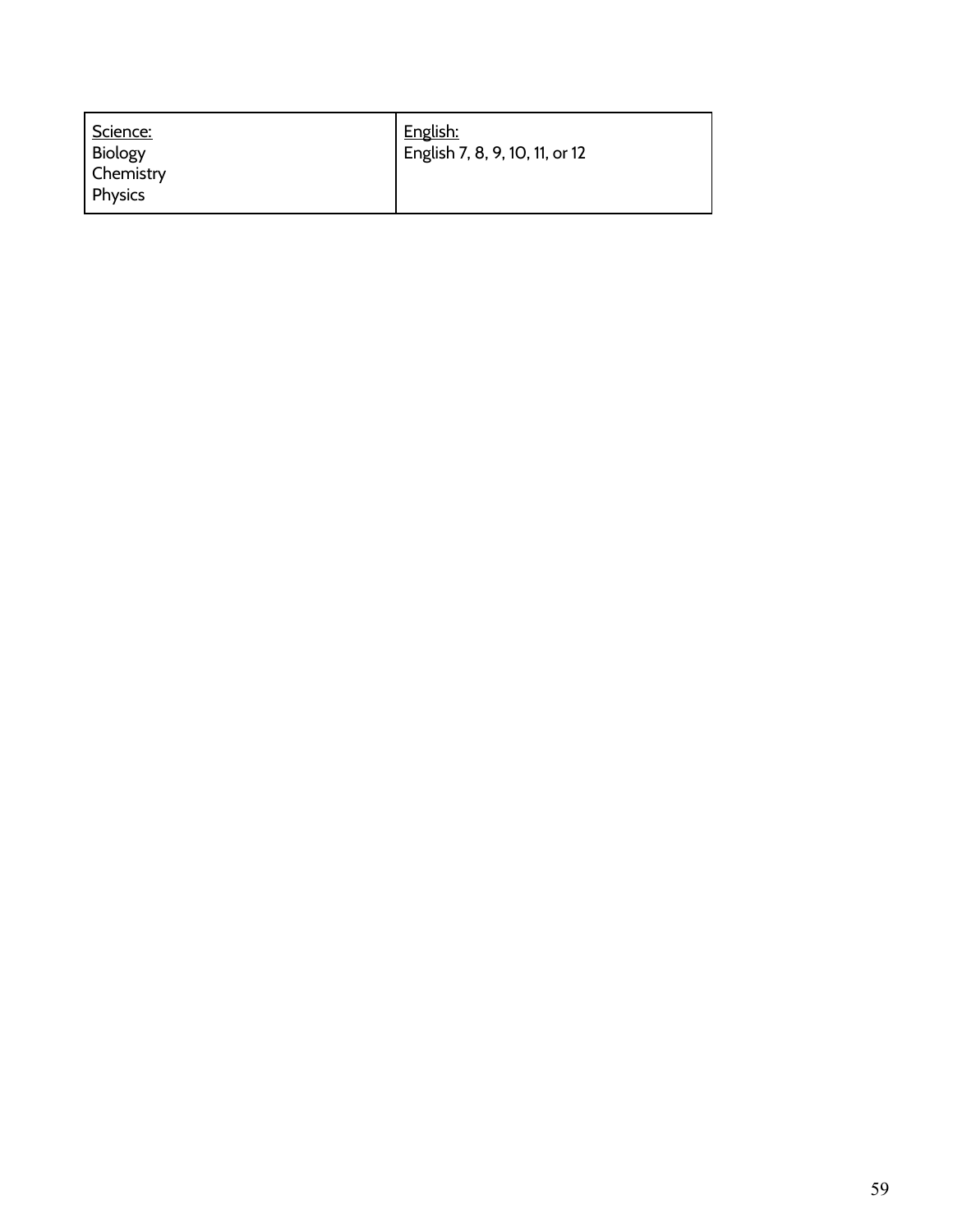## **Off Campus Coursework and College Credit Opportunities**

#### **Post-Secondary Enrollment Option Act and Senior Year Plus**

Students in grades eleven and twelve who are on track to graduate and have maintained above average GPAs, may take a college course for college and high school credit if it is NOT offered through the high school curriculum. Iowa law requires students, instructors, and institutions to meet certain criteria to be eligible to participate in Senior Year Plus programming. Tuition and books are paid by the Iowa City Community School district (ICCSD), through the Post-Secondary Enrollment Option (PSEO) Act, if the course is approved. It is the responsibility of the student to check with the college of their choice to see if these credits will be accepted at that particular college. The college transcripts can be requested from the college's Office of the Registrar. It must be understood these are no longer considered secondary educational classes--students taking post-secondary classes are beginning a college transcript. Transportation costs and incidental fees must be paid by the student.

In order to take a college course at the University of Iowa, students must maintain at or above a cumulative GPA of 3.5. The University of Iowa may require an ACT test or other placement tests to be admitted. Students must see the high school counselor and fill out the necessary paperwork before the posted deadline for each semester. Regina High School only has jurisdiction over grading and class procedures for classes it sponsors. **Students will be given Regina graduation credit for the class when proof of completion is provided by the educational agency. Grades received from off-campus coursework, not specifically offered by Regina High School, will not be considered in the student's grade point average (GPA).**

The following classes are examples of typical coursework which may be credited and appear on the student's high school transcript, but will not be considered in the computation of the student's grade point average:

- Post Secondary Educational, Academy or Alternate Concurrent classes from colleges or universities.
- Off-Campus High School Credits. A maximum of two courses may be taken off campus and applied toward the credits needed for graduation. These courses may be taken as remedial work due to failure of a course or due to scheduling conflicts.
- Internships or Career Academy Programs offered through an accredited institution or Kirkwood Edge Program.
- Online High School Courses/High School Correspondence Courses outside of the Regina approved digital curriculum.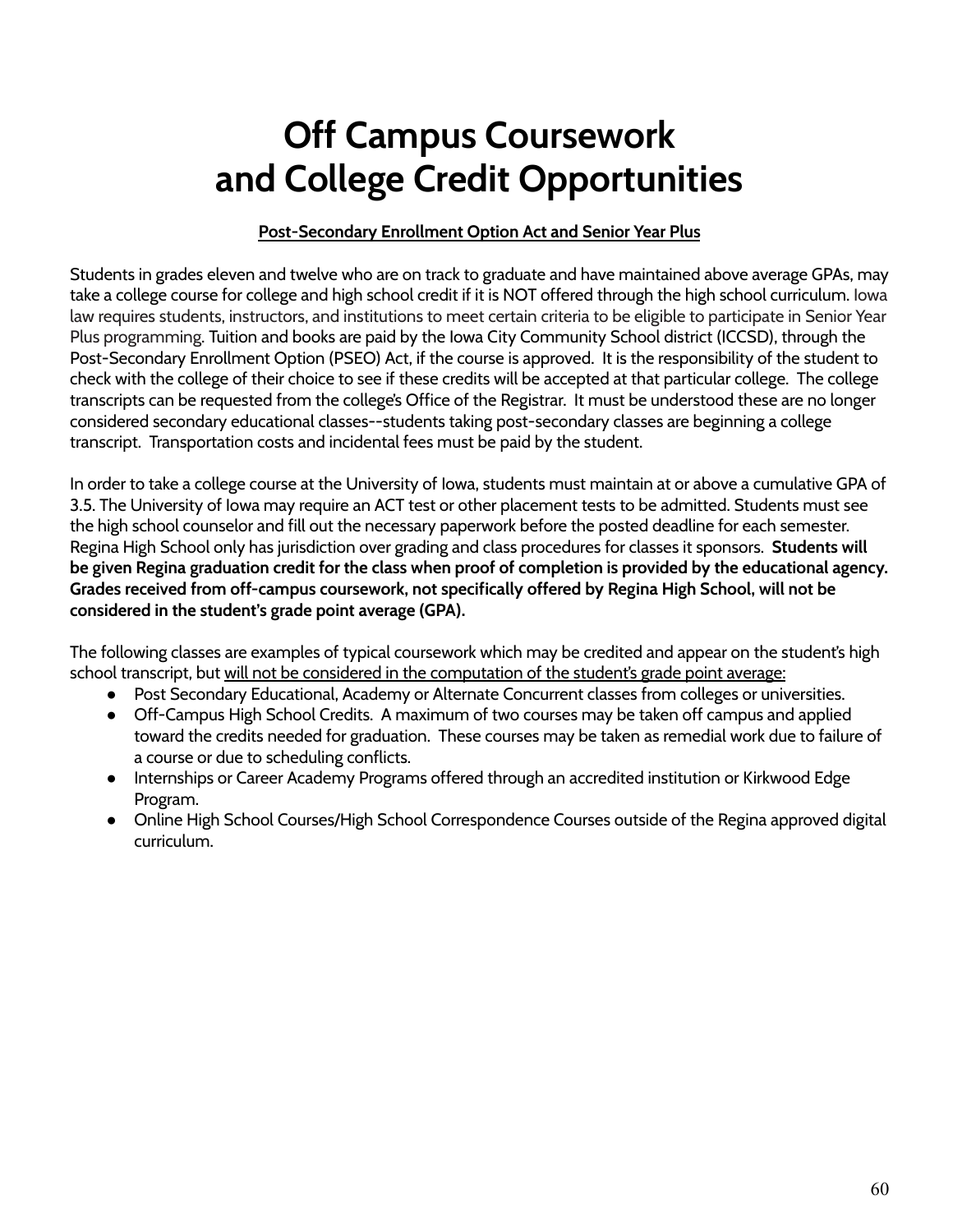### **Student Internships through Workplace Learning Connection**

- Available for students in grades 11 and 12. Fall, Spring, or Summer
- Internship credit awarded per semester: .25 for a 45 hour placement or .50 credit for a 60 hour placement
- Grading will be Pass/Fail and will not factor into GPA

Regina partners with Workplace Learning Connection in order to offer valuable internship opportunities for high school students. Interns apply classroom knowledge in a real world setting; develop job skills and professional contacts as they gain insight to help them to make informed career decisions. Student interns work with and learn from professionals (supervisors, mentors, program coordinators) and develop essential skills like punctuality, reliability, and appearance. Students will work either 45 hours or 60 hours for an internship in a work situation of their choice. Internships can be completed for Spring, Summer or Fall.

#### **To apply, students must see the school counselor and do the following:**

- 1. Complete an internship application by the published deadline.
- 2. Participate in the interview process and be approved for participation by the Program Selection

Committee through Workplace Learning Connection.

For more information, visit [www.workplace-learning.org](http://www.workplace-learning.org)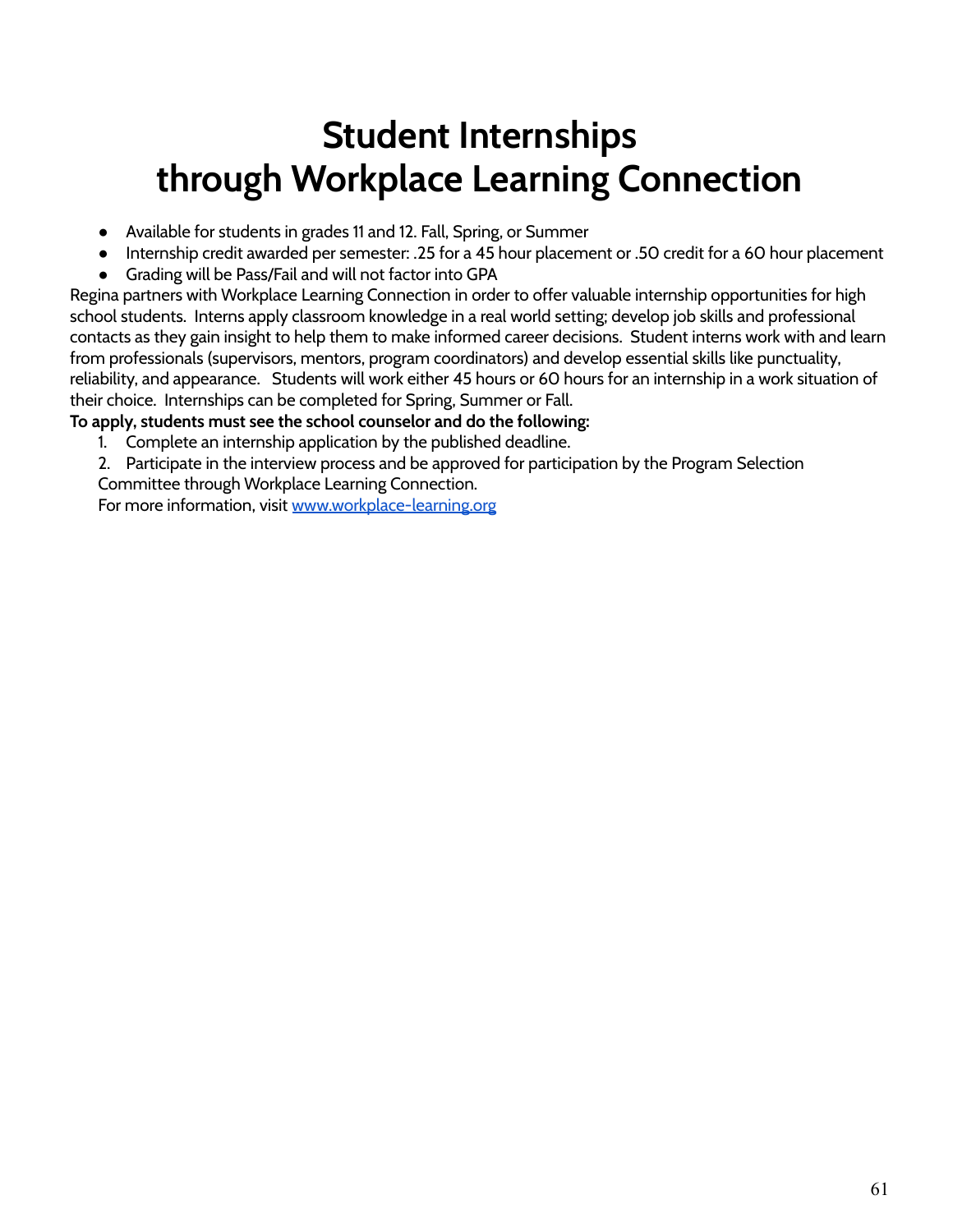## **Kirkwood Alternative Concurrent Courses**

Students have the opportunity to take Kirkwood courses off campus or online through Kirkwood's Alternative Concurrent course offerings. These courses are a part of the Senior Year Plus Legislation that provides these courses for no cost during the school year. Here are the initial steps to enroll.

1. To apply, go to <https://www.kirkwood.edu/hscreditapply>

Students should apply as a non-degree seeking high school student and enter the starting semester as the semester of the course for which they plan to enroll. When not available, pick the latest semester option. Check your email for instructions to get your k-number (Subject Line: "Your Next Steps"); please note, it may take up to four hours for the email to arrive.

• Activate your Kirkwood K# and password at [www.kirkwood.edu/setup](http://www.kirkwood.edu/setup).

2. To search for classes and sections, go to [www.kirkwood.dualenroll.com](http://www.kirkwood.dualenroll.com).

- Login with your k-number & password.
- Read & fill out initial entry screens.
- Select the correct year and term ( ie. *2022 FA Alternative Credit*)
- Search for courses using the filters on the left side, such as Term, Location, Course keyword, etc.
- Choose courses that you would like to take and click the register button next to the correct section.

• Your counselor will have to approve your choices in order to be registered, followed by Iowa City School's administration approval.

• Once registered, please review your schedule at [www.kirkwood.edu/myhub.](http://www.kirkwood.edu/myhub)

3. Questions can be directed to the Regina School Counselor or to a Kirkwood Advisor at the Kirkwood Regional Center at the University of Iowa. Call 319-358-3100 and ask to meet with Hailey Hebl or Jon Weih.

5. Complete any necessary paperwork and return to Regina Student Services no later than the posted deadline.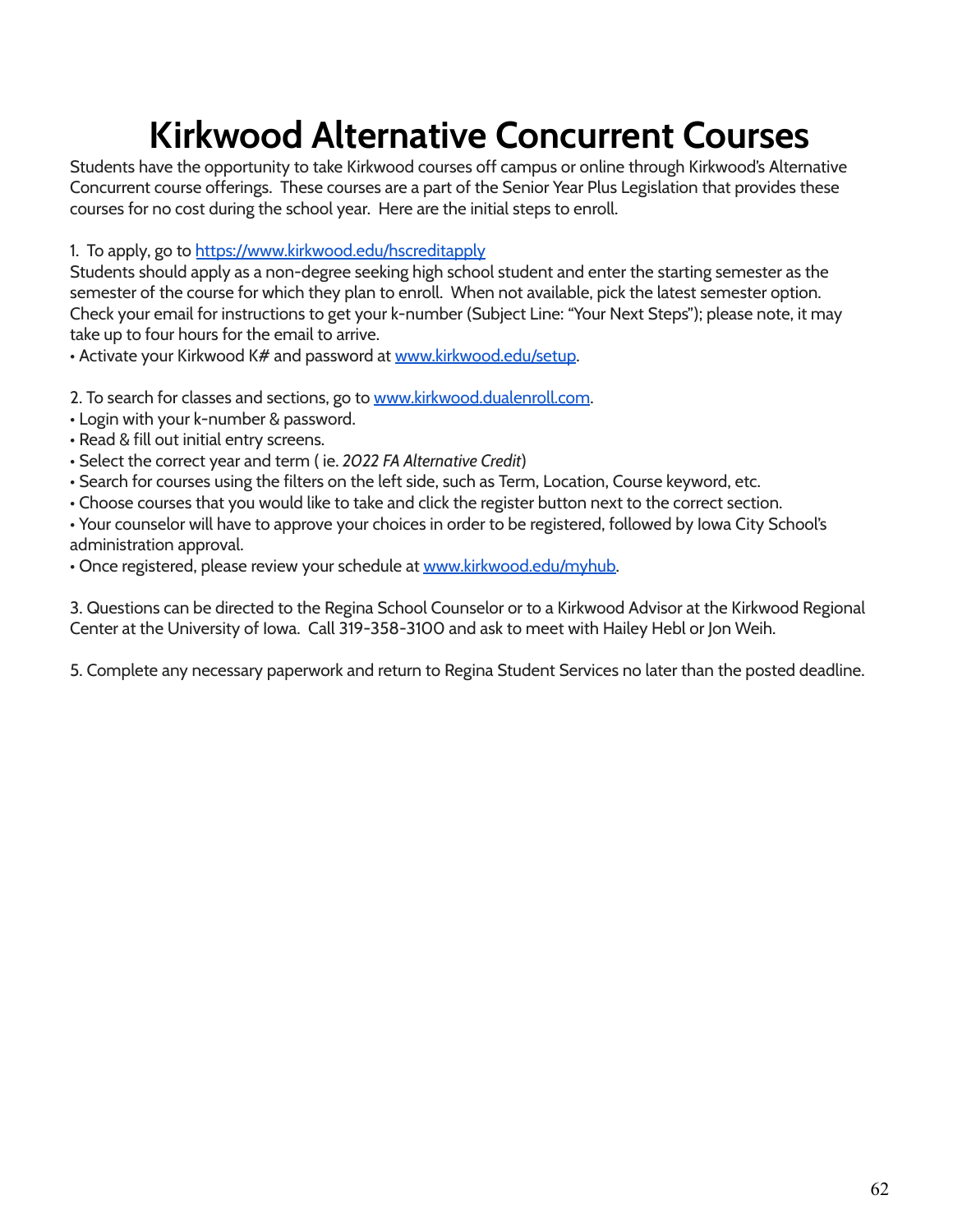## **Kirkwood Regional Academies**

In cooperation with area school districts, high school students land in hands-on technical programs and arts and sciences classes. By partnering students now have access to highly technical state-of-the-art labs training students in areas which lead to high-skill, high-wage career opportunities. For more information, visit [Kirkwood Regional](https://www.kirkwood.edu/explore/locations/uofi-regional#Getting-Started-CCHS) [Center at the University of Iowa](https://www.kirkwood.edu/explore/locations/uofi-regional#Getting-Started-CCHS)

- · Earn both high school and college credit at NO COST to their families.
- · Explore specific career fields to help them make decisions about their future.
- · Jump-start an applied science diploma, degree or technical certificate at Kirkwood.
- · Earn transferable credit they can take with them to a college or university.

#### **Instructions for Academy Courses for Fall 2022**

1. Meet with your school counselor to review your four-year plan and determine that you

are on the right track for high school graduation and college credit requirements. Review Kirkwood Programs of Study for the Kirkwood Regional Center at the University of Iowa.

2. Apply to Kirkwood Community College at www.kirkwood.edu/hscreditapply. Once you receive your welcome letter, follow the directions to activate your k-number at [www.kirkwood.edu/setup](http://www.kirkwood.edu/setup).

3. Talk with your school counselor. Get the correct paperwork from Regina Student Services to dual enroll with Iowa City Schools for payment purposes and to gain approval.

4. Schedule an advising appointment with the Kirkwood Student and Academic Support Coordinator. Choose one of these links:

<https://calendly.com/katie-anderson-3/high-school-dual-credit-advising> <https://calendly.com/jon-weih>

**5.** Before meeting with Kirkwood representatives, go to this link and complete this form: [www.kirkwood.edu/interestinventory](http://r20.rs6.net/tn.jsp?f=0013UAT8YQwW8yykDPrqH2ZGU1vo1_YmF8gpot4U4goAg6s4Y6VRom8VK2UbmeJKfSEPhpMupn5bYxWx00myaivK2aeW0S0tnzxTHxshNwvstYLD3Uk2LNrIiPjtPQBKYl0kaW_kVJF3KpaZY0CUS9XjuXCONG6bLWGL4pssNYUdDQ=&c=xySQiODAqgcfLox0cb_2K_hjFUwbVmqF9F1SUQutDJcPrPFxa_5kxw==&ch=msQzaZoNgDKv8fDl_0nW6s4wGpXV0RnnzhuwxJKOcRykifBRz4tVZQ==).

6. Registration opens February 2022. Register for your courses at

www.kirkwood.dualenroll.com using your K# and password. Select Academies at your Regional Center for the 2022-2023 term.

5. Attend required orientation–some are online and some are in-person meetings.

- 6. Complete all paperwork requested by Kirkwood staff and needed assessment/placement tests
- 7. Confirm with your school counselor that you will be attending an academy in the fall.

#### **Kirkwood Academies for 2022-2023**

| - Administrative and Project Management<br>- Advanced Manufacturing with Robotics & Welding<br>- Agriculture Science<br>- Architecture, Const. & Engineer (ACE)<br>- Automotive Collision Repair & Restoration<br>- Automotive Technology | - Emergency Medical Technician & Fire Science<br>- Medical Laboratory Technician<br>- Patient Care (Nurse Aide)<br>- Pre-Med, Nursing and Professional Health Careers<br>- Technology |
|-------------------------------------------------------------------------------------------------------------------------------------------------------------------------------------------------------------------------------------------|---------------------------------------------------------------------------------------------------------------------------------------------------------------------------------------|
| - Criminal Justice                                                                                                                                                                                                                        | *In addition, Kirkwood offers "Pick and Choose" Liberal                                                                                                                               |
| - Dental                                                                                                                                                                                                                                  | Arts Classes. Review Kirkwood's Programs of Study for                                                                                                                                 |
| - Digital Arts, Social Media and Marketing                                                                                                                                                                                                | the Kirkwood Regional Center at the University of Iowa for                                                                                                                            |
| - Education                                                                                                                                                                                                                               | the full list of class options.                                                                                                                                                       |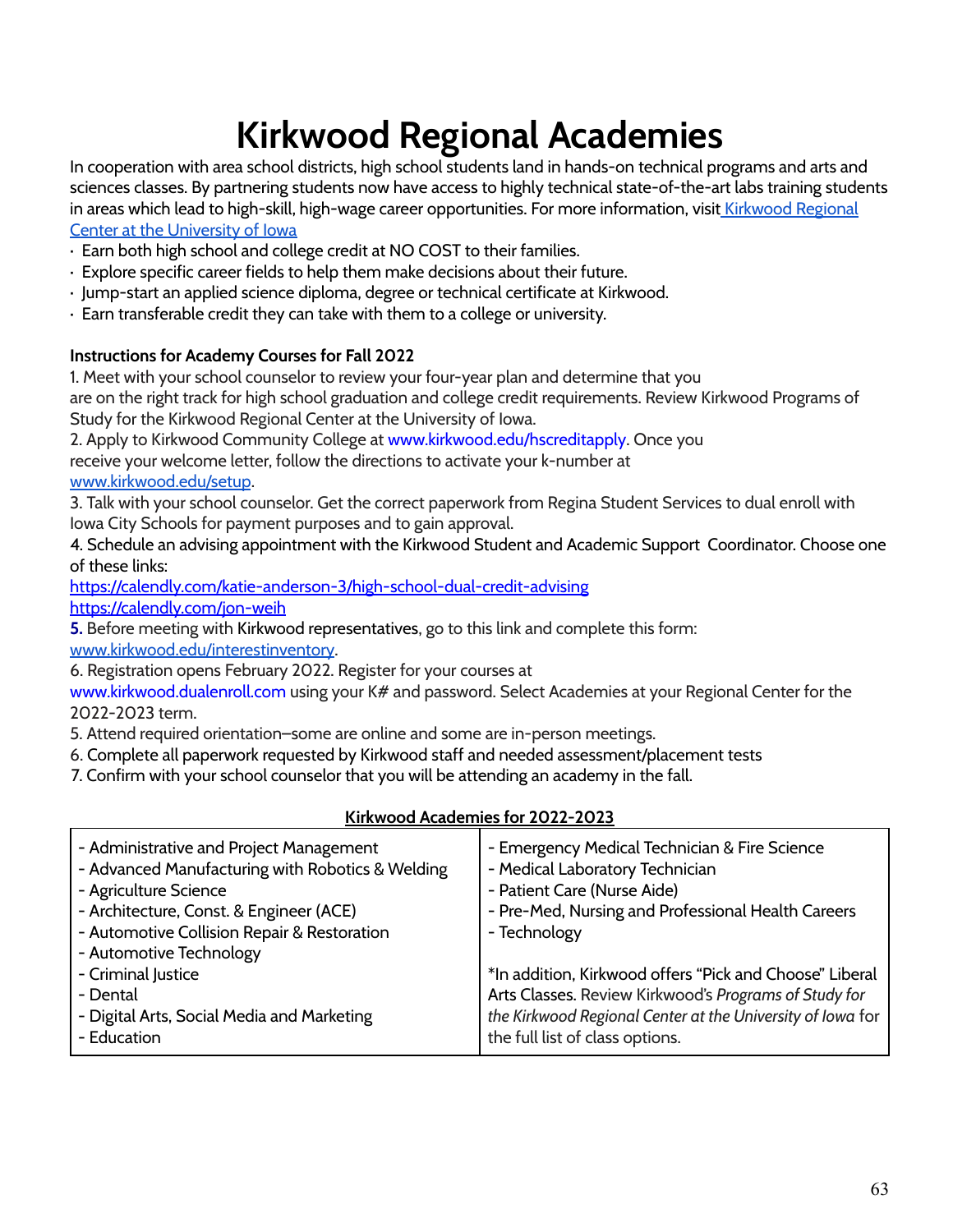### **Want to take a course at The University of Iowa?**

1. **Discuss your plans with your high school guidance counselor.**

#### **2. Apply to the University of Iowa right away. (It's free!)**

**<http://www.uiowa.edu/admissions>**

- Fill out the online application for Undergraduate Non-degree Students still in high school. Students usually need a 3.5 high school GPA.
- Ask your high school counselor to email your transcript to Ann Kunkel  $\leq$ [ann-kunkel@uiowa.edu](mailto:ann-kunkel@uiowa.edu)> in the Admissions Office.
- 3. **Call the Academic Advising Center 353-5700 as soon as possible.**
	- Explain you are a high school student.
	- You will be assigned to an advisor based on your interests.
	- You will set up an appointment for March.

#### 4. **View course offerings online. No need to log in.**

#### **<https://myui.uiowa.edu/my-ui/courses/dashboard.page>**

- Fall courses are posted on March 1.
- Compile a list of options to discuss with your University advisor.
- Check to be sure the times coordinate with your high school schedule.

#### 5. **Take placement tests online.**

#### **<https://myui.uiowa.edu/my-ui/home.page>**

- Exams are on MyUI under Student Information at Admissions Profile.
- Math placement is required for math and computer science courses.
- Placement tests are also required for foreign language.

#### 6. **Meet with your University advisor on zoom between February 1 and March 23 (for Fall entry) or between October 1 and October 25 (for Spring entry).**

#### 7. **Prepare to become a University of Iowa student.**

- Obtain a University of Iowa Student ID. (Find info at Admissions Profile)
- The University lends textbooks to PSEO students.
- Take your immunization records to Student Health in 4189 Westlawn.
- Set up your UI e-mail account at <https://myui.uiowa.edu/my-ui/home.page> Check it often!

#### **For your tuition to be covered under the Post-Secondary Enrollment Options Act, your district must approve your course selection.**

**Stay in touch with your high school guidance counselor!**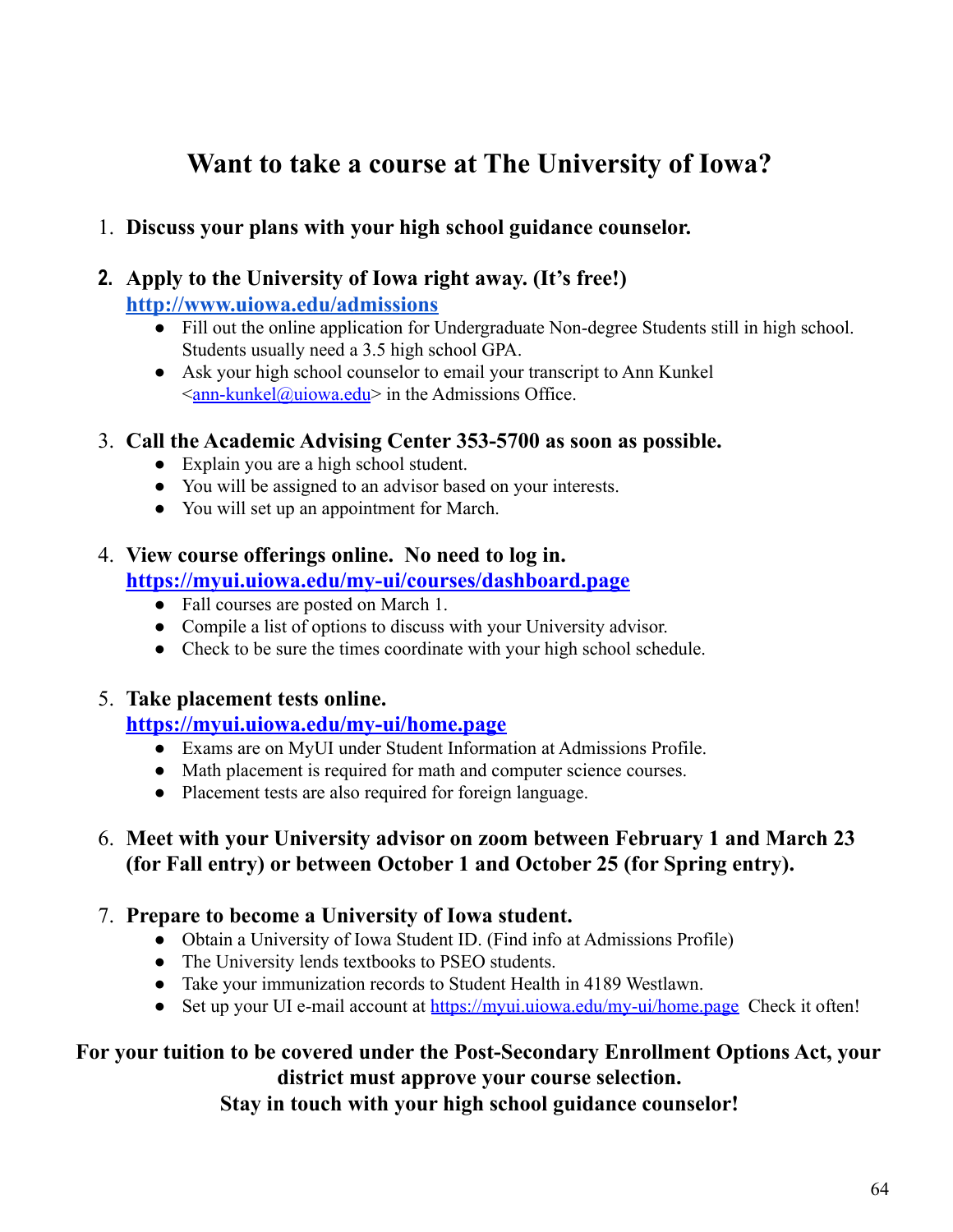### **Regina Four Year Planning Examples**

While every student's schedule is as unique as they are, below illustrates several possible scenarios to make the most of their high school courses selection, while meeting the requirements for a Regina High School Diploma.

| Freshman Year                                                                                                                                    | Sophomore Year                                                                                                                                | Junior Year                                                                                                                        | Senior Year                                                                                                                                  |
|--------------------------------------------------------------------------------------------------------------------------------------------------|-----------------------------------------------------------------------------------------------------------------------------------------------|------------------------------------------------------------------------------------------------------------------------------------|----------------------------------------------------------------------------------------------------------------------------------------------|
| Theology 9<br>English 9<br><b>World History</b><br>Earth & Space Science<br>Algebra 1<br>P.E. / Health<br>Elective<br><b>Study Hall/Elective</b> | Theology 10<br>English 10<br>Biology<br>Geometry<br>P.E. / Personal Finance<br>Elective<br><b>Study Hall/Elective</b><br>Fine Art Requirement | Theology 11<br>English 11<br>U.S. History<br>Chemistry<br>Algebra 2<br>P.E. / Psychology<br><b>Study Hall/Elective</b><br>Elective | Theology 12<br>English 12<br>Government<br>Economics<br>P.E. / Sr. Seminar<br><b>Study Hall/Elective</b><br>Elective<br>Elective<br>Elective |

#### **"Essentials" Schedule (College Entrance still likely)**

#### **Typical "College Prep" Schedule**

| Freshman Year                                                                                                                                | Sophomore Year                                                                                                                                                                 | <b>Junior Year</b>                                                                                                                    | <b>Senior Year</b>                                                                                                                                                                   |
|----------------------------------------------------------------------------------------------------------------------------------------------|--------------------------------------------------------------------------------------------------------------------------------------------------------------------------------|---------------------------------------------------------------------------------------------------------------------------------------|--------------------------------------------------------------------------------------------------------------------------------------------------------------------------------------|
| Theology 9<br>English 9<br><b>World History</b><br>Earth & Space Science<br>Algebra 1<br>P.E. / Health<br>Spanish 1/2<br>Study Hall/Elective | Theology 10<br>English 10<br><b>Biology</b><br>Geometry<br>P.E. / Personal Finance<br>Spanish 2/3<br><b>Study Hall/Elective</b><br>Elective (possibly Fine<br>Art Requirement) | Theology 11<br>English 11<br>U.S. History<br>Chemistry<br>Algebra 2<br>P.E. / Psychology<br><b>Study Hall/Elective</b><br>Spanish 3/4 | Theology 12<br>English 12<br>Government/Economics<br>P.E. / Sr. Seminar<br><b>Study Hall/Elective</b><br>Elective (Spanish 4)<br><b>Additional Math</b><br><b>Additional Science</b> |

#### **Possible "College Prep" Schedule (Science Interest)**

| Freshman Year                                                                                                                    | Sophomore Year                                                                                                                                                         | Junior Year                                                                                                                             | <b>Senior Year</b>                                                                                                                                                       |
|----------------------------------------------------------------------------------------------------------------------------------|------------------------------------------------------------------------------------------------------------------------------------------------------------------------|-----------------------------------------------------------------------------------------------------------------------------------------|--------------------------------------------------------------------------------------------------------------------------------------------------------------------------|
| Theology 9<br>English 9<br><b>World History</b><br>Earth & Space Science<br>Algebra 1<br>P.E. / Health<br>Spanish 1/2<br>Biology | Theology 10<br>English 10<br>Chemistry<br><b>Science Elective</b><br>Geometry<br>P.E. / Personal Finance<br>Spanish 2/3<br>Elective (possibly Fine<br>Art Requirement) | Theology 11<br>English 11<br>U.S. History<br><b>Physics</b><br><b>Science Elective</b><br>Algebra 2<br>P.E. / Psychology<br>Spanish 3/4 | Theology 12<br>English 12<br>Government/Economics<br>P.E. / Sr. Seminar<br>Science Elective<br><b>Science Elective</b><br>Elective (Spanish 4)<br><b>Additional Math</b> |